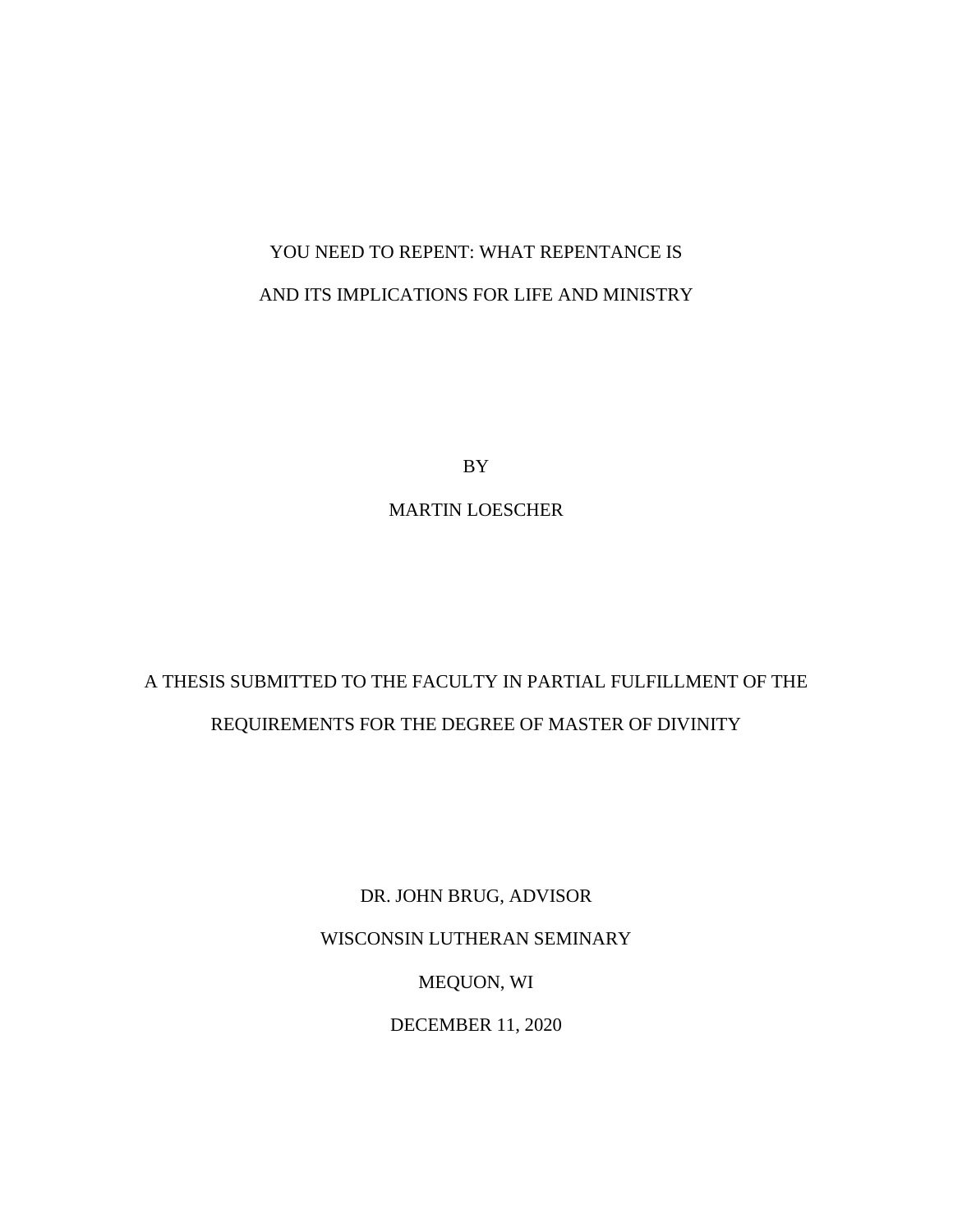# **CONTENTS**

| Repentance in General Terms              | $\overline{2}$ |
|------------------------------------------|----------------|
| <b>Contrition and Faith</b>              | $\overline{4}$ |
| Repentance Part I: Contrition            | 5              |
| Repentance in the Narrow Sense           | 9              |
| Repentance Part II: Faith                | 10             |
| <b>Conversion and Daily Repentance</b>   | 12             |
| <b>Erroneous Teachings of Repentance</b> | 13             |
| Transformation of Life and Will          | 13             |
| <b>Requirements of Contrition</b>        | 15             |
| <b>Fruits of Repentance</b>              | 19             |
| <b>Repentance Causes Forgiveness</b>     | 20             |
|                                          |                |
| Why repent?                              | 23             |
| <b>God Commands Repentance</b>           | 23             |
| God's Gracious Will                      | 26             |
| How We Repent                            | 27             |
| Passages That Inspire Contrition         | 30             |
| Describing Sin                           | 30             |
| God's Justice                            | 32             |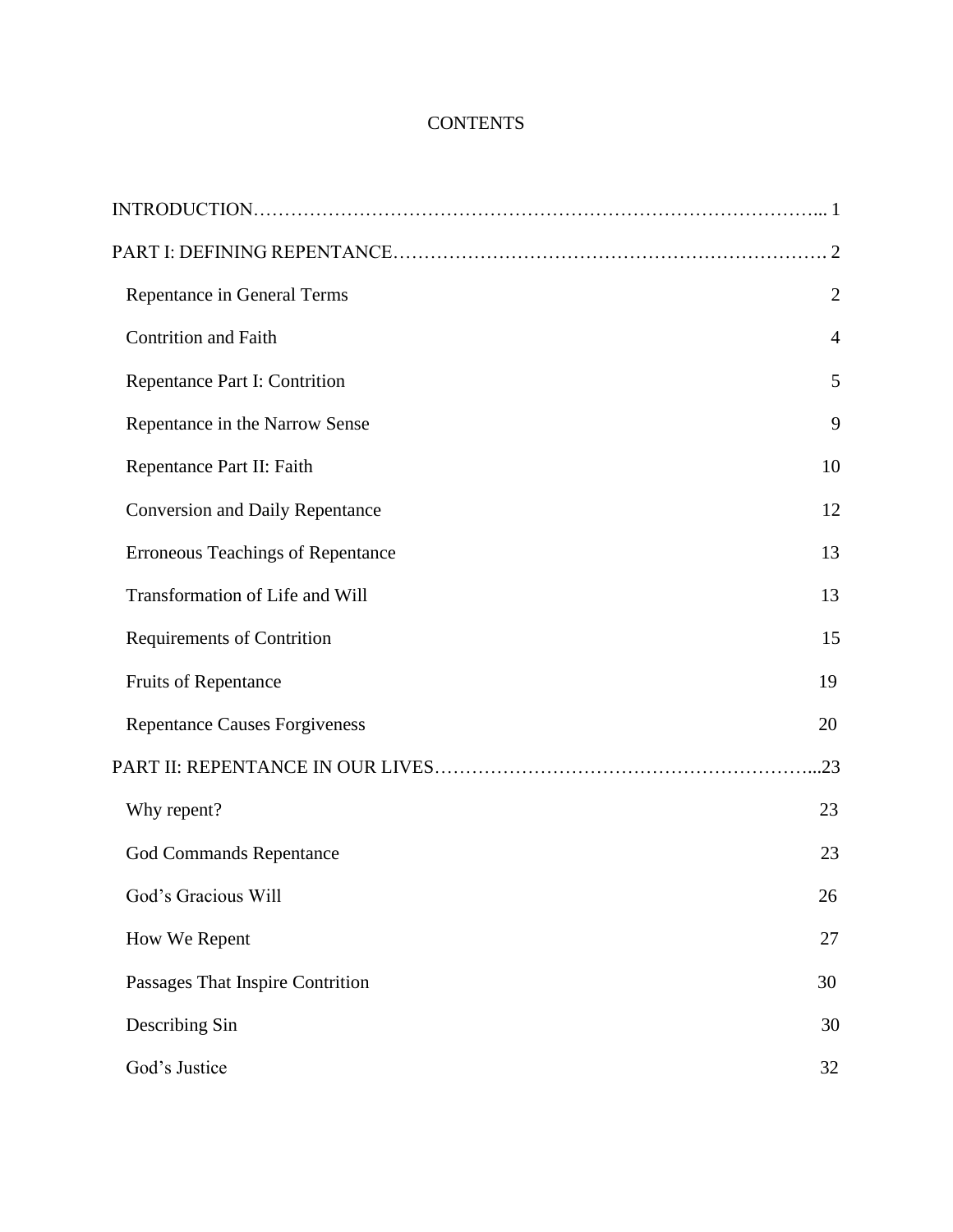| <b>Scriptural Commands</b>                    | 33 |
|-----------------------------------------------|----|
| <b>Devotional Works</b>                       | 34 |
| Passages Which Encourage Faith                | 35 |
| The Use of the Sacraments                     | 38 |
| <b>Baptism</b>                                | 38 |
| The Lord's Supper                             | 39 |
| What Repentance (Might) Look Like for Us      | 39 |
| Practical Suggestions for the Public Ministry | 42 |
| <b>Private Confession</b>                     | 43 |
| <b>Confession between Members</b>             | 45 |
| <b>Public Confession</b>                      | 47 |
| Corporate Worship                             | 49 |
| <b>Christian Education</b>                    | 52 |
| Evangelism                                    | 54 |
| Counseling                                    | 56 |
|                                               |    |
|                                               |    |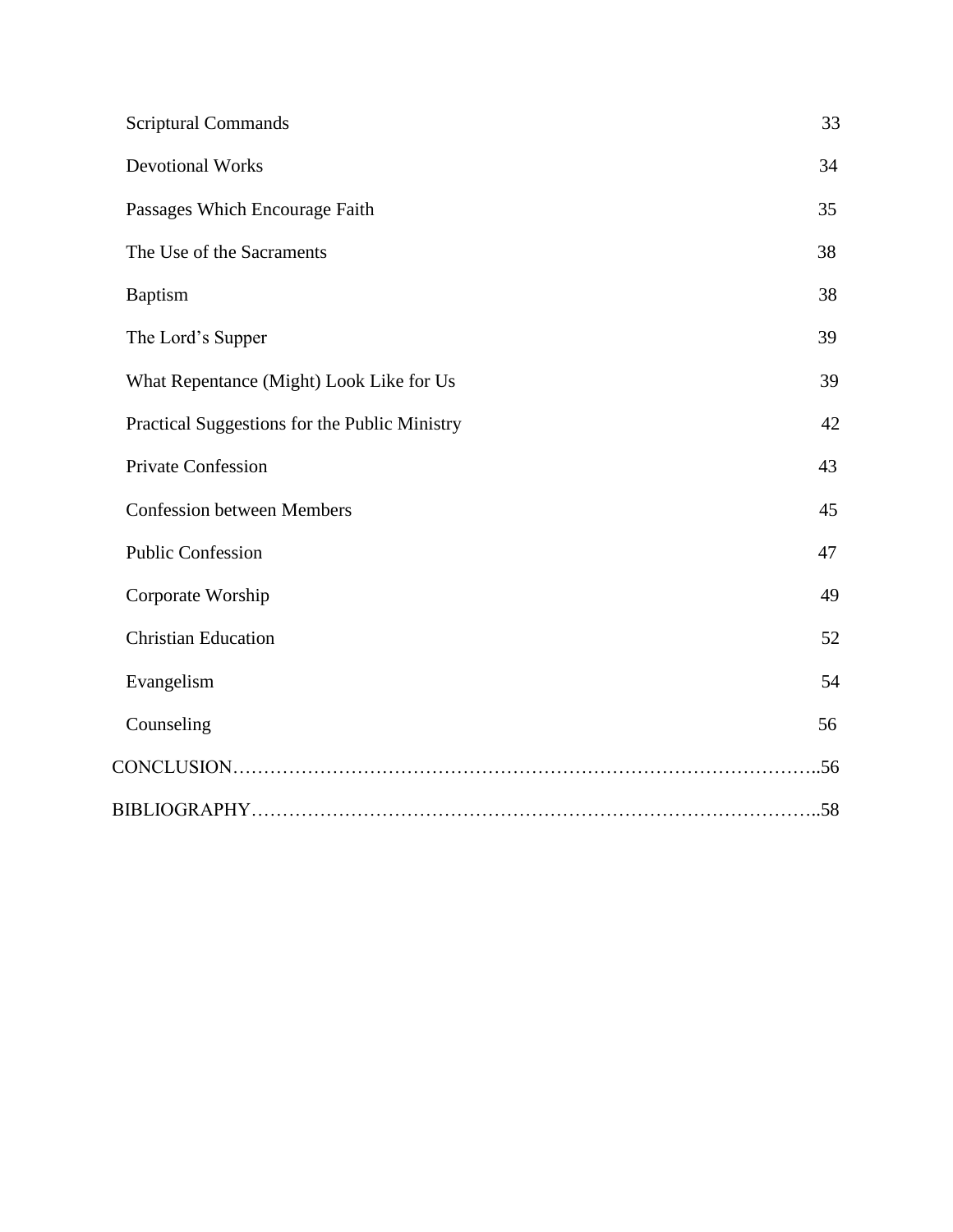# ABSTRACT

This thesis began primarily as a doctrinal endeavor to deepen my knowledge of biblical repentance, but at a certain point, my focus began shifting towards how all the information I was learning might be applied. I became deeply impressed by my own need to repent and the need for a repentance-focused ministry. The reader will find that the structure of this thesis progresses in a similar direction, beginning with a brief overview of the biblical doctrine, proceeding from there to answer the question, "Why is the need for repentance so urgent? This is by no means an exhaustive study on the doctrine of repentance. If the reader is interested in such a study, Chemnitz's *Examination of the Council of Trent: Vol. II*, Gerhard's *Schola Pietatis: Vol. II*, and his *Commonplace XVIII: On Repentance* are excellent resources. It is the goal of this paper and my prayer that God will move the reader to see the necessity of making repentance a regular part of our lives and ministries.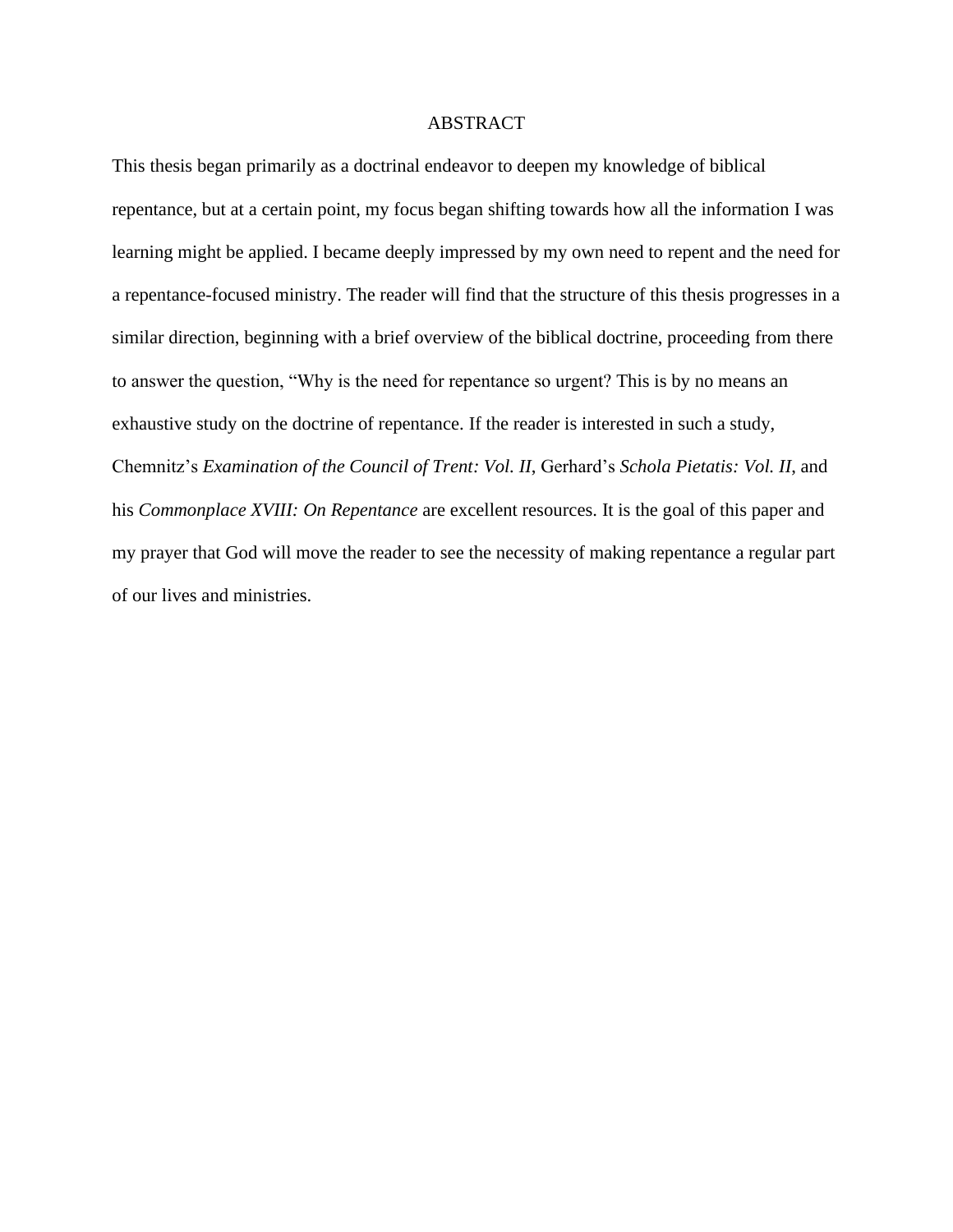# INTRODUCTION

You have a serious need to repent. Spoken to the head, these words are not even a little bit debatable. Say them to the heart, and you've got a controversy on your hands. That I am a sinner and that sinners must repent is not at all an intellectually challenging proposition; it can be easily proven from Scripture. We all get it. But why, then, do we auto-pilot our way through the Confession and Absolution Sunday morning without really thinking about it? "Holy and merciful Father I confess that I am by nature sinful and that I have disobeyed you in my thoughts, words, and actions…. For this I deserve your punishment both now and in eternity." I don't know how those words can be simultaneously believed with all our heart and spoken without a thought. And why is it such labor and toil for the preacher to make God's Law directly applicable to us? Why, when we pray, do we so often have a hard time coming up with things to confess? Why does the daily practice of repenting so easily become an afterthought, "Oh yeah, I forgot to recognize the fact that I'm a sinner today"? "You need to repent" is one of the most elemental of all biblical truths—and yet—the stiff-necked, self-important Pharisee within us all is not so convinced. He believes that repentance is important, but for others, not for him. He may concede that we ought to be living in a certain vaguely repentant state, where we officially recognize from time to time that we are sinful. But that we have a dire need to sincerely repent of our sins today, right now well, whatever for? Let us now, by our study of repentance, endeavor to prove him wrong.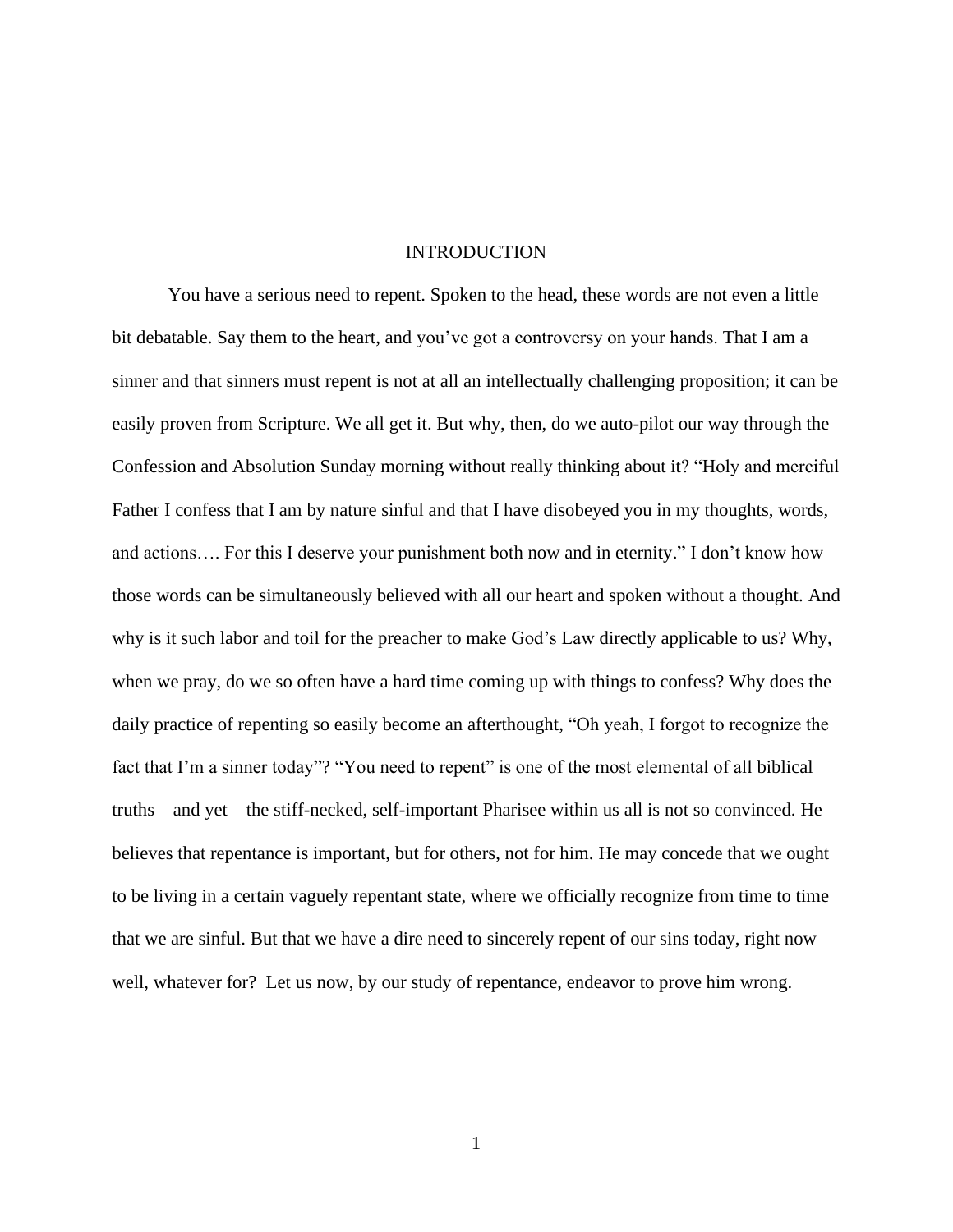# PART I: DEFINING REPENTANCE

# **Repentance in General Terms**

Before we discuss its necessity, we must first establish the meaning of repentance. Scriptures often express the action of repenting in Hebrew by the verbs *šûv* (Ezek 18:30-32) and *nāḥam* (Jer 31:19), and in Greek, often by the verb *metanoeō* (Lk 13:3). The general idea of repentance is change, a change that occurs in the heart<sup>1</sup> (Joel 2:12-13; 2 Chr 6:37-38, NIV) which results in a change of life and behavior for the better.<sup>2 3</sup> Especially in those passages that use the Hebrew verb *šûv*, a certain turning action is implied, where the sinner turns away from sin towards God.<sup>4</sup> The words *nāḥam* and *metanoeō* imply a change that occurs in the mind, as an individual rejects one thing and chooses its opposite.<sup>5  $6$ </sup>

Of what does this change consist? The results of repentance help us answer that question. In Acts 2:37–38, after the Pentecost crowd heard Peter's sermon, they were cut to the heart and asked, "Brothers, what shall we do?" Peter replied, "Repent and be baptized, every one of you, in the name of Jesus Christ for the forgiveness of sins." According to Peter, repentance

3. Robert Kolb and Timothy J. Wengert, *The Book of Concord: The Confessions of the Evangelical Lutheran Church, The Apology of the Augsburg Confession* (Minneapolis: Fortress Press, 2005) 217.170.

5. Brown et al., *The Brown, Driver, Briggs Hebrew and English Lexicon*, electronic copy.

<sup>1.</sup> Johann Gerhard, *Schola Pietatis: Vol. II*, ed. Rachel K. Melvin, trans. Elmer Hohle, (Malone: Repristination Press, 2013) 171.

<sup>2.</sup> Gerhard, *Schola Pietatis: Vol. II*, 172.

<sup>4.</sup> Francis Brown et al., *The Brown, Driver, Briggs Hebrew and English Lexicon* (Peabody.: Hendrickson Publishers, 2015) electronic copy.

<sup>6.</sup> Frederick W Danker, William Arndt, and Walter Bauer, *A Greek-English Lexicon of the New Testament and Other Early Christian Literature* (Chicago: University of Chicago Press, 2000) electronic copy.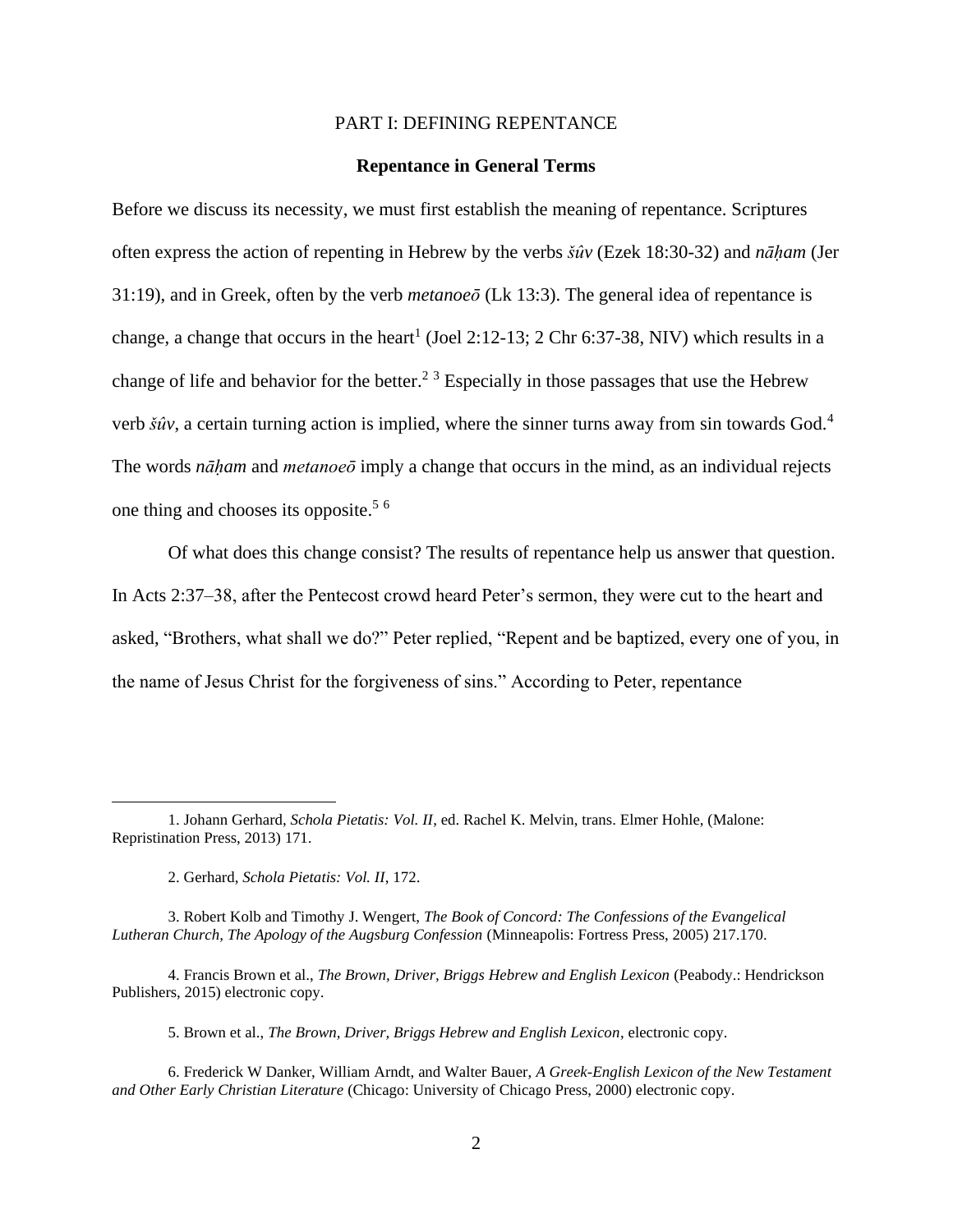results in the forgiveness of sins. Likewise, Mark 1:4, Luke 3:3, and Luke 24:47 understand the forgiveness of sins as a result of repentance. Elsewhere, repentance is said to result in life (Acts 11:18), salvation (2 Cor 7:10), and knowledge of the truth (2 Tim 2:25). And according to Jeremiah 5, forgiveness of sins is actually impossible for those who do not repent. The prophet describes Israel's refusal to repent and the Lord declares, "Why should I forgive you?" (5:7). "Should I not punish them for this?... Should I not avenge myself on such a nation as this?" (5:9). Therefore, we conclude that repentance directly results in the forgiveness of sins, and no sinner obtains forgiveness of sins without it. Now, we return to our question: of what does this change in repentance consist? It consists of whatever may be necessary for obtaining the forgiveness of sins. According to Scripture, the two things that must take place in the heart of a sinner in order to receive forgiveness are contrition, and faith which trusts in Christ for forgiveness.<sup>78</sup>

A quick note is appropriate. This paper in no way intends to deny the doctrines of objective justification or universal justification. Objective justification teaches that completely apart from any contrition, faith, action, or merit of the sinner, Christ's death on the cross forgives sins and justifies a person. Universal justification teaches that this has taken place for all people. Scripture says that "God was reconciling the world to himself in Christ, not counting people's sins against them" (2 Cor 5:19). Thus, we confess with the apostle that the sins of the world have been forgiven, and this was not caused by our repentance, but by the sacrificial death of the Savior. However, Paul still finds it necessary to urge the Corinthians to become reconciled to God (2 Cor 5:20). True, God has forgiven the sins of the world, but this is a gift that must be received. Until they, through repentance, receive the forgiveness of sins offered to them in

<sup>7.</sup> Gerhard, *Schola Pietatis, Vol. II*, 172.

<sup>8.</sup> Kolb and Wengert, *The Book of Concord: Augsburg Confession*, 45.3-5.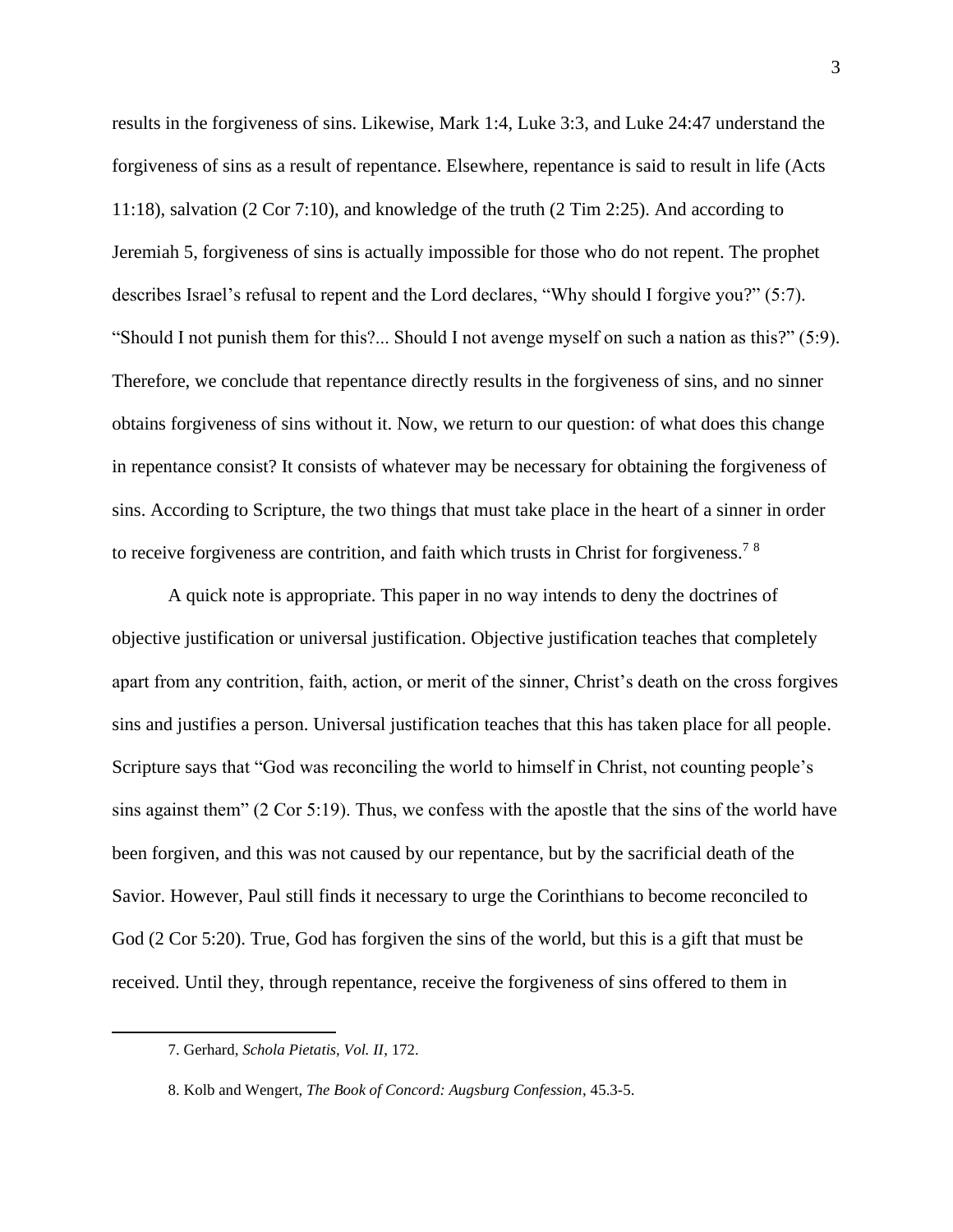Christ, sinners remain in an unreconciled relationship to God and carry on in their hatred towards him, ultimately resulting in God's punishment.

#### **Contrition and Faith**

Consider now the following examples from Scripture that demonstrate the two parts of repentance, contrition and faith. In 2 Samuel 12, the Lord sends the prophet Nathan to bring David to repentance for the sins he committed against Uriah and his wife Bathsheba. Nathan confronts David with his sin, and pronounces God's judgment upon him and his household. Moved by Nathan's powerful testimony, David displays contrition for his actions when he confesses, "I have sinned against the LORD" (verse 13). Following his confession, Nathan replies, "The LORD has taken away your sin. You are not going to die," and David gives every indication that he believes it, expressing his confidence in the words of Psalm 32 and 51.

 Daniel's repentant prayer in Daniel 9:4–19 bears this same two-fold mark of contrition and faith. Interestingly, Daniel is actually confessing the sins of Israel, but he appears to claim ownership of those sins for himself and identifies himself among the sinful by his simple use of the pronoun "we" rather than "they." Verses 4–17 of his prayer belong to contrition, as Daniel confesses the sin (vs. 5–6), expresses shame over the sin (7–8) as well as God's justice in punishing them  $(11-14)$ . And in the midst of this confession, we see Daniel's faith, as he places his confidence in the Lord's forgiveness (v. 9) and his "great mercy" (v. 18).

The necessity of contrition and faith for true repentance also becomes apparent when we consider the two-fold nature of God's message for human beings ever since the Fall into sin. It consists of Law which produces sorrow and anguish in the heart over sin, and the Gospel which produces faith in the forgiveness of our sins. God spoke this way to the very first sinners, Adam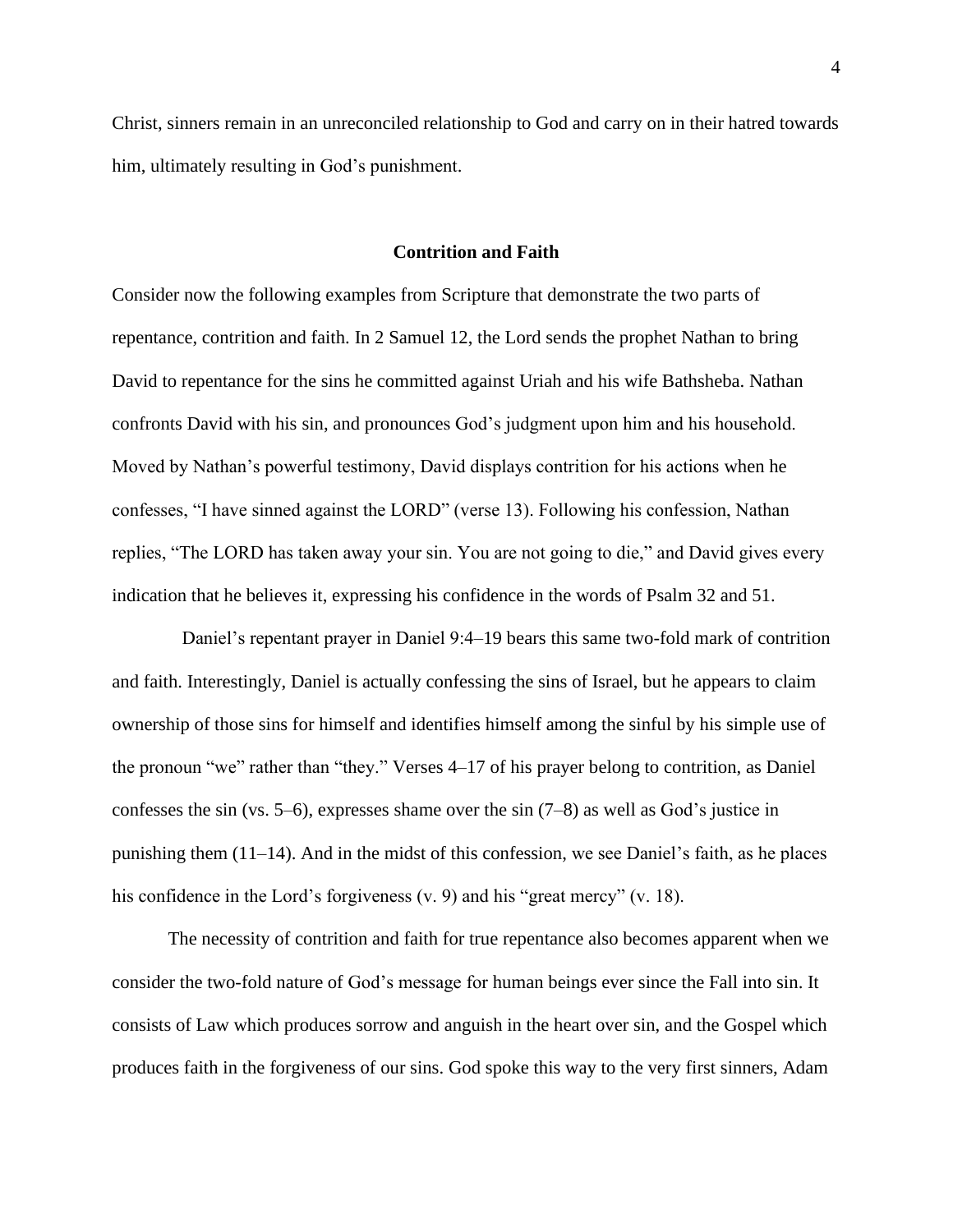and Eve, by proclaiming both the seriousness and consequences of their sin (Law) and offering the gracious promise of an offspring that would crush Satan's head (Gospel) (Gen 3:15–19). We observe that this double proclamation of Law and Gospel produced contrition and faith by the fact that Adam and Eve raised up godly offspring who worshiped in faith and "called on the name of the LORD" (Gen 4:4; 26; Heb 11:4). Consider also the message of John the Baptist. The gospels record him preaching about the wrath of God and urging repentance (Matt 3:7–11) as well as pointing the crowds to "the Lamb of God who takes away the sin of the world" (Jn 1:29). The entire Word of God can be divided into these same two parts, Law and Gospel. And as Gerhard says, "The Holy Spirit uses these two chief parts for the purpose that He may work repentance in the hearts of people."<sup>9</sup>

Even God's own attributes indicate that repentance involves contrition and faith. God is both righteous and merciful. As we contemplate his righteousness, his deep hatred of sin, and our deep involvement in sin, this must produce contrition in us. God's righteousness demands it. And as we contemplate God's mercy, that is, his promise of forgiveness in Christ, faith in this mercy will take root.<sup>10</sup> How else could a sinner become reconciled with the one true God who is both righteous and merciful, without taking to heart the relationship between our sin and God's righteousness and mercy?

# **Repentance Part 1: Contrition**

We have been defining repentance based on the fact that it results in the forgiveness of sins. Whatever is necessary to receive the forgiveness of sins, we have said, must be an essential part

<sup>9.</sup> Johann Gerhard, *Schola Pietatis: Vol. II*, ed. Rachel K. Melvin, trans. Elmer Hohle, (Malone: Repristination Press, 2013), 177.

<sup>10.</sup> Gerhard, *Schola Pietatis: Vol. II*, 176.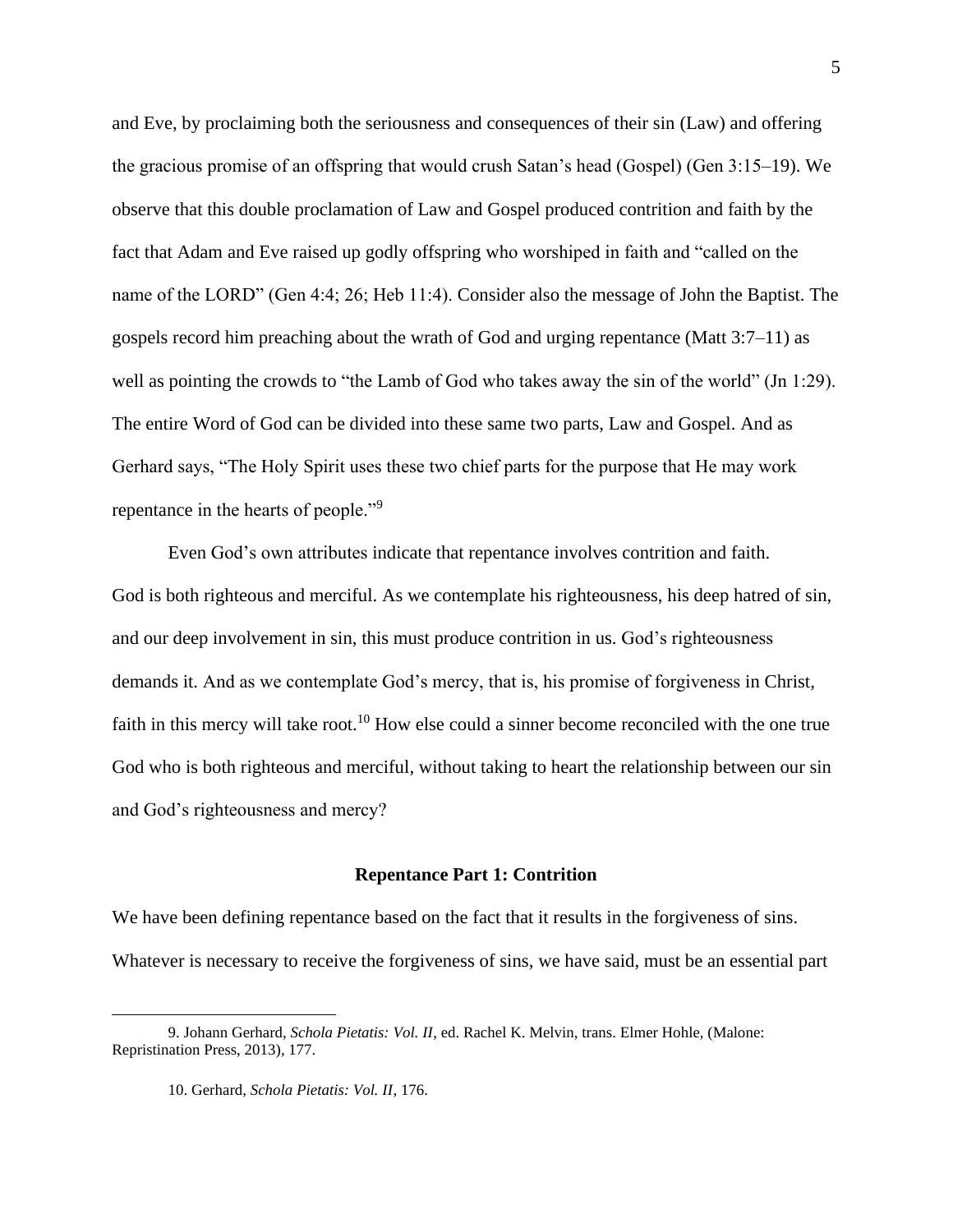of repentance. And as Walther says, "There is no question but that contrition is necessary if a person wishes to obtain forgiveness of his sins." <sup>11</sup> But what is contrition?

Peter wept bitterly (Matt 26:75); the entire city of Nineveh (animals included!) covered themselves in sackcloth (Jonah 3:8); the crowd at Pentecost was cut to the heart (Acts 2:37), and the unnamed sinner at Corinth was at risk for developing an overwhelming, excessive sorrow (2 Cor 2:7). The essence of contrition is, as Melanchthon writes in the Augsburg Confession, a terror of conscience over sin (45.3-5). Chemnitz defines contrition as a "serious fear of conscience that recognizes the wrath of God against sins and is sorry that it has offended God by this kind of sin." <sup>12</sup> In his *Examination of the Council of Trent*, Chemnitz goes into greater detail: The sinner begins to understand the magnitude of his sins, he realizes the judgment of God against his sin, and is moved to terror at the wrath of God. The conscience grieves deeply that it has offended God and begins to hate sin.<sup>13</sup>

We must be cautious, however, about describing contrition too specifically, lest an especially conscientious person begin to doubt whether his contrition was real or not. Furthermore, contrition may be motivated by many different feelings and emotions. For example, believers will often feel contrition because it pains us to know that we have displeased our good and loving God, whereas a person who has not yet been converted will experience contrition simply out of fear that God will punish her. Wherever it comes from, this much is

<sup>11.</sup> Walther, *The Proper Distinction Between Law and Gospel,* 249*.*

<sup>12.</sup> Martin Chemnitz, *Ministry, Word, and Sacraments: An Enchiridion*, trans. Luther Poellot (St. Louis: Concordia Publishing House, 1981) 65.

<sup>13.</sup> Martin Chemnitz, *Examination of the Council of Trent: Vol. II,* trans. Fred Kramer (St. Louis: Concordia Publishing. House, 1971), 587.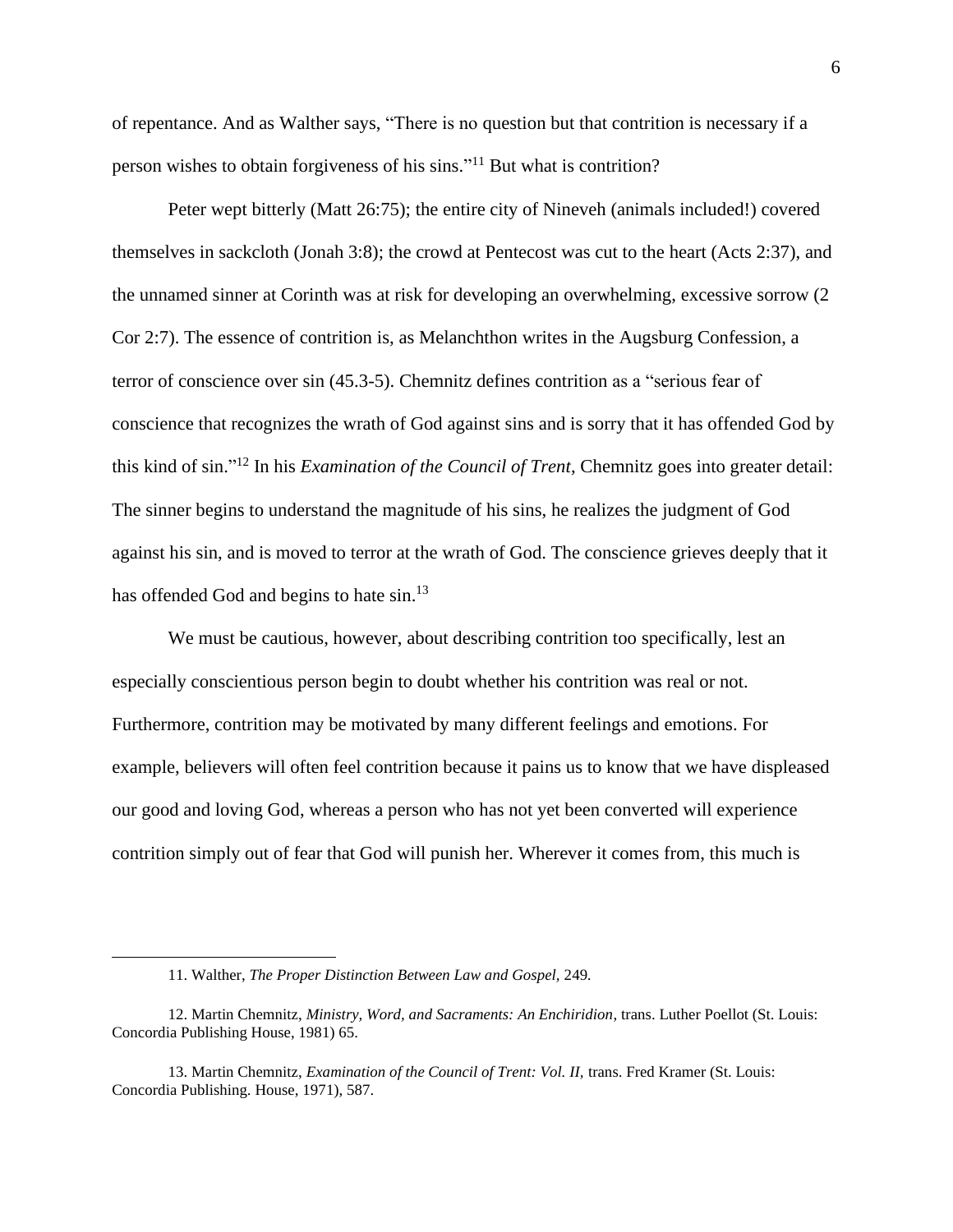certain: the essence of contrition is a disturbance of the conscience which leads the sinner to desire forgiveness.

We should not suppose however, that contrition is a feeling we can conjure up with our own mental effort in order to get the repentance process up and running. Chemnitz asks, "Can a man of himself and by his own powers begin and effect the things that are required for true contrition? Not at all.<sup>14</sup> Attempting to do so only results in a hypocritical sort of contrition. In his Smalcald Articles, Luther calls it a contrived, feigned contrition, which we attempt to produce in ourselves. Instead, contrition must be passive, an anguish which we ourselves feel in the heart, but which is nevertheless caused by God.<sup>15</sup> Jeremiah 23:29 says, "Is not my word like fire," declares the LORD, "and like a hammer that breaks a rock in pieces?"' If our heart is to be broken into pieces over sin, God's Word is the tool for the job.

And if our repentance is to be true, then our heart must be broken. Scripture amply demonstrates that contrition is absolutely indispensable to true repentance. First of all, God commands it. "Rend your heart and not your garments" the prophet preaches (Joel 2:13). The sermons of John the Baptist, Christ, Peter, and Paul, condemn the sins of their listeners or otherwise expound the Law to the effect that their listeners have no choice other than to stop their ears or take heart and grieve their sin. Furthermore, we observe that contrition is present in every repentant individual in Scripture. Manasseh called upon God out of a distressed and humbled spirit (2 Chr 33:12); Peter's audience was cut to the heart (Acts 2:37); the returned exiles wept as Ezra read from the Book of the Law (Neh 8:9); and following his confrontation with Nathan, David penned: "My sacrifice, O God, is a broken spirit; a broken and contrite heart

<sup>14.</sup> Chemnitz, *Enchiridion*, 66.

<sup>15.</sup> Kolb and Wengert, *The Book of Concord: Smalcald Articles*, 312.2.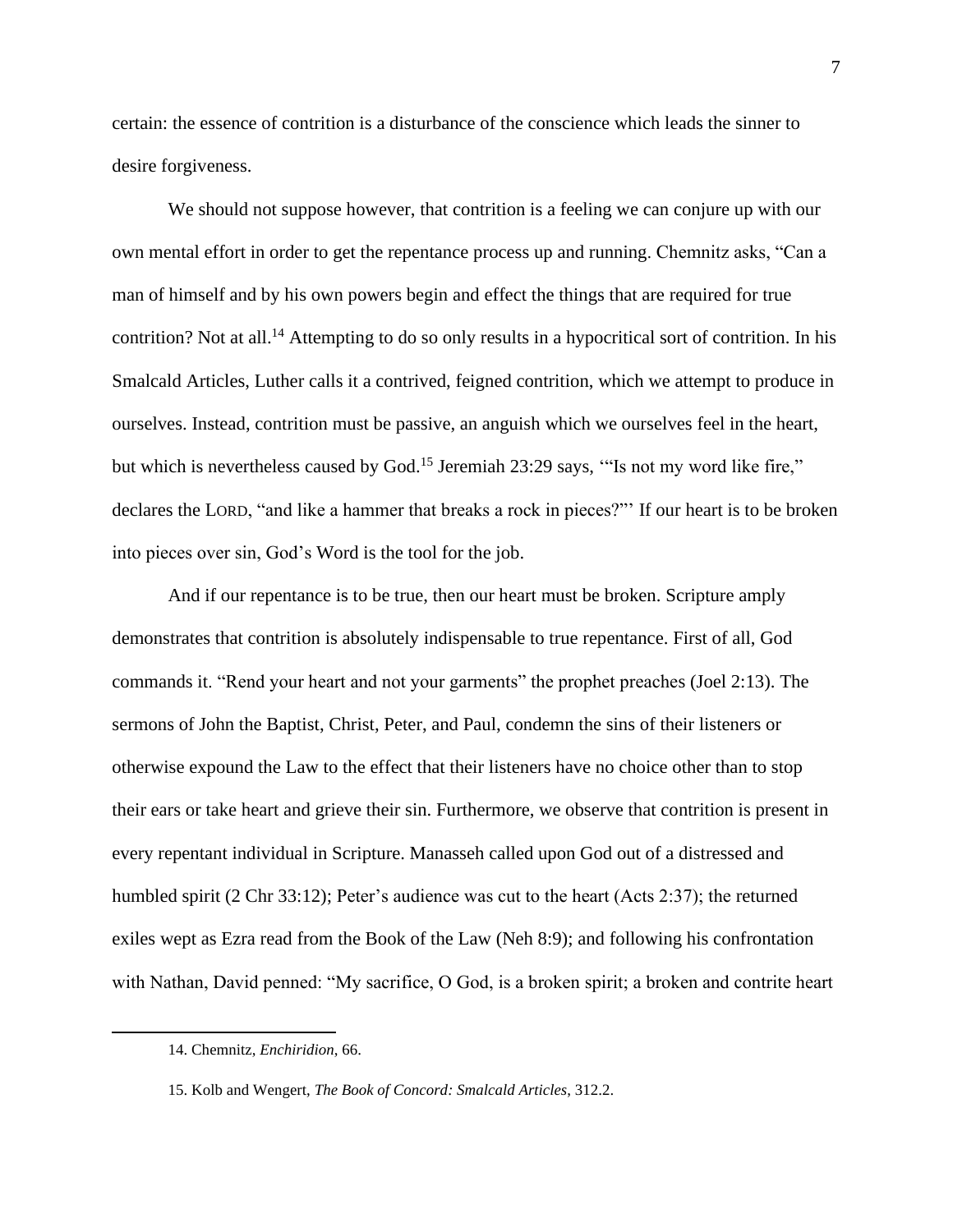you, God, will not despise" (Ps 51:17). On the other hand, whenever contrition is lacking, we read that the offenders are not repentant and not forgiven. Recall the example from Jeremiah chapter 5: "You struck them, but they felt no pain; you crushed them, but they refused correction. They made their faces harder than stone and refused to repent (v.3)….Should I not punish them for this? (v.9)."

But do not think that contrition is some good or pleasing work by which we satisfy God's wrath and make amends for our sin. That is not the reason for its necessity. Walther points out that contrition is not even our work; it is God's work in us which he accomplishes through the preaching of the Law.<sup>16</sup> Rather, contrition is necessary "on account of faith, which apprehends the forgiveness of sins."<sup>17</sup> As we will later prove, faith is that specific aspect of repentance by which forgiveness of sins is obtained, and faith cannot take place in a person's heart unless there is contrition. "For a true saving faith has no existence in a proud, haughty and self-assured heart. Instead, true saving faith exists solely and alone in a humble, crushed, and repentant heart."<sup>18</sup> As Walther says, no one has interest, much less faith in the Savior of sinners until he has "been reduced to the state of a poor, lost, and condemned sinner."<sup>19</sup> Jesus himself commented, "It is not the healthy who need a doctor, but the sick" (Matt 9:12). Just as no one seeks nor applies a

19. Walther, *The Proper Distinction Between Law and Gospel*, 249*.*

<sup>16.</sup> Walther, *The Proper Distinction Between Law and Gospel*, 250*.*

<sup>17.</sup> Walther, *The Proper Distinction Between Law and Gospel*, 249*.*

<sup>18.</sup> Johann Gerhard, *Schola Pietatis: Vol. I*, ed. Rachel K. Melvin, trans. Elmer Hohle, (Malone: Repristination Press, 2006), 10.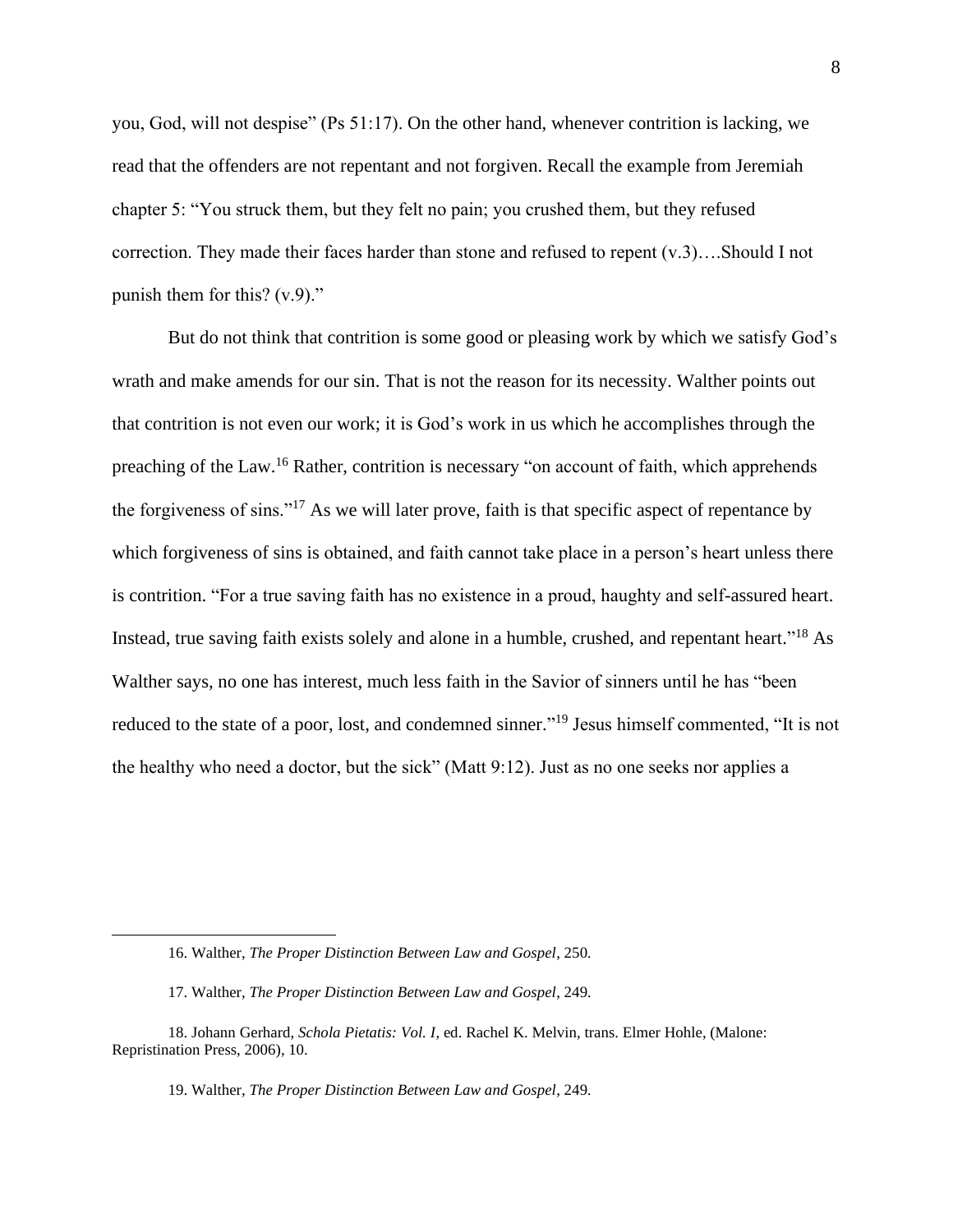remedy who does not feel sick, no one seeks or embraces God's mercy in Christ who does not sincerely consider God's wrath against his sins.<sup>20</sup>

We close our discussion on contrition with one final note: there is no measurable level of contrition which the sinner must meet. For, as we mentioned before, contrition is not a good work on our part that elicits an act of love from God nor does it merit the forgiveness of sins.<sup>21</sup> Some have argued that contrition must reach a significant intensity, because God will not forgive a sin that is treated lightly. But, as Walther points out, God's Word does not prescribe any degree of contrition that is necessary to be forgiven. In fact, it describes rather diverse degrees of contrition among various people, all of whom receive the forgiveness of sins.<sup>22</sup> Therefore we must maintain that there are no required degrees of contrition, rather, if a person merely desires forgiveness through Jesus, she has it.<sup>23</sup>

#### **Repentance in the Narrow Sense**

Here, it is worth a brief mention that there are a few examples in Scripture where the word "repentance" appears to be synonymous with contrition.<sup>24</sup> Walther refers to these as repentance in the narrow sense.<sup>25</sup> According to his definition, repentance in the wide sense is inclusive of

- 22. Walther, *The Proper Distinction Between Law and Gospel*, 252*.*
- 23. Walther, *The Proper Distinction Between Law and Gospel*, 251*.*
- 24. Walther, *The Proper Distinction Between Law and Gospel*, 249*.*
- 25. Walther, *The Proper Distinction Between Law and Gospel*, 278*.*

<sup>20.</sup> Chemnitz, *Examination of the Council of Trent*, 583.

<sup>21.</sup> Kolb and Wengert, *The Book of Concord: The Apology of the Augsburg Confession*, 200.75.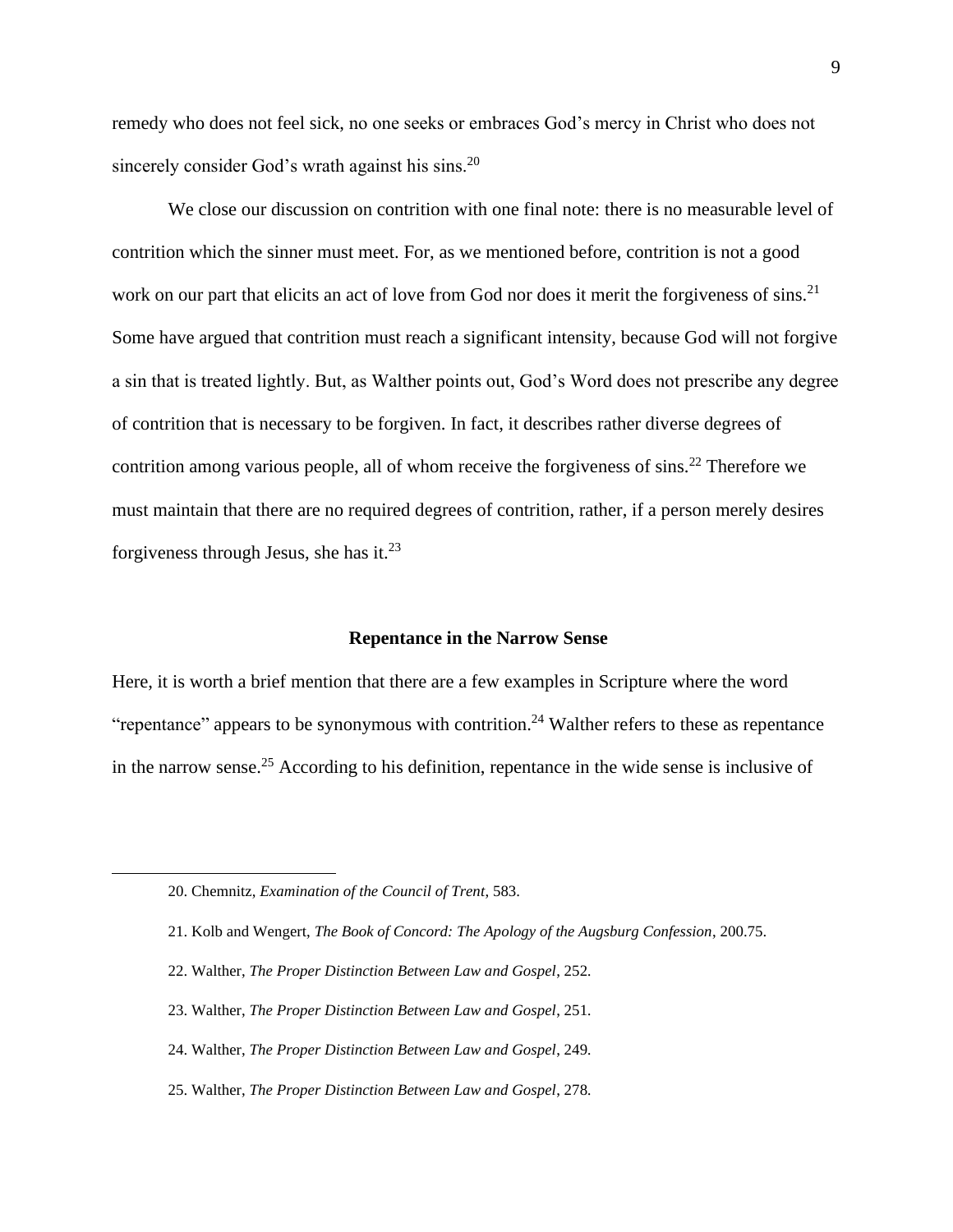both contrition and faith,  $26$  and that is how the word will be used for the rest of this paper. Several passages, however, such as Mark 1:15 and Acts 20:21 seem to speak of repentance in the narrow sense. In Mark 1:15, the Savior proclaims "Repent and believe the good news!" If Jesus were using the word "repentance" in the sense that includes contrition and faith, his encouragement to believe the good news would be "tautological."<sup>27</sup> Similarly, in Acts 20:21 Paul says that he "declared to both Jews and Greeks that they must turn to God in repentance and have faith in our Lord Jesus." Here again, repentance appears to refer to nothing more than contrition, otherwise his encouragement to "have faith in the Lord Jesus" (to some interpreters) seems redundant. Thus, wherever repentance is placed alongside of faith, it is likely referring to just contrition.<sup>28</sup> Once more, this is not the sense of repentance that will be used for the remainder of this paper; rather, it is repentance as contrition and faith which we will be discussing.

#### **Repentance Part II: Faith**

We recall that repentance results in the forgiveness of sins, life and salvation. Jesus testifies in Luke 24:46–47, "This is what is written: The Messiah will suffer and rise from the dead on the third day, and repentance for the forgiveness of sins will be preached in his name to all nations, beginning at Jerusalem." From this it naturally follows that faith is a necessary component of repentance, since faith in particular, is that which justifies and receives the forgiveness of sins.<sup>29</sup> For, "All the prophets testify about him that everyone who believes in him receives forgiveness

- 27. Walther, *The Proper Distinction Between Law and Gospel*, 278*.*
- 28. Kolb and Wengert, *The Book of Concord: Formula of Concord,* 582.8.
- 29. Kolb and Wengert, *The Book of Concord: Apology of the Augsburg Confession*, 192.36.

<sup>26.</sup> Walther, *The Proper Distinction Between Law and Gospel*, 277*.*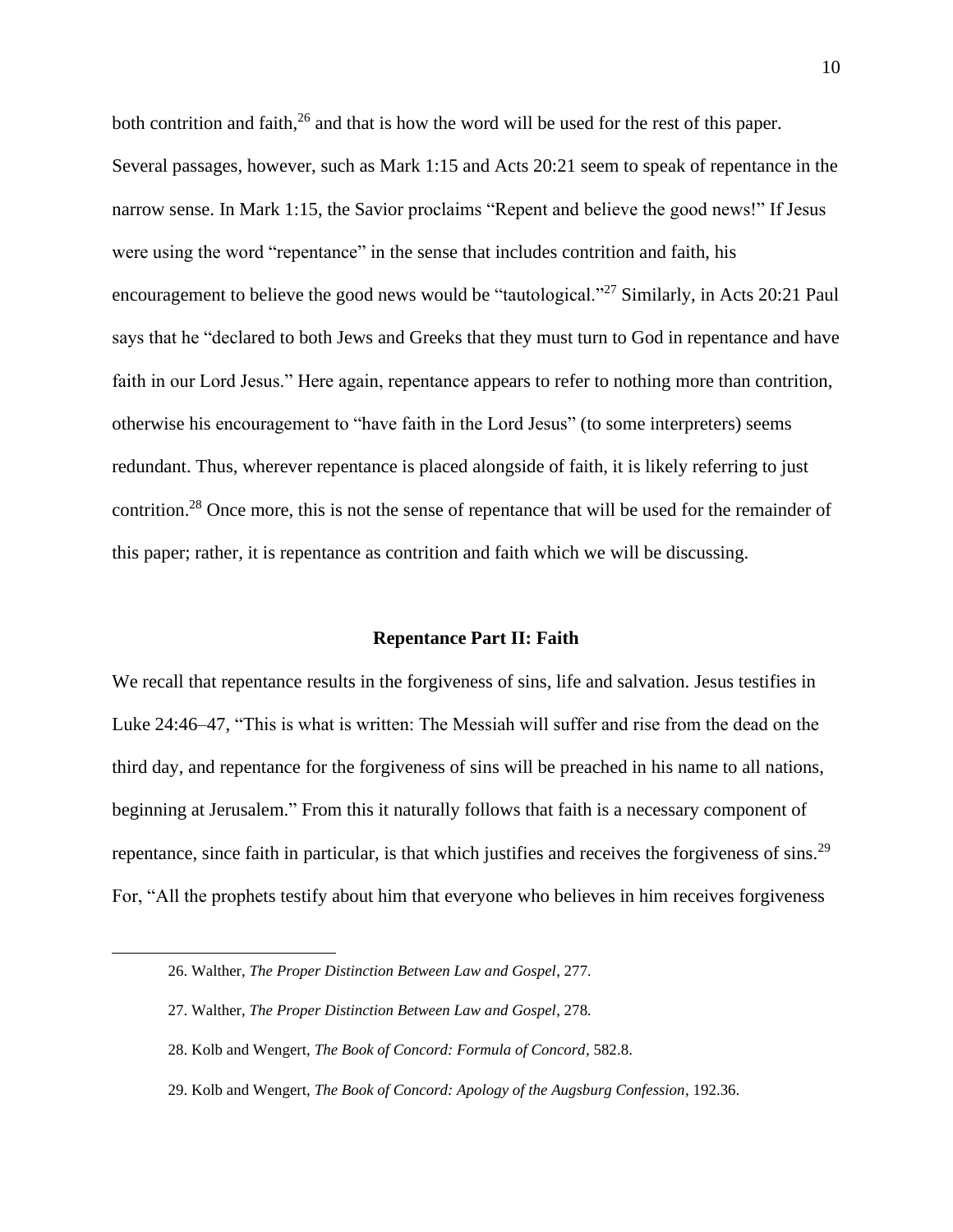of sins through his name" (Acts 10:43). Paul says that faith is the way by which may have peace with God and approach him" (Rom  $5:1-2$ ). The writer to the Hebrews adds that it is impossible to please God without faith (Heb 11:6). Therefore, any turning toward God which is said to result in the forgiveness of sins is incompatible with Scripture's testimony unless this turning is accomplished and completed through faith in Christ. Gerhard deems it absurd to teach repentance without faith, and Scripture compels us to agree.<sup>30</sup> In fact, we may say that faith is the most essential part of repentance. As Gerhard says, faith is the "soul" of repentance.<sup>31</sup>

Consider the examples of Judas and Peter. Judas was "dreadfully contrite,"<sup>32</sup> yet failed to receive the forgiveness of sins (Acts 1:25). Peter also committed a grave sin by his threefold denial of Christ and was moved to bitter remorse. And yet, he received absolution from the risen Christ's own mouth and was encouraged to follow him once more (Jn 20:19; 21:15–19). What was the difference between Judas and Peter? "Judas did not believe and did not find strength through the gospel and the promise of Christ,"<sup>33</sup> whereas Peter was restored through faith to take hold of the promise of forgiveness.<sup>34</sup> Thus, faith is that part of repentance which makes all the difference.

In fact, we find in Scripture that the preaching of Jesus and his apostles had this as its entire purpose, namely, producing faith in the heart of contrite sinners. Jesus began his ministry proclaiming the good news of God, urging people to repent and believe it (Mk 1:14–15).

<sup>30.</sup> Gerhard, *Schola Pietatis: Vol. II,* 203.

<sup>31.</sup> Gerhard, *Schola Pietatis: Vol. II*, 163.

<sup>32.</sup> Kolb and Wengert, *The Book of Concord: Apology of the Augsburg Confession*, 189.8.

<sup>33.</sup> Kolb and Wengert, *The Book of Concord: Apology of the Augsburg Confession*, 189.8.

<sup>34.</sup> Gerhard, *Schola Pietatis, Vol. II*, 202.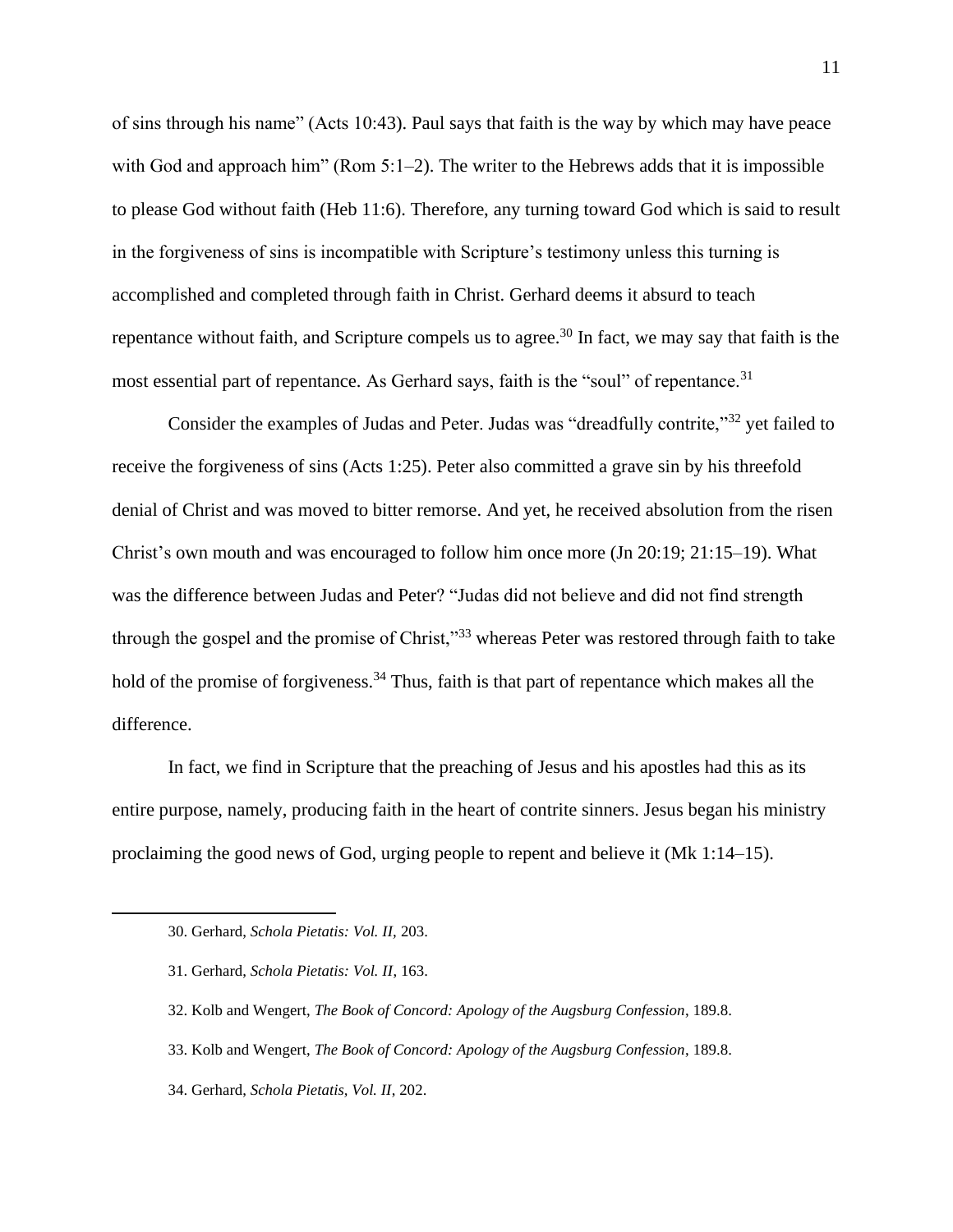Likewise, John the Baptist urged repentance while, at the same time, pointing the crowds to the "Lamb of God who takes away the sin of the world" (Jn 1:29). When Jesus commissioned Paul, his stated purpose was for Paul to turn Jew and Gentile, in repentance, "from darkness to light, and from the power of Satan to God, so that they may receive forgiveness of sins and a place among those who are sanctified by faith in me" (Acts 26:18). According to Paul's own words, that is precisely what he did: "I have declared to both Jews and Greeks that they must turn to God in repentance and have faith in our Lord Jesus" (Acts 20:21). Whenever Christ and the apostles preached repentance, therefore, faith was always the goal.

#### **Conversion and Daily Repentance**

By this point, the reader may have gotten the impression that repentance is essentially synonymous with conversion. In fact, it often is. When Jesus uses the word "repent" in Luke 13:3, he is clearly talking about conversion.<sup>35</sup> But as Walther reminds us, repentance must also be a daily occurrence in the life of Christians after they have been converted.<sup>36</sup> Luther's Large Catechism says that a believer's repentance is daily launching "an earnest attack on the old creature and an entering into a new life," by the grace, strength, and Spirit that we received in our Baptism.<sup>37</sup> By "old creature" he means the sinful nature inherent in us all. Later in the paper, we will discuss the urgent need to combat this "old creature" through repentance.

<sup>35.</sup> Kolb and Wengert, *The Book of Concord: Formula of Concord,* 582.7.

<sup>36.</sup> Walther, *The Proper Distinction Between Law and Gospel,* 254*.*

<sup>37.</sup> Kolb and Wengert, *The Book of Concord: The Large Catechism*, 466:75-76.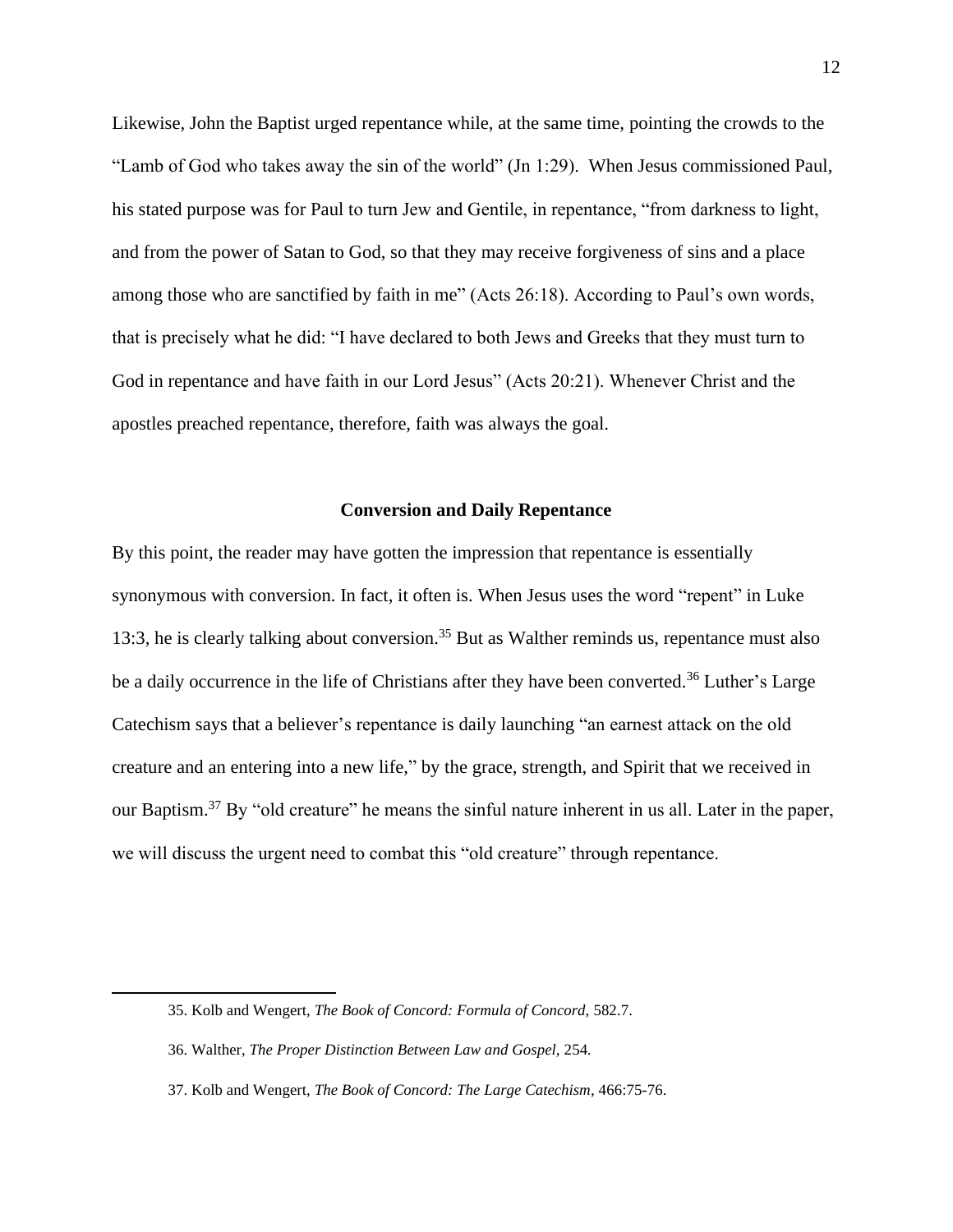# **Erroneous Teachings of Repentance**

Few Christians would deny that repentance leads to salvation, that it is the process by which a sinner receives forgiveness and is saved (Lk 24:47; Acts 11:18). And Lutherans rightly confess faith as that part of repentance which obtains the forgiveness of sins. Other Christian denominations however, fall into various errors which overemphasize other aspects of repentance. I argue that the failure to recognize faith's central role in receiving the forgiveness of sins is the root cause of the majority of errors concerning repentance.

# Transformation of Life and Will

Lifehopeandtruth.com is a website managed by the Church of God, a prominent Pentecostal church body. The website features numerous articles on repentance, most of which exclude all talk of faith. Consider the following statements from their article entitled "What is Repentance?" written by Don Henson. "Repentance involves a complete change of thought, attitude and action. It's like making a U-turn in life…. It involves a determination to stop sinning and not to sin in the future…. It is looking at something that you did in the past, recognizing that it was sinful that it broke God's good and beneficial laws—and concluding you need to change for the better."<sup>38</sup> Nowhere in the entire article is there any mention of trust in the forgiveness of sins.

This kind of emphasis on the transformation of our lives steals all the attention away from faith in Christ's atoning work. For example, take this statement from Glen Scorgie:

"We should certainly celebrate being justified and declared righteous in God's eyes by our faith in Christ alone…. But we undermine authentic spirituality when we make justification by faith the central idea in our understanding of the Christian life. We need to see justification as one important aspect of something even more central. And what's

<sup>38.</sup> Don Henson, "What Is Repentance?" https://lifehopeandtruth.com/change/repentance/what-isrepentance/.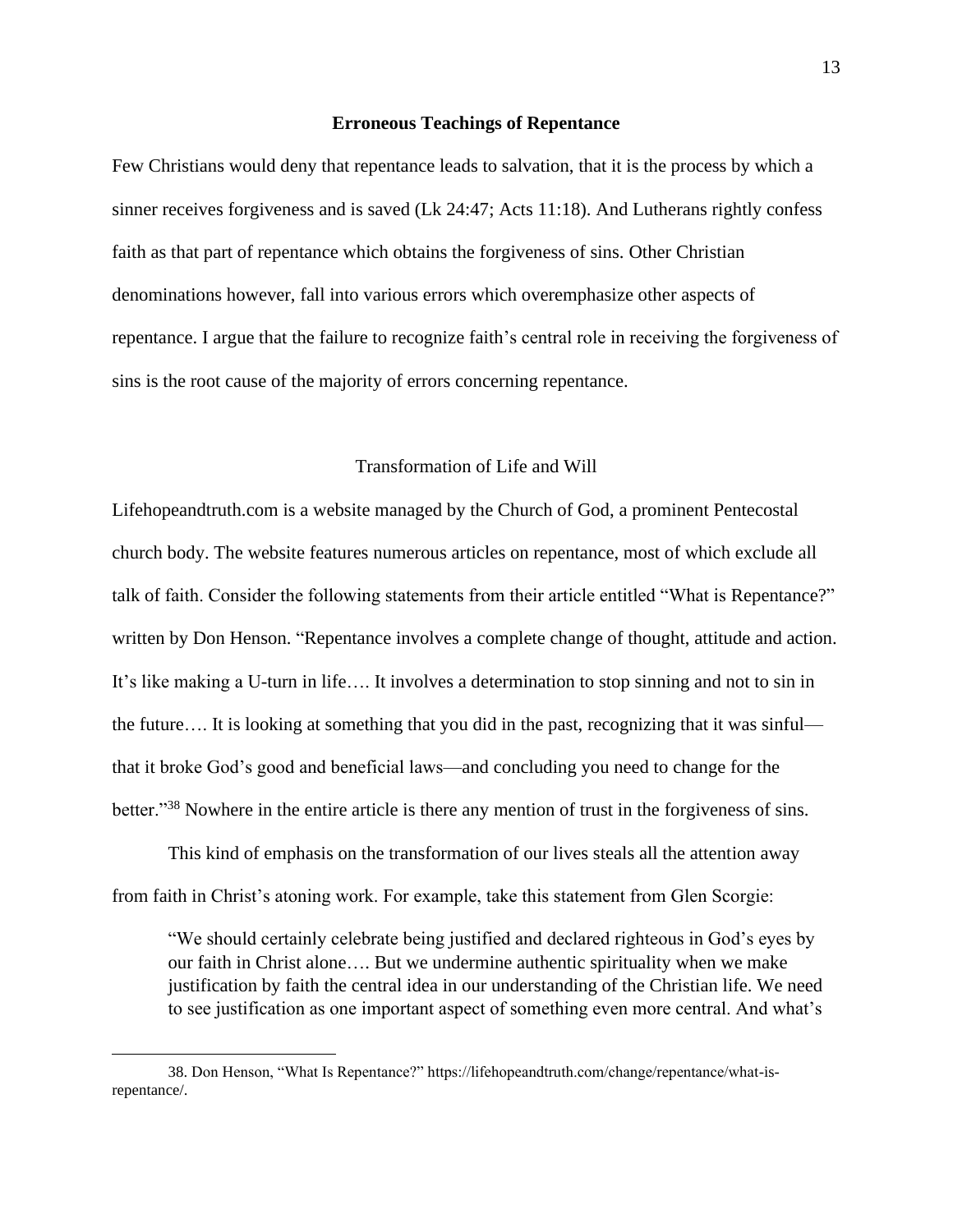even more central? Our supernatural union with Christ through the Holy Spirit's work in our lives…. And so, when you start to see union with Christ as central, then you can no longer be indifferent or ignore the godly impulses, the godly power that flows into our lives. Indeed, to ignore that is very dangerous."<sup>39</sup>

But Scripture very clearly emphasizes that justification by faith is the central and most important aspect of our salvation (Eph 2:8; Rom 4:3–5).

And yet, some Evangelicals will insist that the change in a person's will is what makes repentance true and life-saving. André van Belkum comments on David's repentance: "This frame of mind and commitment to live in accordance with God's instructions pleased God, who out of the abundance of His mercy forgave David."<sup>40</sup> He goes on, "Repentance is more than being sorry for past sins; it is a total change of mind leading to living a new way of life. It is turning away from being concerned solely for the self and turning to obedience to God and having outgoing concern for our fellow humans (Matt 22:36-40)."<sup>41</sup> It is obvious that the important thing to van Belkum is not faith in Jesus' sacrifice for sin, but a change that must occur in the human will, from an attitude of disobedience to one of obedience. In fact, van Belkum only mentions Christ's sacrifice twice. The first time, it is preliminary to the discussion of repentance. The second time, (the only time it is mentioned in connection to the repentance process), Jesus' cross is only useful to make us feel guilty and hate our sin. It is used to manipulate the will into becoming more obedient.

<sup>39.</sup> Glen Scorgie, "Living with Disciplined Intent," 10th lecture of "Dynamics of Christian Spirituality," Biblical Training, https://www.biblicaltraining.org/seminar/dynamics-christian-spirituality/glen-scorgie.

<sup>40.</sup> Andre van Belkum, "Please Forgive Me—I Have Sinned," *Life, Hope & Truth*, n.d., https://lifehopeandtruth.com/change/repentance/please-forgive-me/.

<sup>41.</sup> Andre van Belkum, "Please Forgive Me—I Have Sinned," https://lifehopeandtruth.com/change/repentance/please-forgive-me/.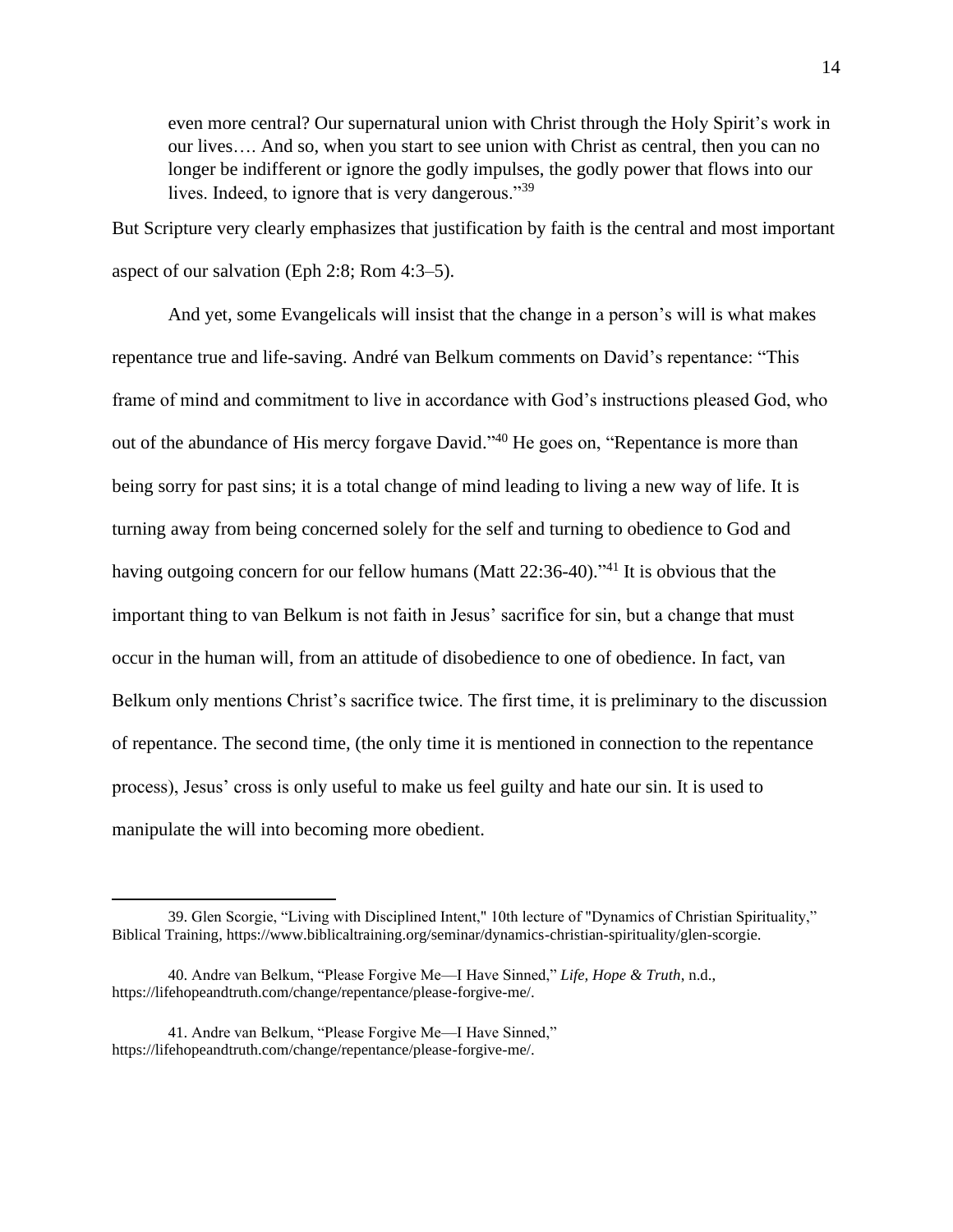The change that occurs in the human will must not be considered something that causes God to be merciful to us. As humble and resolute as a person feels, our commitment to submit our will to God's is always imperfect and divided. Paul admits in Romans 7:21, "So I find this law at work: Although I want to do good, evil is right there with me." As long as we are in the flesh, the human will is a battle ground. The extent to which our spirit is winning against the flesh is no basis for God's mercy, nor can it give us any certainty of salvation.

# Requirements of Contrition

But many Christians insist that true repentance requires a complete and sincere transformation of the will, and in order to achieve such transformation, they feel constrained to produce a certain kind of contrition. And fearful contrition, according to C.H. Spurgeon, is not it. Commenting on the so-called repentance of Pharaoh (Ex 9:30), he says that Pharaoh's insincerity was due to the fact that he repented only out of fear of divine punishment. He compares Pharaoh to a sailor who, in the midst of a terrible storm out at sea, repents of all his wicked ways only to return to wickedness the minute he sets foot on solid ground. "The repentance that was born in the storm died in the calm."<sup>42</sup> A fearful contrition, according to Spurgeon, is not true contrition, because it effects no lasting change in the will to obey God.

True contrition must instead be born of godly sorrow, Paul Carter asserts.<sup>43</sup> "Having a right kind of sorrow will lead a person to a changed heart. God can then grant that person

<sup>42.</sup> C.H. Spurgeon, The Spurgeon Center for Biblical Preaching at Midwestern Seminary, "Confession of Sin—A Sermon with Seven Texts," https://www.spurgeon.org/resource-library/sermons/confession-of-sin-asermon-with-seven-texts/#flipbook/.

<sup>43.</sup> Paul Carter, "Godly Sorrow," https://lifehopeandtruth.com/change/repentance/godly-sorrow/.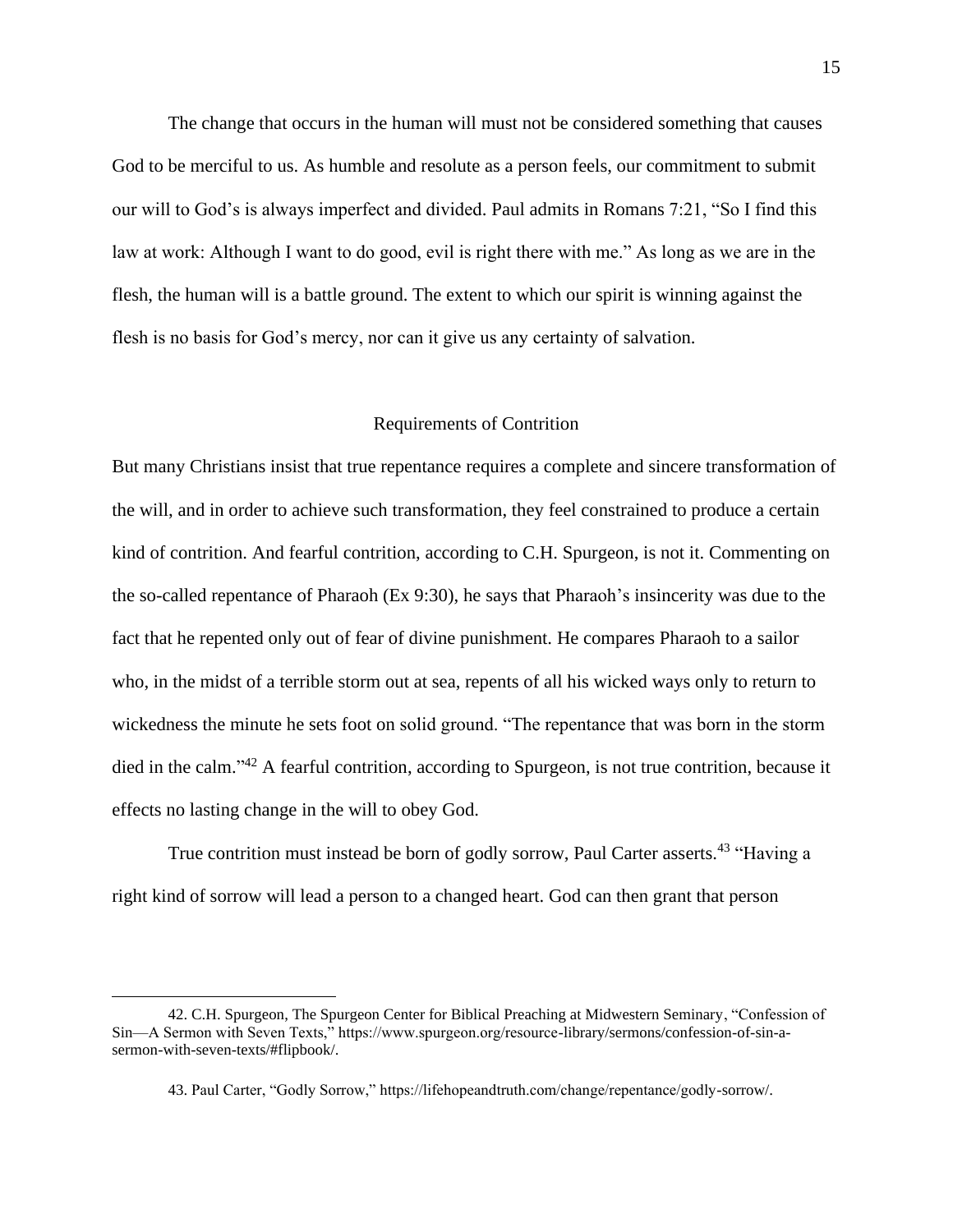repentance."<sup>44</sup> He cites 2 Corinthians 7:8-11 in support. "Godly sorrow brings repentance that leads to salvation and leaves no regret, but worldly sorrow brings death" (2 Cor 7:10). And godly sorrow, according to Paul (the apostle) is about much more than fear. It produces earnestness, eagerness to clear oneself, indignation, alarm, longing, concern, and readiness for justice. And this kind of sorrow, as opposed to worldly sorrow, produces the kind of repentance that leads to salvation.

We must remember, however, that Paul is addressing believers in whom the Holy Spirit currently dwells (1 Cor 6:9). One might expect the contrition of believers to be about more than just fear. Yet Paul Carter expects the same contrition also of unbelievers who do not yet have the Holy Spirit. This is unbiblical, and frankly, impossible. The fallen will of mankind is not able by its natural powers to work in itself true, godly sorrow over sin.<sup>45</sup> Rather, "Those who live according to the flesh have their minds set on what the flesh desires" (Rom 8:5) and "The mind governed by the flesh is hostile to God; it does not submit to God's law, nor can it do so" (Rom 8:7).

Thus, fear of punishment must be allowed as a valid cause of true contrition. There isn't much else in the sinful, unbelieving heart that ever can motivate a person to repent. Chemnitz recognizes this. "What then, is contrition?" he asks. "It is in a sinner a serious fear of conscience that recognizes the wrath of God against sins and is sorry that it has offended God by this kind of

<sup>44.</sup> Paul Carter, "Godly Sorrow," https://lifehopeandtruth.com/change/repentance/godly-sorrow/.

<sup>45.</sup> Martin Chemnitz, *Examination of the Council of Trent,* trans. Fred Kramer (St. Louis: Concordia Publishing. House, 1971), 587.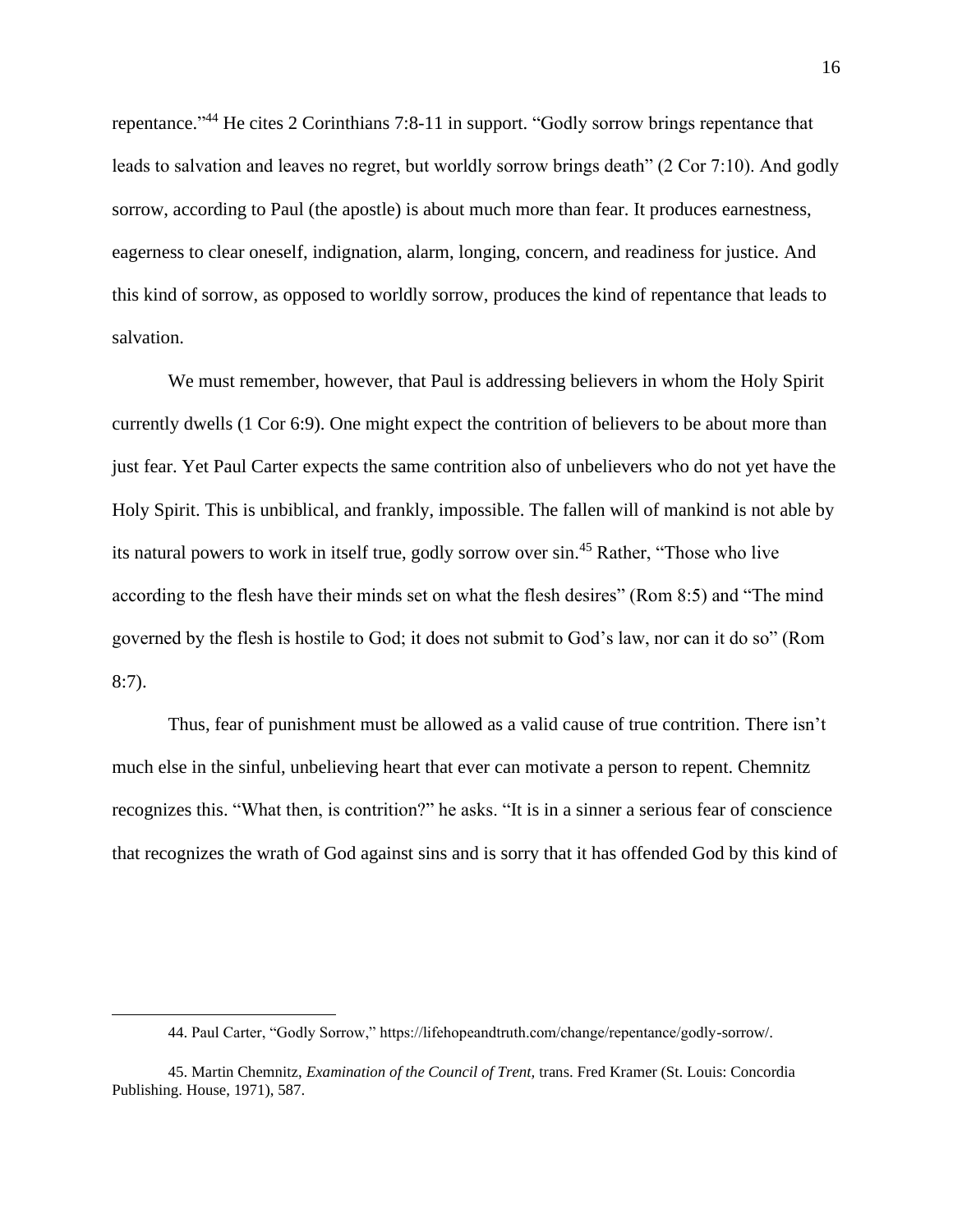sins."<sup>46</sup> Such contrition is never good enough though, for those who wish to say that true contrition merits God's gracious action.

In fact, nowhere is this seen more clearly than in the Catholic sacrament of Penance. Penance "involves a conversion of our hearts to God, a confession of sins to a priest, the forgiveness of our sins, a penance to make some amends for sin, and reconciliation with God and the Church."<sup>47</sup> It is made up of two elements: 1) the acts of man, which include contrition, confession to a priest, and satisfaction; and 2) the act of God through the bishop, as he pronounces forgiveness and determines the proper satisfaction to be made.<sup>48</sup> This is what is meant by "going to confession."

The sacrament of Penance is intended to offer comfort to the contrite sinner, but in fact it does the opposite. Penance leads the penitent "away from faith in the obedience, suffering, and satisfaction of Christ, to confidence in his own act of contrition, confession, and satisfaction.<sup>49</sup> In Penance, the priest pronounces absolution according to the measure of a person's contrition. Thus, any confidence that a person is forgiven ultimately rests on how sorry she was,<sup>50</sup> which as Gerhard points out, is absurd.<sup>51</sup> Confidence of forgiveness ought to rest on Christ's atoning

- 48. "Catechism of the Catholic Church," https://www.vatican.va/archive/ENG0015/\_INDEX.HTM, par. 1449.
	- 49. Martin Chemnitz*, Examination*, 557.
	- 50. Martin Chemnitz*, Examination*, 623.
	- 51. Johann Gerhard, *Schola Pietatis*: Vol. II, 203.

<sup>46.</sup> Chemnitz, *Enchiridion*, 65.

<sup>47.</sup> United States Conference of Catholic Bishops, *United States Catholic Catechism for Adults*, (Washington D.C.: United States Conference of Catholic Bishops, 2006), 236.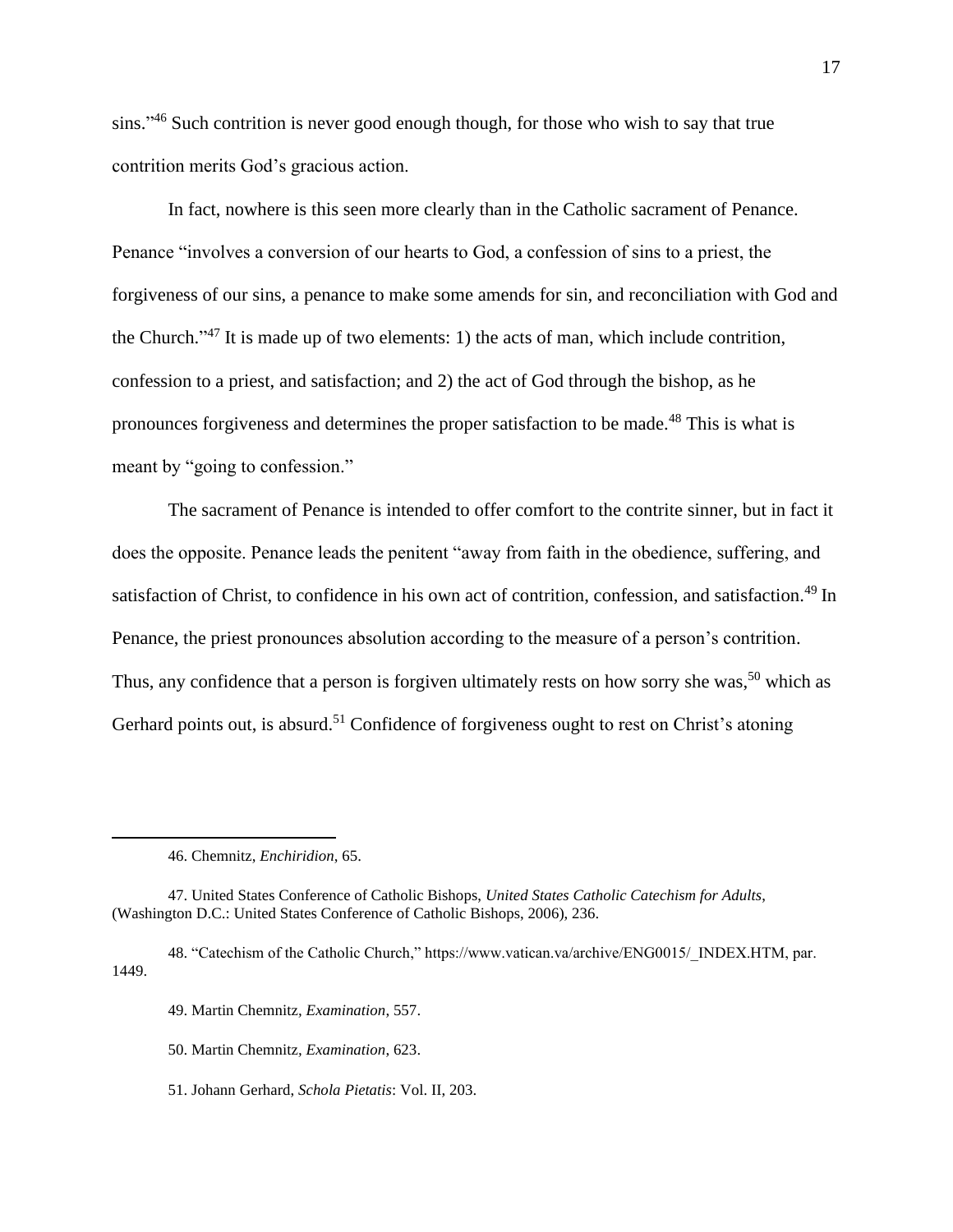sacrifice and nothing more, but the Catholic church has effectively gutted repentance of its faith in Christ, and replaced it with faith in contrition.

Suddenly, it becomes very important for contrition to have some especially virtuous qualities. Our sins greatly offend the Almighty God; if we want to be reconciled with him, we cannot just offer up any old contrition. And so, the Council of Trent denies that true contrition may consist of "terrors struck into the conscience by God," because that would simply not be a very good work, certainly not meritorious of God's forgiveness. Contrition must instead be a voluntary sorrow over sin which we assume entirely of ourselves.<sup>52</sup> To do so, the sinner must ponder over the "seriousness, multitude, and foulness of his sins."<sup>53</sup> If this contrition arises from a love "by which God is loved above all else," it is called perfect contrition, and remits venial sins all by itself.<sup>54</sup> Combine perfect contrition with a resolution to go to confession, and it even remits mortal sins.<sup>55</sup> But if contrition is imperfect, that is, if it comes from fear of punishment, it does not obtain the forgiveness of sins by itself.<sup>56</sup> Imperfect contrition merely "disposes one to obtain forgiveness in the sacrament of Penance."<sup>57</sup> At this point it becomes necessary that those who have imperfect contrition confess each and every mortal sin to the priest. Those who fail to

- 53. Martin Chemnitz*, Examination*, 581.
- 54. *Catechism of the Catholic Church*, par. 1452.
- 55. *Catechism of the Catholic Church*, par. 1452.
- 56. *Catechism of the Catholic Church*, par. 1453.
- 57. *Catechism of the Catholic Church*, par. 1453.

<sup>52.</sup> Martin Chemnitz, *Examination*, 576.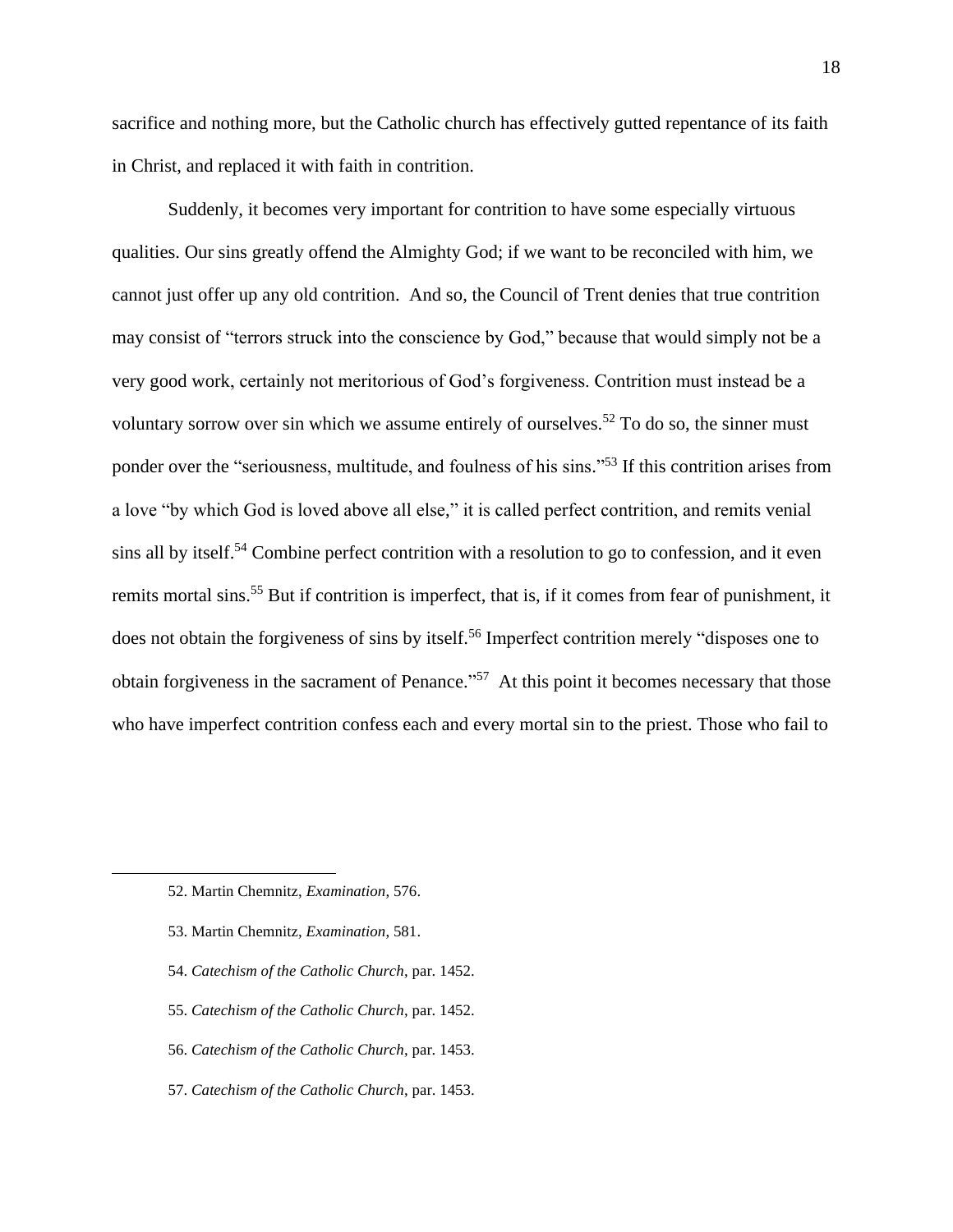do so are not forgiven by God.<sup>58 59</sup> In Rome's view, there is no other way to receive grace and forgiveness after Baptism,  $60$  and a priest cannot pronounce absolution for a sin if it is not confessed to him.

Naturally, Lutherans object that confession of every sin is impossible and unnecessary. "But who can discern their own errors?" asks the psalmist (Ps 19:12). And Chemnitz points out that "special enumeration of all transgressions to be made to the priest is not commanded in the Word of God, nor has it any example there."<sup>61</sup> In fact, the tax collector in Jesus' parable failed to list even one specific sin; a general confession of sinfulness was sufficient and he went home justified before God. But to these objections, the Council of Trent replies with its *anathema.*<sup>62</sup> And why wouldn't they? According to Catholicism, forgiveness is received not through faith in the promise, but rather through the priest's word of absolution based on contrition and confession. And to them, God's justice requires that this be done a certain way.

#### Fruits of Repentance

Another error we must discuss is how some include the fruits of repentance as an essential part of repentance itself. This results in a doctrine of salvation by works. The Roman Catholic church in particular, commits this error by including works of satisfaction in their sacrament of Penance. Works of satisfaction refer to certain works prescribed by the priest which the sinner must

- 59. Martin Chemnitz, *Examination*, 591.
- 60. *Catechism of the Catholic Church*, par. 1446.
- 61. Martin Chemnitz, *Examination*, 578.
- 62. Martin Chemnitz, *Examination*, 591.

<sup>58.</sup> *Catechism of the Catholic Church*, par. 1456.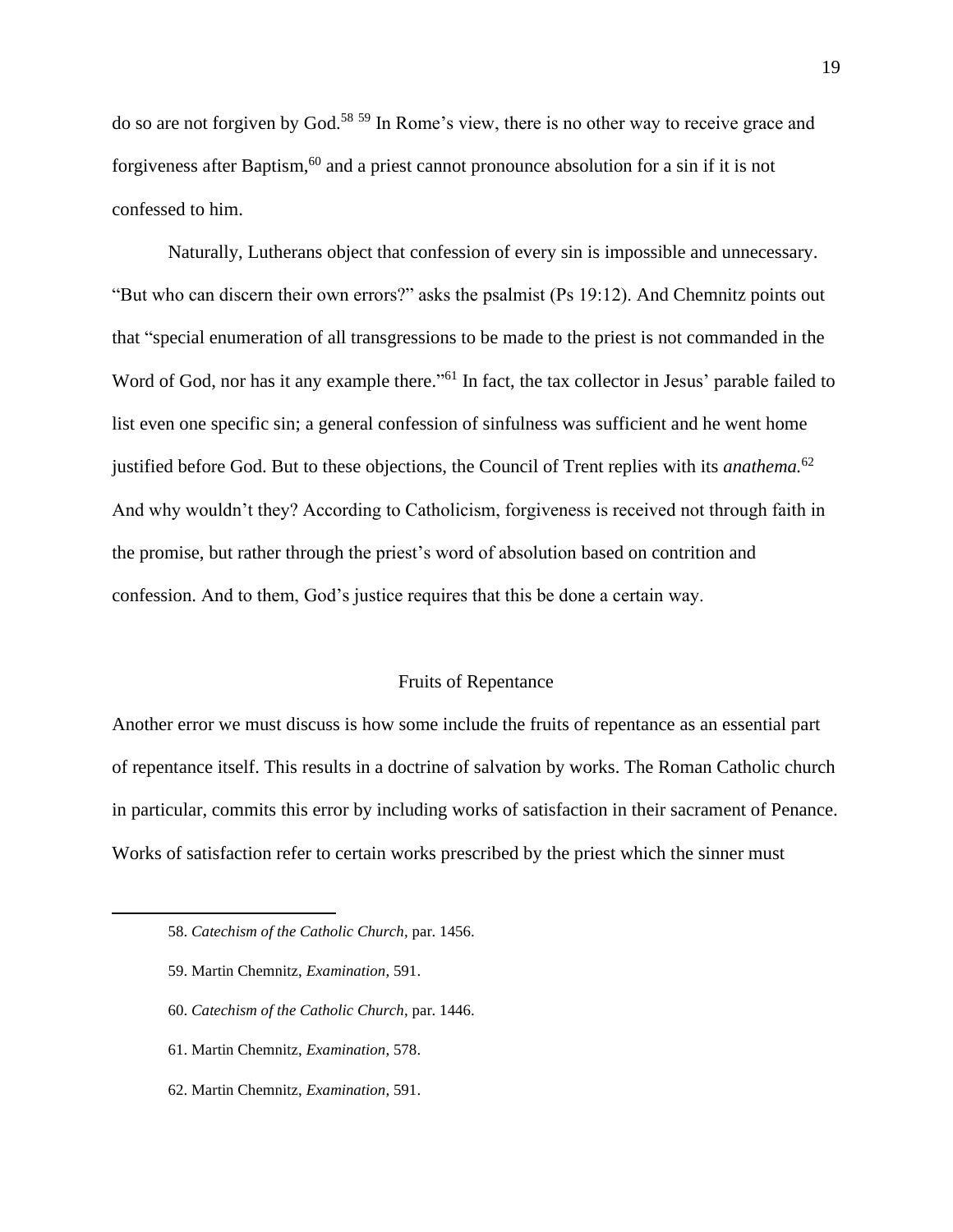perform to make amends for the damage his sin has done to relationships with neighbor, church and God. These are necessary in order to complete the sacrament and the sinner's reconciliation with God. <sup>63</sup> In fact, they are just as essential to the sacrament as God's work of pronouncing forgiveness through the Church.<sup>64</sup> This teaching stands in plain opposition to the words of Scripture that we have been reconciled to God through the death of his Son (Rom 5:10–11).

In response to this error, we make a simple distinction. The life of good works which we lead after we have received forgiveness is certainly neither optional nor unimportant. Romans 6:18 testifies that those who have been set free from sin have become "slaves to righteousness." John the Baptist urges us, "Produce fruit in keeping with repentance" (Matt 3:8). That being said, good works in no way merit the forgiveness of sins (Gal 2:16), and therefore, they cannot be considered part of repentance proper. Good works follow repentance and the forgiveness of sins. They demonstrate the sincerity of a person's repentance (Acts 26:20), but are not part of repentance itself.

#### Repentance Causes Forgiveness

Up to this point, we have been primarily concerned with the failure to recognize faith as the part of repentance which obtains the forgiveness of sins. We must be careful, however, to say that repentance *obtains* forgiveness, and does not itself, cause forgiveness. That work belongs to Christ's atonement for the sin of all mankind. But some Christian denominations fall into the error of making repentance the cause of our forgiveness, especially those that teach the "sufficiency of the cross."

<sup>63.</sup> *Catechism of the Catholic Church*, par. 1440 and 1459.

<sup>64.</sup> *Catechism of the Catholic Church*, par. 1448.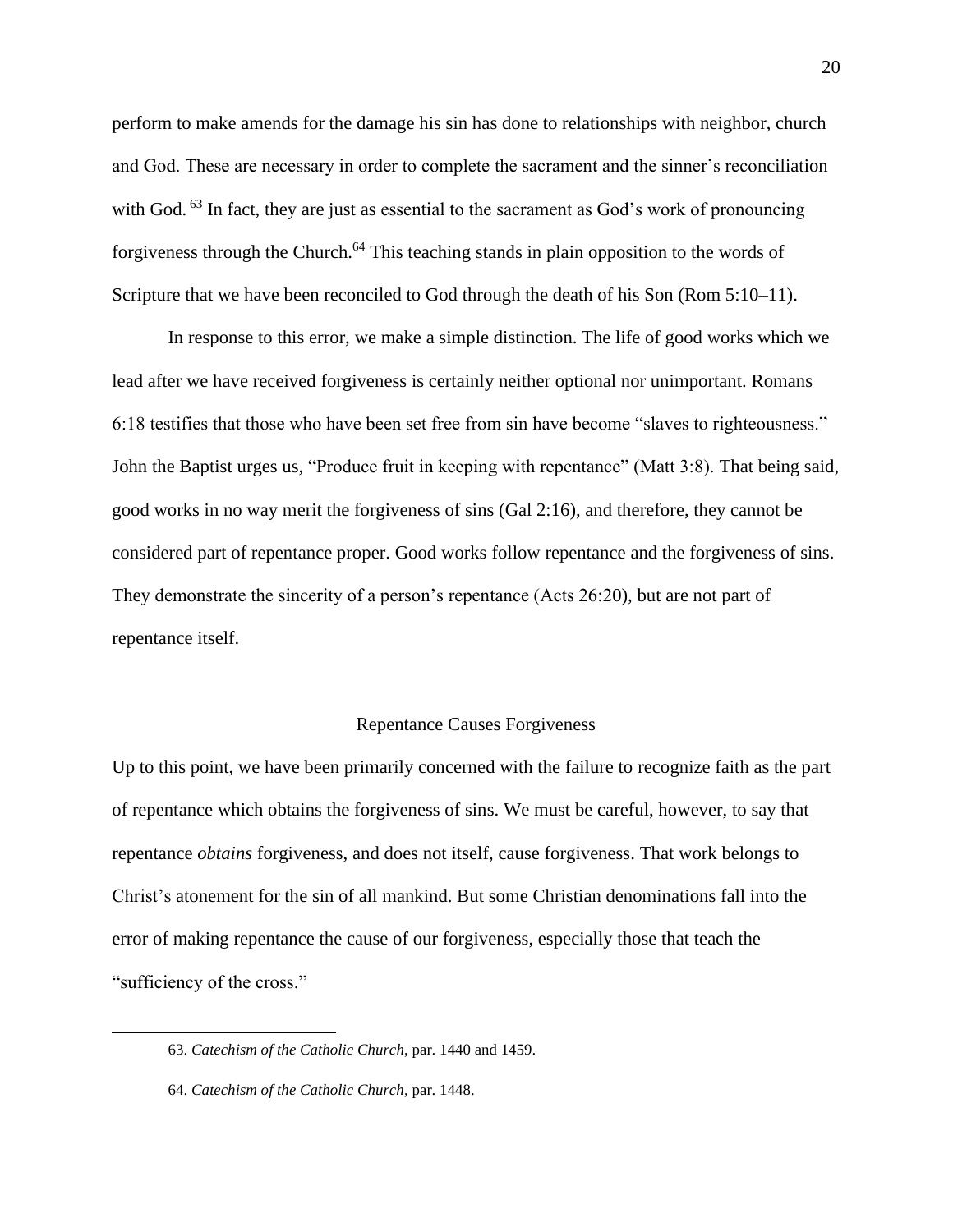The sufficiency of the cross is a doctrine taught by some Evangelicals which states that Jesus' death was sufficient to forgive the sins of the whole world, but it did not *actually* forgive every sin. Thus, the doctrine of objective justification, is denied. But how then, can a person's sins *actually* be forgiven if Christ only potentially forgave every sin? The responsibility is placed squarely on the sinner to ask for it in true repentance. Bill Mounce explains the doctrine of the sufficiency of the cross. Note how it relates to his view of repentance:

All we have to do is repent. All we have to do is confess. That's all we have to do. "Dear God, once again, you're right and I'm wrong. Once again, I went my way; it was the wrong way. I am truly sorry. And God, because he's a God of grace and mercy, he will sweep through us and will remove our sin from as far as the east is from the west, and our relationship and the peace and blessing of God will be restored. This is part of the doctrine of the sufficiency of the cross…where Jesus Christ's death on the cross was sufficient to cover all of the sins of the world, for all who cry out to him for forgiveness—their sins are covered … And no matter how much I do, and no matter how bad it is and how many times I commit my favorite sin, (and we all have them, don't we) no matter how many times and how bad it is, the cross is sufficient to cover your sins. And if you go to Christ and ask for forgiveness, he will forgive your sins. The downward spiral will stop.<sup>65</sup>

Let the reader understand that Mounce sees the forgiveness of our sins as an occurrence taking place not at the cross on Good Friday, but at the moment of our repentance. It is an event conditional upon our repentance. He states the position even more clearly: "When Jesus cried out 'It is finished!' he is saying, "My work is sufficient so that everyone who believes in me, I will grant them eternal life…such that if you believe in me your sins *can be* forgiven." <sup>66</sup> Thus, Mounce makes repentance, specifically the faith in repentance, to be a cause of our forgiveness. Indeed, the doctrine of the sufficiency of the cross leaves him with no other option. If God did

<sup>65.</sup> Bill Mounce, "Walking with God," 10th lecture of "Life Is a Journey," Biblical Training, https://www.biblicaltraining.org/life-journey/bill-mounce.

<sup>66.</sup> Bill Mounce, "What Jesus Did," 8th lecture of "Life is a Journey," Biblical Training, https://www.biblicaltraining.org/life-journey/bill-mounce.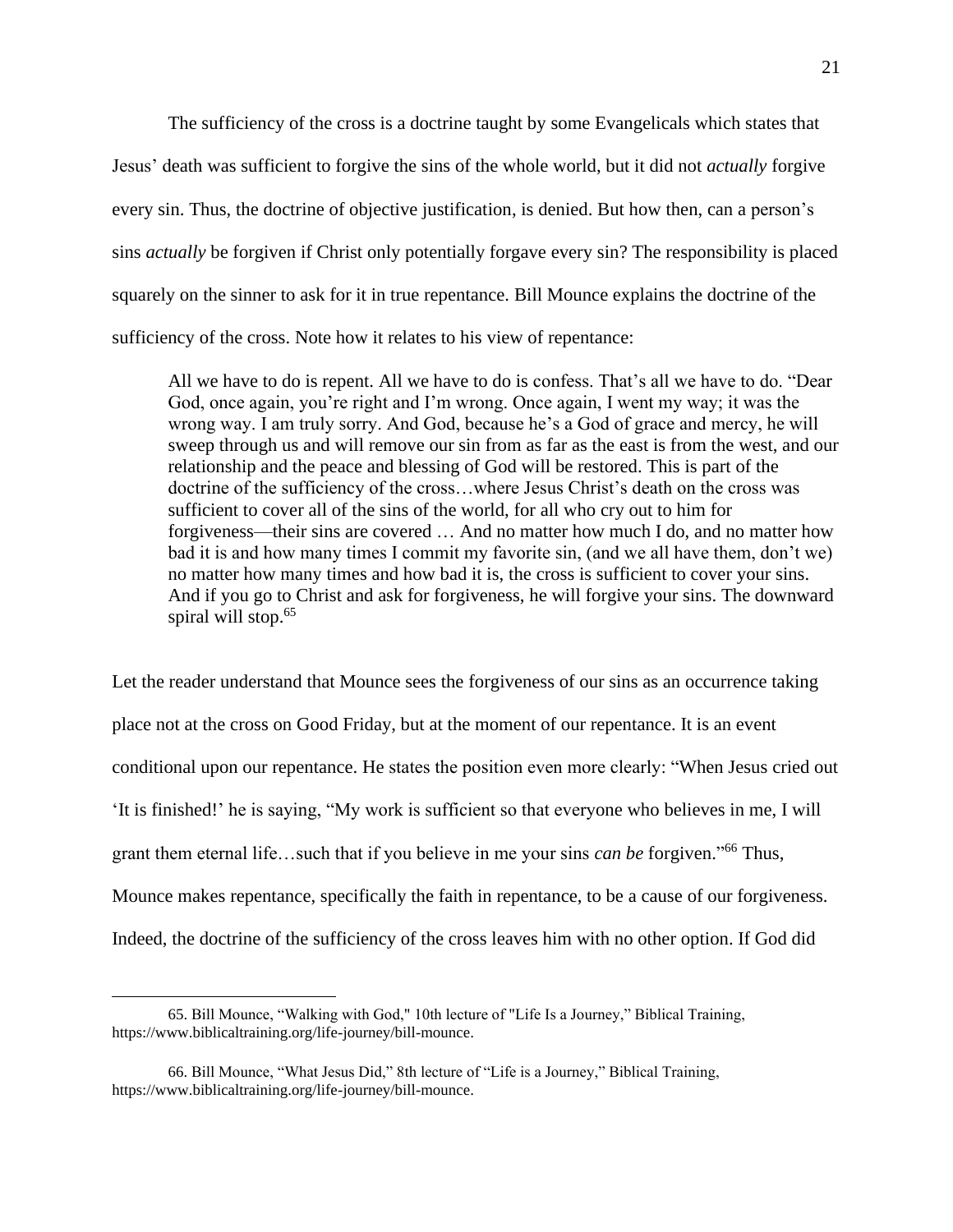not—in the past and totally apart from all human contribution except Christ's merit—forgive our sins, then there remains some task for us to perform in order to become forgiven. For Evangelicals, that task is repentance.

This error is unlike the others in that it does not completely undermine the role of faith in repentance. It does, however, undermine the object of true and saving faith. That object of saving faith is the redemption wrought for all sinners in Christ's blood, a redemption that is not conditional on anything. This truth universally applies to every human being, and is what gives us the confidence to pronounce unequivocally to every and all sinner, "Your sins are forgiven." When a person speaks of forgiveness as something that *can* happen, as long as a person repents and turns to Jesus, the object of faith becomes faith itself. That is, a person begins to trust in her own trust. But if she is burdened by a guilty conscience, she may begin to question whether or not she repented and trusted wholeheartedly enough to have her sins forgiven. Instead, a proper preaching of repentance ought to direct people away from themselves towards Christ. Forgiveness was Christ's doing, not ours."<sup>67</sup>

<sup>67.</sup> Richard D. Balge, "Preaching Repentance and Remission of Sins—With Application to Personal Witnessing—Luke 24:47" (Paper presented at the Nebraska—Colorado District Missionary Conference, Overland Park, KS, 8 November 1977), 7.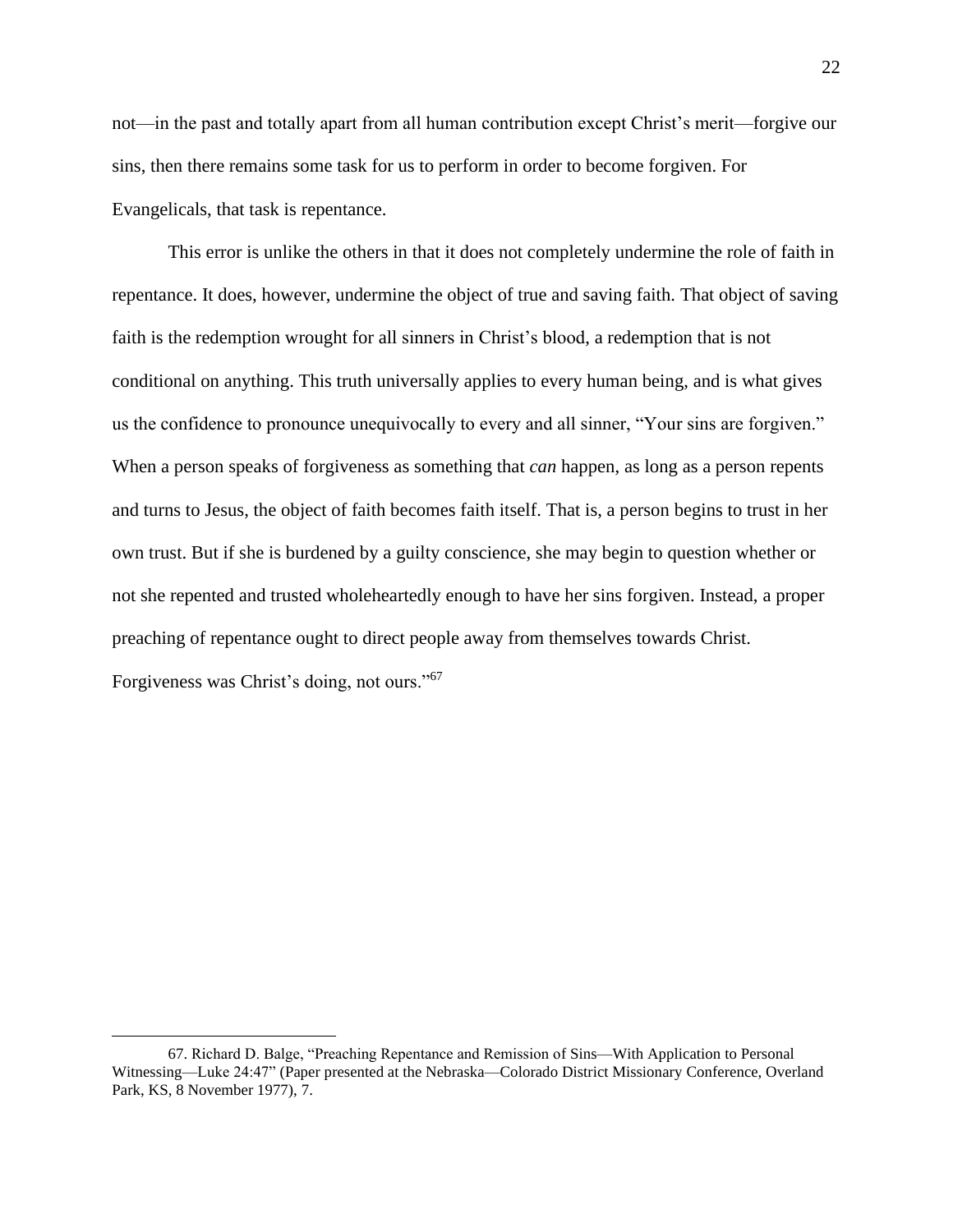#### PART II: REPENTANCE IN OUR LIVES

### **Why Repent?**

This thesis began with the claim "You need to repent!" But why is it so urgent for us to repent if repentance does not cause our forgiveness? We will now answer that question directly.

# God Commands Repentance

If for no other reason, we may say that repentance is necessary because God commands it. And he commands this not only of unbelievers, but of believers as well. Paul testifies in Acts 17:30, "In the past God overlooked such ignorance, but now he commands all people everywhere to repent." Note the universality of this command; "all people" leaves no room for exceptions.<sup>68 69</sup> This call to repentance is stressed throughout the entirety of Scripture, in the sermons of Christ, John the Baptist, and all the apostles and prophets.<sup>70</sup> It is part of God's "unchangeable, sincere desire" for all people, including ourselves.<sup>71</sup>

But why the urgency? What is it about us that moves the Lord to command repentance so repeatedly and earnestly? Look at the world through God's eyes. "The LORD looks down on all mankind to see if there are any who understand, any who seek God. All have turned away, all have become corrupt, there is no one who does good, not even one" (Ps 14:2–3). The sin that infects us all is no petty flaw; it is corruption. Human beings are naturally hostile towards

<sup>68.</sup> Gerhard, *Schola Pietatis, Vol. II*, 153.

<sup>69.</sup> Kolb and Wengert, *The Book of Concord: Smalcald Articles*, 317.35.

<sup>70.</sup> Cf. Jer 3:7,12,14; 4:1; 25:5; 35:15; Ezek 18:30–32; Hos 12:5; 14:2-3; Joel 2:12–13; Jonah 3:8; Mal 3:7; Matt 4:17; 3:2; Mk 1:15; 6:12; Lk 3:3; 24:46–47; Acts 2:38; 3:19,26; 5:31; 17:30; 20:21; 26:20.

<sup>71.</sup> Gerhard, *Schola Pietatis, Vol. II*, 153.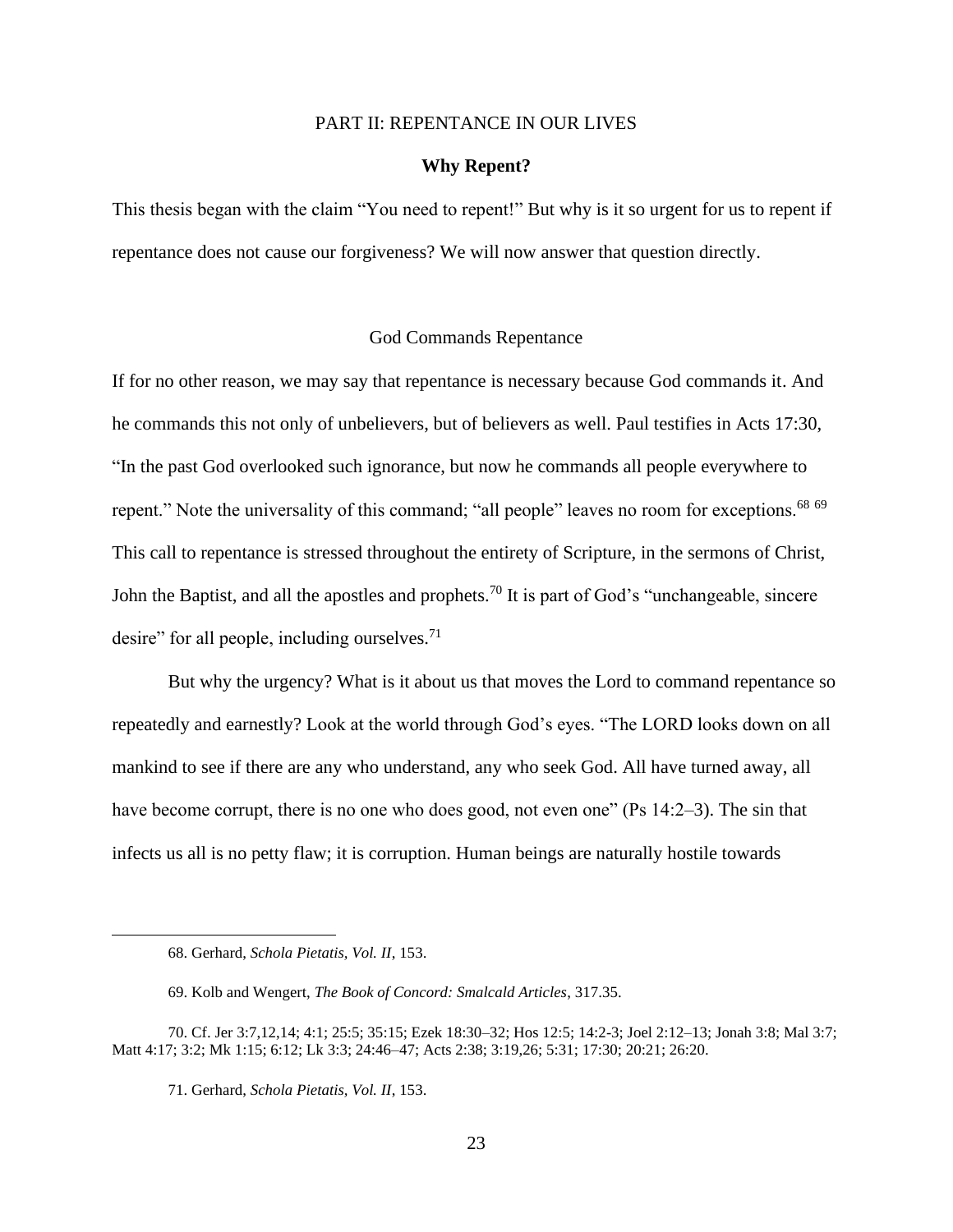God (Rom 8:7). That is not merely how we feel, or how we occasionally tend to think; it is our natural, default setting*.* We were born God's sworn enemies. And we continually add to the offense by our sinful, wicked behavior, for "there is no one who does not sin" (1 Kgs 8:46). If the Lord were to keep a record of our sins, none of us could stand (Ps. 130:3), for our sins separate us from God's gracious presence (Eph 4:18; Isa 59:2). And if anyone supposes that he is not so crooked and depraved, he should ask himself if he is holier than the apostle Paul. "For I know that good itself does not dwell in me…. Although I want to do good, evil is right there with me….What a wretched man I am!" (Rom 7:18–24). As Luther says, neither "hide nor hair of us is good." $72$ 

This is why God commands every human being, including us, to repent. We are so steeped in sin that if we do not repent, we may be certain that we will all perish in God's judgment (Lk 13:3,5). Some object, "I do not need to repent because I am baptized. My sins have already been forgiven on account of Christ, so there is no need to worry about my sinful flesh or actions." Granted, confidence in Christ's atonement and in our baptism is certainly appropriate, but using this confidence to talk oneself out of repenting is not. Chemnitz cautions, "If in this life the baptized commit actions against their conscience, they do not retain but cast out faith and the Holy Spirit, lose the grace of justification and life, and become subject to the wrath of God and eternal damnation, unless they are again converted and repent."<sup>73</sup> Luther's testimony agrees.<sup>74</sup> Gerhard comments sharply, "An unrepentant person is an enemy of God. For the holy angels, an unrepentant person is a monstrous beast, a bodily-owned slave. And he is a latrine for the devil.

<sup>72.</sup> Kolb and Wengert, *The Book of Concord: Smalcald Articles*, 317.35.

<sup>73.</sup> Chemnitz, *Examination of the Council of Trent,* 553.

<sup>74.</sup> Kolb and Wengert, *The Book of Concord: Smalcald Articles*, 319.43-45.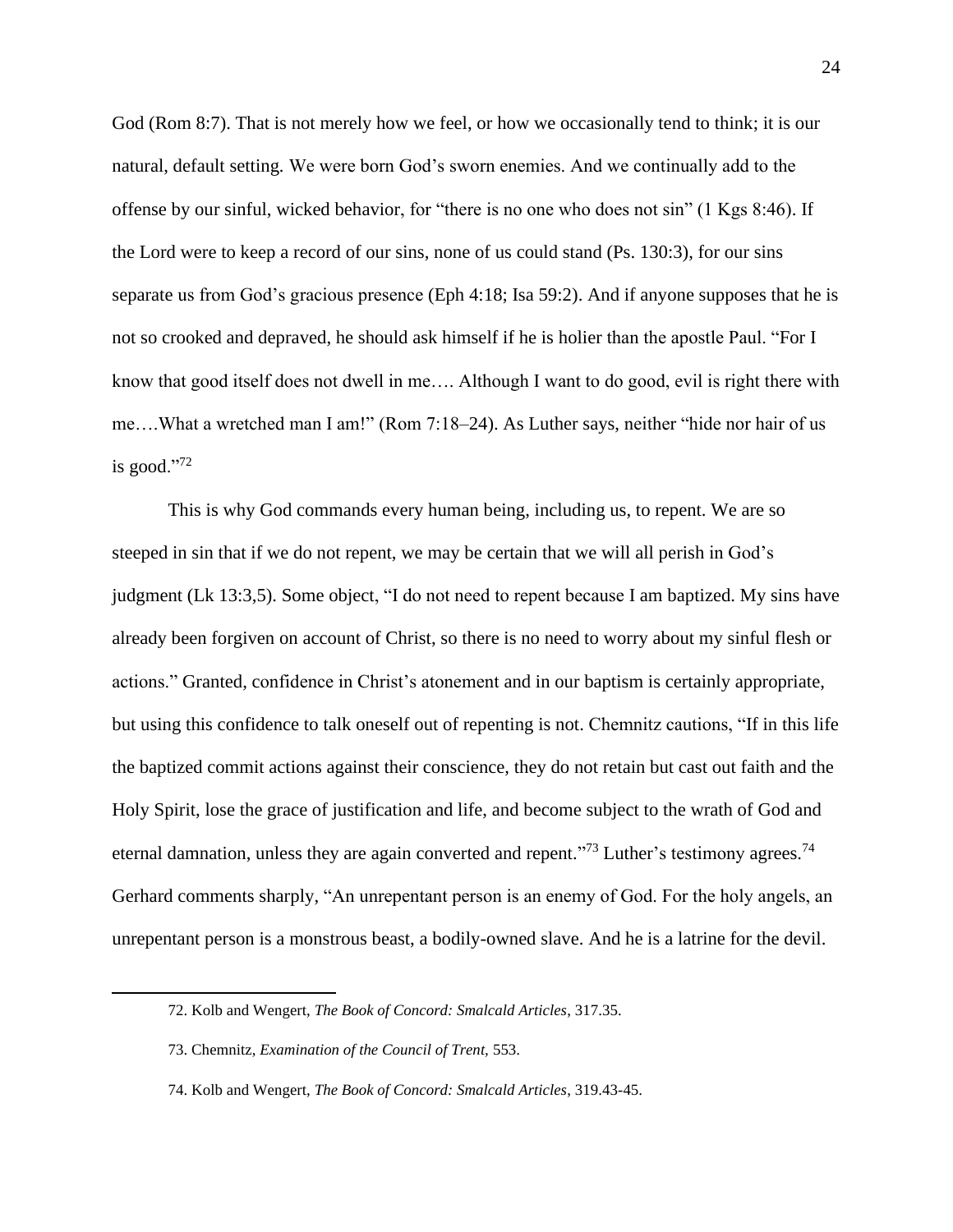He is an abomination to all creation. An unrepentant person takes from God the glory that is rightly God's (Rev 16:9)."<sup>75</sup> Finally, "Those who live like this will not inherit the kingdom of God," Paul solemnly warns (Gal 5:21).

Add to all this the fragility of our lives, and our uncertainty of the day and hour when Jesus will return in judgment (Mk 13:32), and Gerhard finds it powerful motivation to repent. He says, "From God's Word, we can be certain that we shall obtain God's grace and forgiveness through true repentance. But whether we will live through tomorrow—of that we have no assurance. That's why it is foolish and dangerous for a person to postpone repentance until the next day.... Then later would be useless for one to repent."<sup>76</sup> Paul testifies, "But because of your stubbornness and your unrepentant heart, you are storing up wrath against yourself for the day of God's wrath, when his righteous judgment will be revealed" (Rom 2:5). Thus, a secure attitude that is comfortable with sin is wholly out of place. No one, not even the baptized have the luxury to neglect repentance. Rather, let us heed Gerhard's advice: "Our old man should, through continual contrition and repentance, be dampened, killed off, crucified, and buried, so that our new man daily arises with and in Christ. If the evil lusts of the flesh reside, rule, and arise in you, then immediately utilize this spiritual burial of the old man, and hastily bury him through the power of the Spirit."<sup>77</sup>

- 76. Gerhard, *Schola Pietatis*, *Vol. II,* 168.
- 77. Gerhard, *Schola Pietatis: Vol. I*, 62-63.

<sup>75.</sup> Gerhard, *Schola Pietatis: Vol. II*, 165.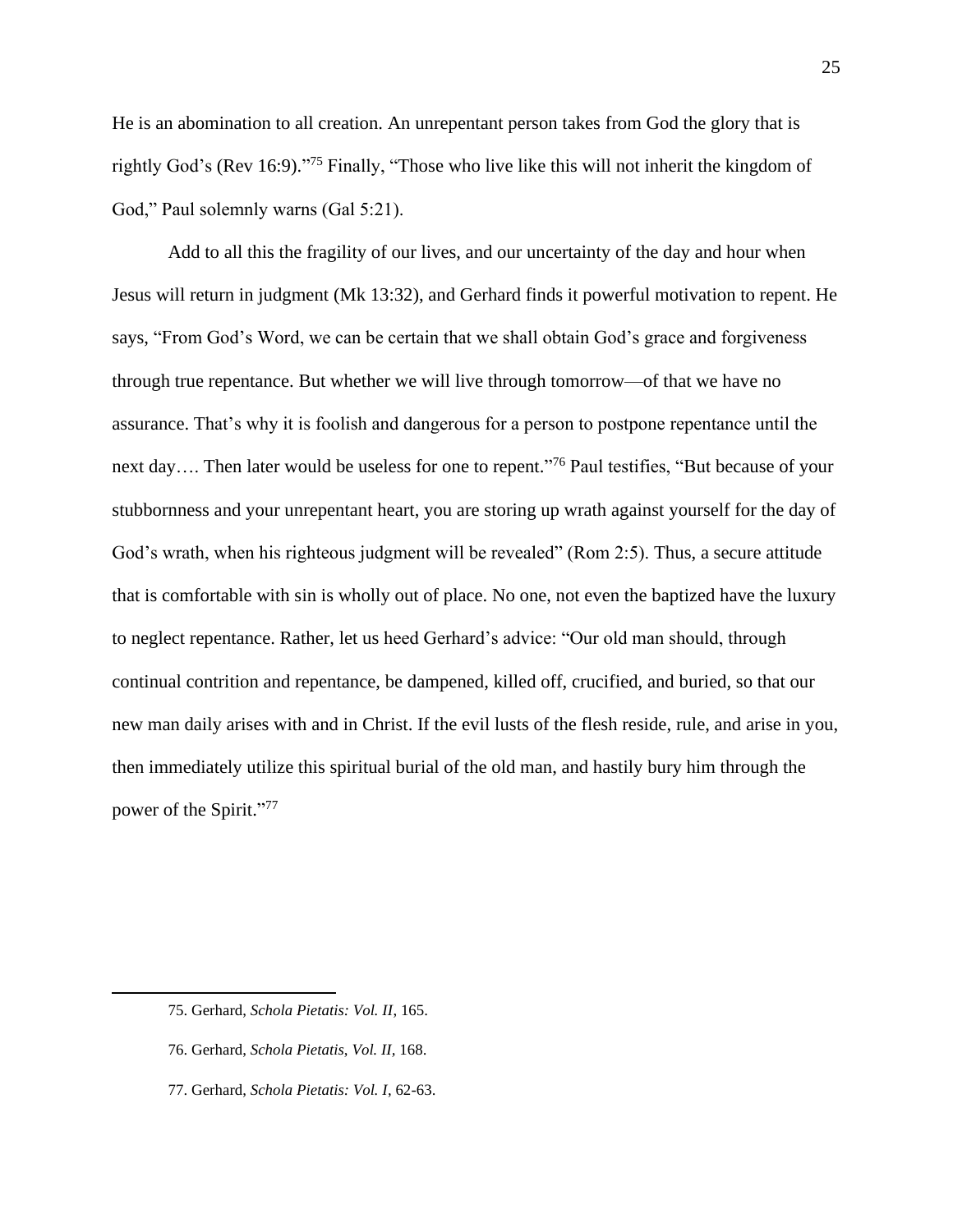# God's Gracious Will

Let us not lose sight, however, of God's gracious will toward us and the vastness of his love and patience that all lies behind his call to repent. Romans 2:4 testifies that God's kindness and patience "is intended to lead you to repentance." If God were to immediately sentence us to an eternity of torment, that would be completely fitting and right. This is what we merit every single day. Yet he is patient and eagerly desires our repentance (2 Pet 3:9). When we turn from our sins in heartfelt contrition, and receive by faith the forgiveness that he has always promised us, his heart fills with pleasure (Ezek 18:23).<sup>78</sup> What is more, all the angelic court of heaven joins him in exuberant celebration over one single instance of our repentance (Lk 15:7,10)! Yes, God punishes the unrepentant, but he far prefers that in repentance, we receive the forgiveness of sins and righteousness that our Savior has so dearly bought for us. God the righteous one even begs us through his holy apostles: "Be reconciled to God! God made him who had no sin to be sin for us, so that in him we might become the righteousness of God" (2 Cor 5:20–21).

We recall that repentance is neither a transformation of the will nor some noble sort of grief over sin that moves an angry God to look at us with mercy. He is merciful and gracious completely apart from our repentance, and has stored up numerous blessings that he wishes to bestow on us through faith. They have been secured for us on account of Christ's merit, and through the Spirit-worked faith of repentance, we receive them from his hand.<sup>79</sup> These include: God's gracious presence in our lives (Mal 3:7; Isa 59:20); rest for our souls (Matt 11:28); the protecting service of angels (Heb 1:14); justification (Lk 18:14); the indwelling Holy Spirit (Acts 2:38); the forgiveness of sin (Ps 32:5; Acts 3:19); and eternal life (Acts 11:18), just to name a

<sup>78.</sup> Gerhard, *Schola Pietatis: Vol. II*, 154.

<sup>79.</sup> Gerhard, *Schola Pietatis, Vol. II*, 163.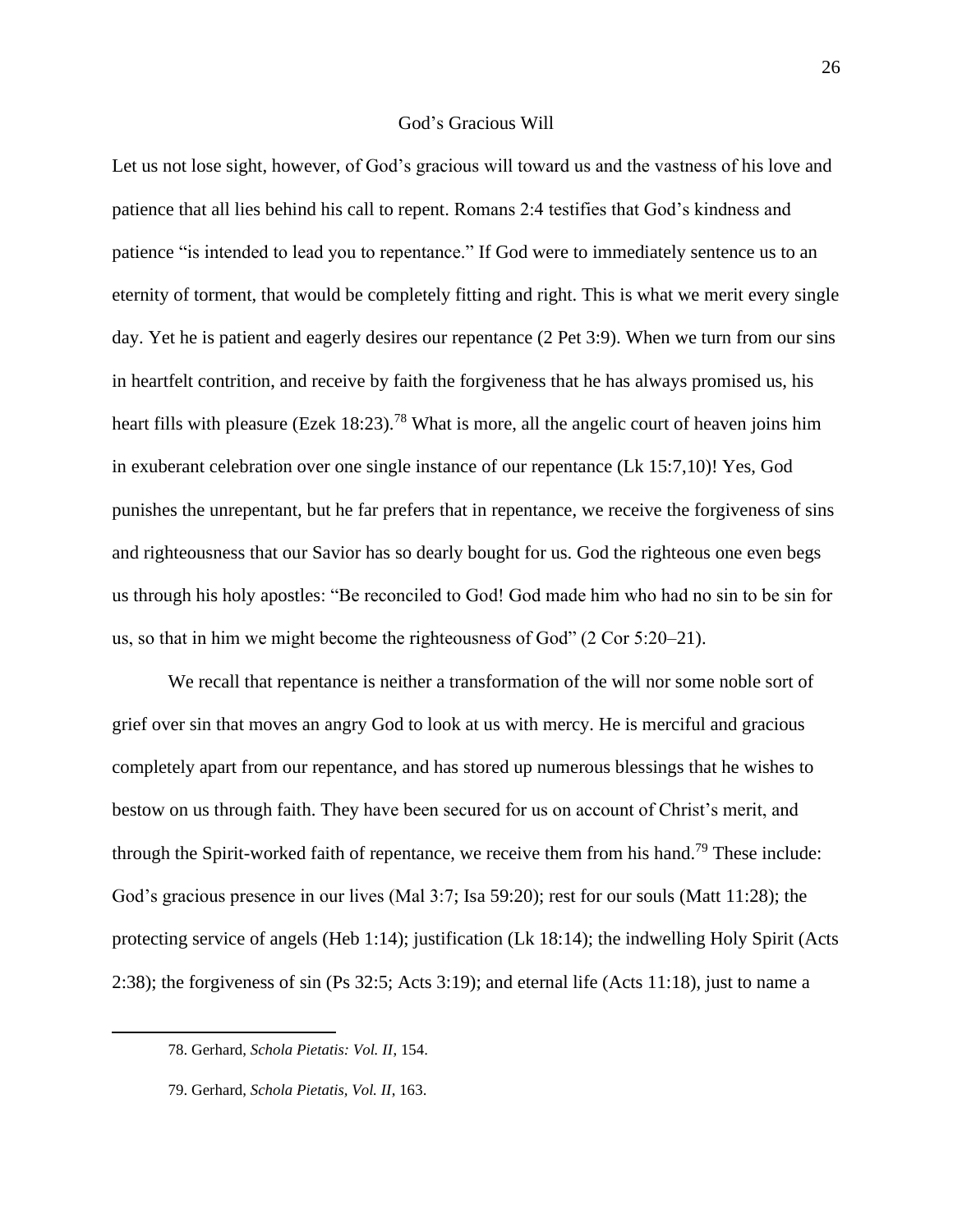few! Scripture even presents us with the possibility that through repentance, we may receive deliverance from the temporal consequences of our sin. Consider the examples of Israel (2 Chr 12:7) Rehoboam (2 Chr 12:12); Manasseh (2 Chr 33:12–13) and Nineveh (Jonah 3:10), and the "Jezebel" of Thyatira (Rev 2:21–22). That being said, the Lord may also allow a repentant person to live for the rest of her life in the consequences and shame of her sin.<sup>80</sup> If so, we may still be sure of God's gracious will toward us and take comfort that these consequences are for our good, likely to prevent us from further straying. For we know by Scripture's testimony that through repentance, the sinner can receive nothing but the most wonderful and gracious blessings God's hand.

Once more, we reiterate that repentance does not merit these blessings. Repentance is not a work by which we earn the forgiveness of sins.<sup>81</sup> Rather, we recall that the forgiveness of all our sins has already been accomplished by Christ before we ever asked for  $it^{82}$  and that this gift is received by all who believe, independent of the frequency and intensity of our repenting. Yet it is still necessary for repentance to occur on account of faith. For faith, which does not exist in the unrepentant heart, $^{83}$  is how we personally receive the forgiveness of sins.

#### **How We Repent**

Therefore repent! If we don't, we can be sure that we will eventually lose the faith and salvation with it. Here I must strongly emphasize, however, that repentance is not our work. God the Holy

<sup>80.</sup> Gerhard, *Schola Pietatis, Vol. II*, 164.

<sup>81.</sup> Gerhard, *Schola Pietatis, Vol. II*, 163.

<sup>82.</sup> Kolb and Wengert, *The Book of Concord: The Large Catechism*, 452.88.

<sup>83.</sup> Gerhard, *Schola Pietatis, Vol. I,* 10.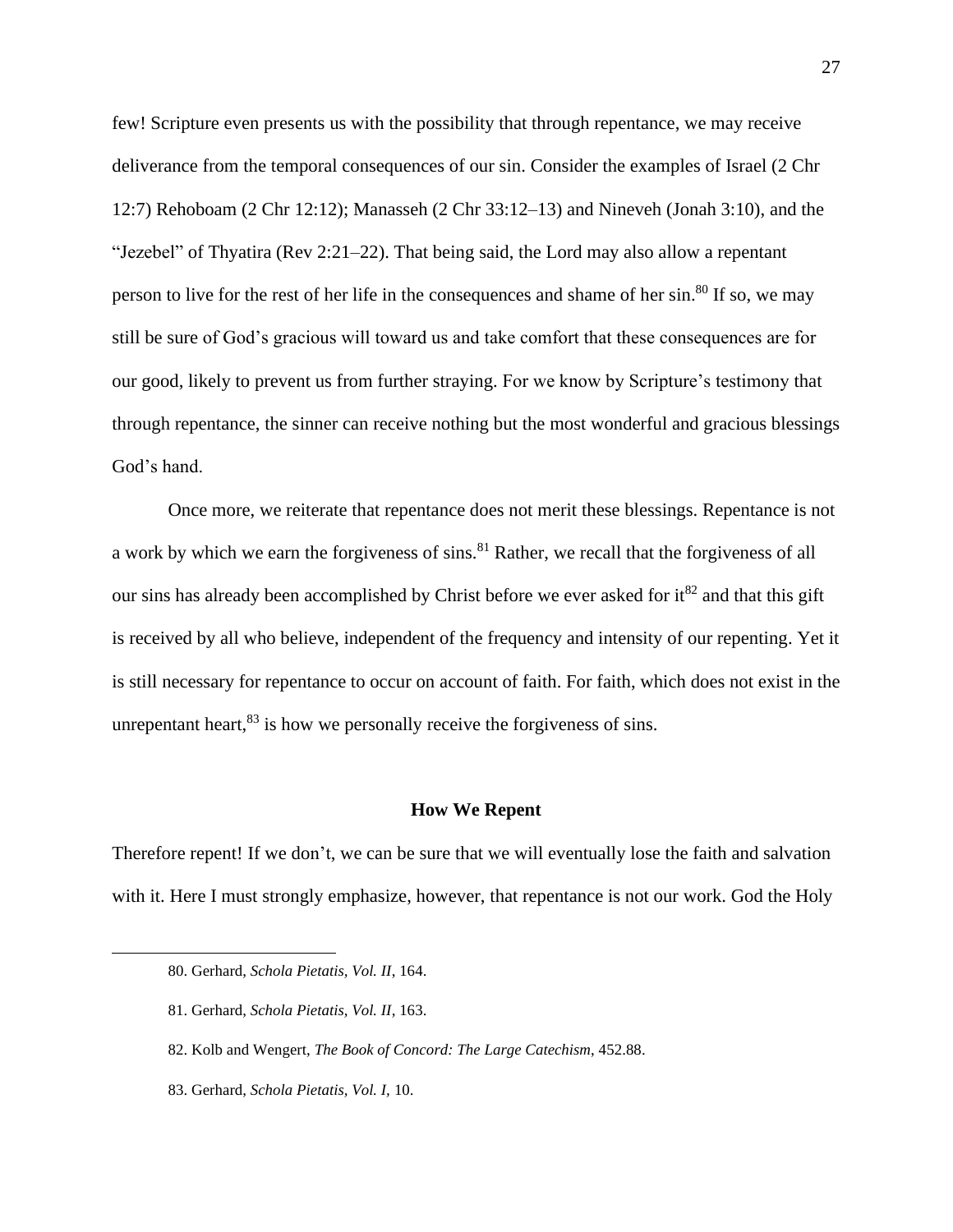Spirit is the one who causes us to repent; repentance is his work through and through. It is something God must grant (Acts 5:31; 11:18). To say otherwise, I would not be able to escape the charge of synergism. "Synergism" is the false notion that man cooperates with God in some way, big or small, to accomplish his salvation. And if we give ourselves even partial credit for repenting, we give ourselves partial credit for our salvation, making us synergists.

But Lutherans are not synergists, because the Bible does not teach it. We have already considered in the doctrinal portion of this thesis how impossible it is for the fallen will of mankind to work up in itself, true sorrows over sin. Romans 8:7 says, "The mind governed by the flesh is hostile to God; it does not submit to God's law, nor can it do so." The mind governed by the flesh is the mind we are born with, and since it struggles so fiercely against God's Law, how then could it honestly feel sorrow for breaking it? Any kind of sorrow that sinful man tries to conjure up by his own natural powers must be a "counterfeit and an abomination in the sight of God."<sup>84</sup>

This is what makes "You need to repent" such a difficult statement to prove to ourselves. Our sinful nature struggles mightily against this concept, and will not acknowledge its own wickedness, nor the harm done by breaking God's Law. Try talking yourself into repenting sometime. Try convincing yourself that you are one of the greatest scoundrels and most wicked rogues to bear the name of Christ, that you are, as Paul says, "the worst of sinners" (1 Tim 1:16). If you do not back this truth up with testimony from God, it will not work. God must speak, or we will not believe.

However, it is also true that the mind of believers is not "governed by the flesh." Rather, it is governed by the Holy Spirit (Rom 8:5,9). The Formula of Concord testifies that part of us

<sup>84.</sup> Walther, *The Proper Distinction Between Law and Gospel*, 367*.*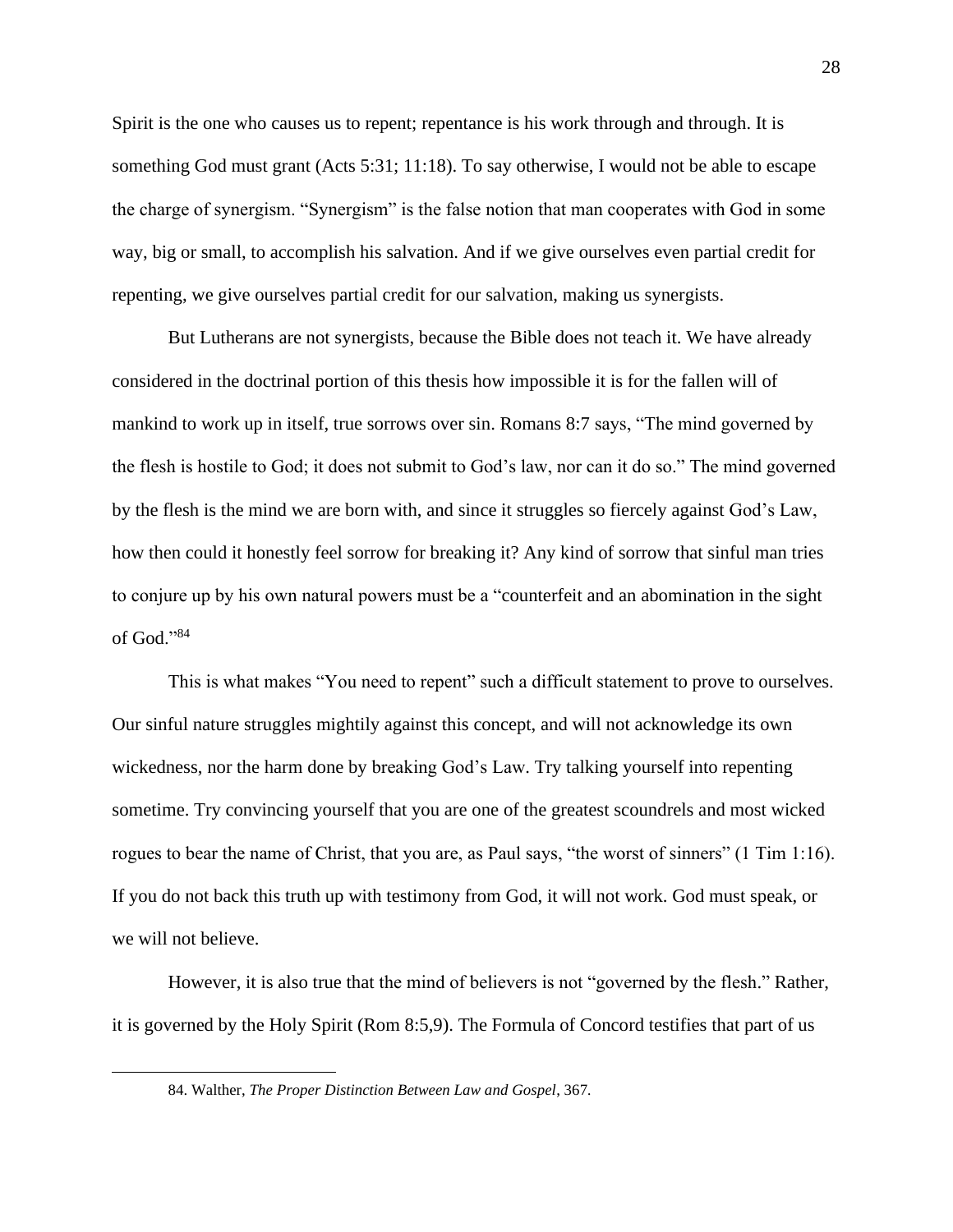does indeed cooperate with the ruling and guiding of the Holy Spirit.<sup>85</sup> Theologians call this part of us the "new man." Our "new man" struggles and wages war against the stubborn unrepentance of the sinful nature, just as Paul describes in Romans 7. Does it follow then, that we play a part in moving ourselves to repent? We must carefully keep two things in mind: 1) Paul admits that although he struggles against his sinful flesh, and desires to do what is good, he "cannot carry it out" by his own natural powers (Rom 7:18); also, 2) The new man within us which submits to the governing power of the Spirit is one hundred percent God's product, and any doing or desiring of our new man is also, a complete gift from the hand of our gracious God.<sup>86</sup> He moves believers to repent. The Holy Spirit convinces believers of the awfulness of their sin, and he shows them their need for forgiveness. And "if God would withdraw his gracious hand from such people, they could not for one minute remain obedient to God,"<sup>87</sup> for it is God alone who works in us "to will and to act in order to fulfill his good purpose" (Phil 2:13). All our good works have been prepared in advance by God (Eph 2:10). True, our new man is not hostile to the guiding and governing of the Holy Spirit. We are active in repenting; it is not something that we are passive or indifferent about. But all godly activity, repentance included, is caused by him, and not us. The Holy Spirit is responsible for our continual repentance, and therefore, is responsible for our preservation in the faith and our eternal salvation. Any other explanation which assigns man even the slightest responsibility for his repentance and salvation, this thesis roundly rejects in unity all with the heavenly host. "Salvation belongs to our God, who sits on the throne, and to the Lamb" (Rev 7:10).

<sup>85.</sup> Kolb and Wengert, *The Book of Concord: Formula of Concord*, 556.63-68.

<sup>86.</sup> Kolb and Wengert, *The Book of Concord*, 551.39.

<sup>87.</sup> Kolb and Wengert, *The Book of Concord: Formula of Concord,* 556.66.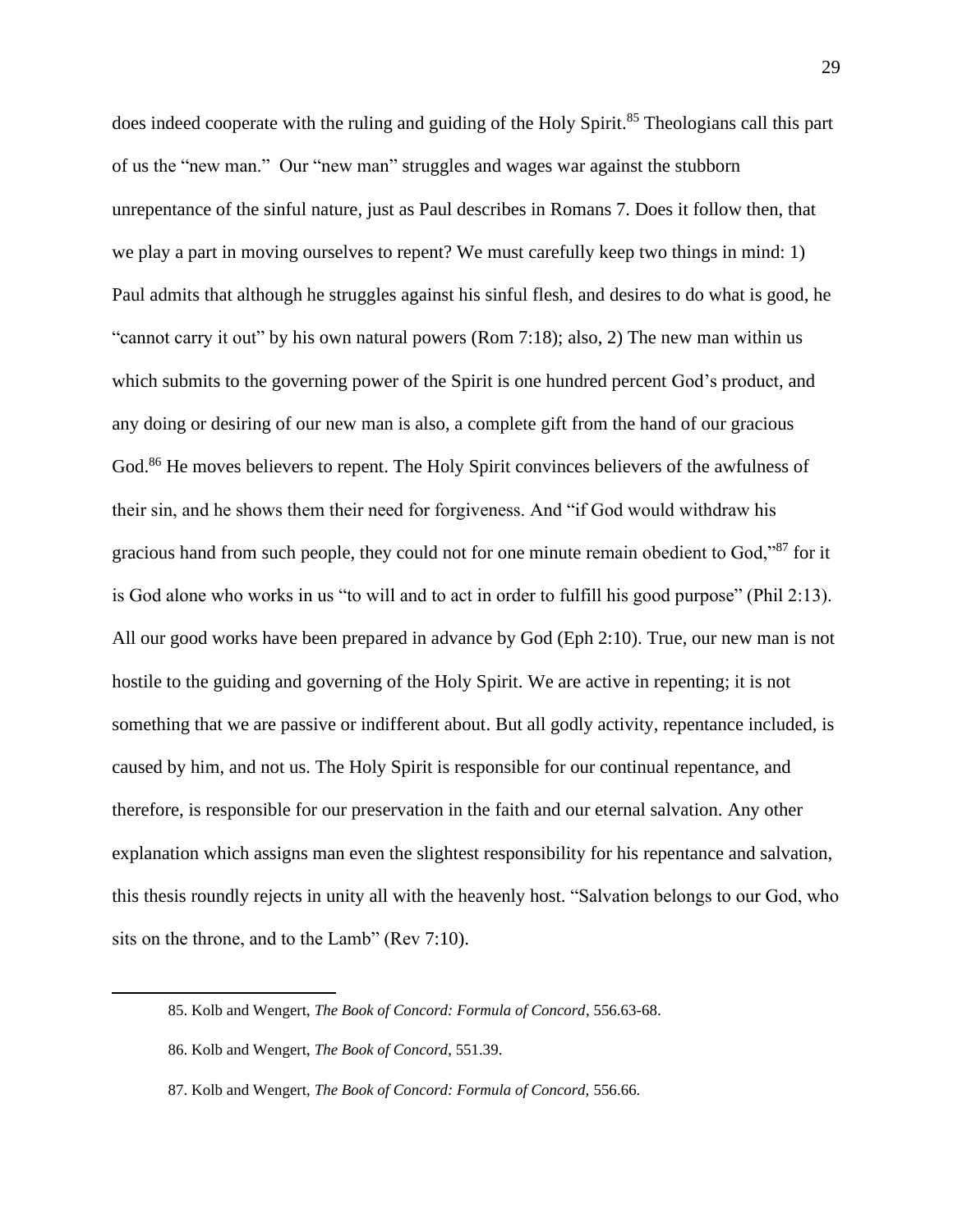So, what now? Do we wait in silence for the Holy Spirit to speak up and make us repentant? Certainly not, for the Holy Spirit works through means.<sup>88</sup> As Walther says, "We must only apply to ourselves the keen Word of God, and we have the first part of repentance. After that, an application of the unqualified Gospel will produce faith in us."<sup>89</sup> "Aha!" the Pharisee inside us exclaims, "I have found the manner in which I may contribute to my own salvation! God must motivate me to repent, but I must diligently apply myself to study his Word and use the Sacraments." We have already spent ample time proving this false. It is God who works in us and moves us to use the Means of Grace.<sup>90</sup> He urges the foot that steps toward a church; he guides the hand that turns Scripture's pages. And we follow his guidance willingly. Let us now, through the Holy Spirit's working, consider those words of God which motivate us to repent.

#### **Passages That Inspire Contrition**

### Describing Our Sin

First, there is the simple fact that our sins are an incomprehensible multitude. Psalm 40:12 says, "My sins have overtaken me, and I cannot see. They are more than the hairs of my head, and my heart fails within me." An accurate knowledge of what Scripture condemns as sin coupled with an honest evaluation of our lives yields dizzying results. Our sins overwhelm us; they produce crisis and failure in hearts as stout as David's. God's Word testifies that we have hidden sins and outward sins, sins of weakness and sins of wickedness. And how often do we make someone else

<sup>88.</sup> Gerhard, *Schola Pietatis: Vol. II*, 191.

<sup>89.</sup> Walther, *The Proper Distinction Between Law and Gospel*, 367*.*

<sup>90</sup> Kolb and Wengert, *The Book of Concord*, 549.26.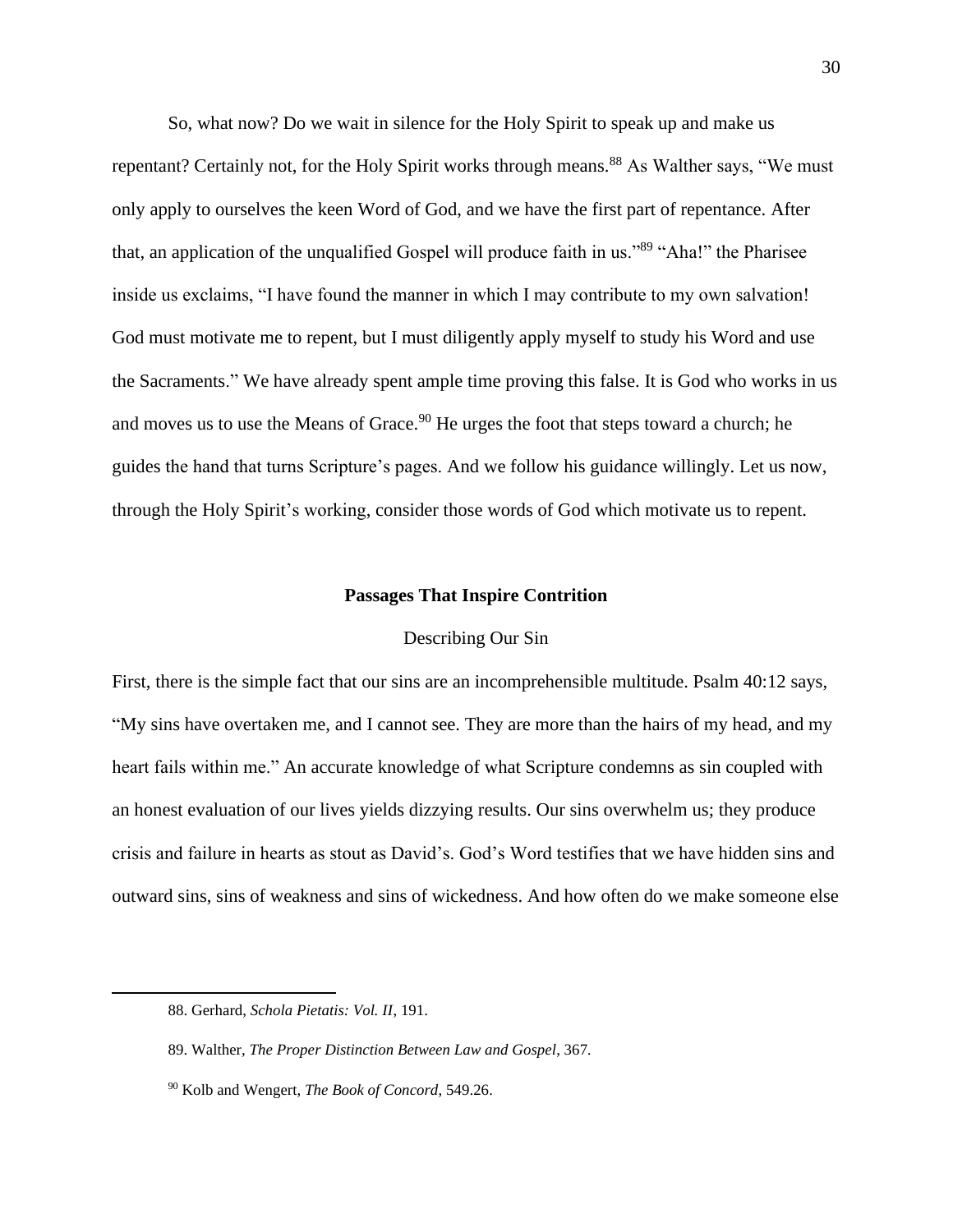become a participant in our sins?<sup>91</sup> Consider the following condemnations from Scripture; they are but a small sampling.

"For out of the heart come evil thoughts—murder, adultery, sexual immorality, theft, false testimony, slander. These are what defile a person" (Matt 15:19–20) Among that list we find sins as common as lust, lying, hatred, and gossip, and Jesus says that they defile a person, that is, they make her filthy. "He (Satan) was a murderer from the beginning, not holding to the truth, for there is no truth in him. When he lies, he speaks his native language, for he is a liar and the father of lies" (Jn 8:44) Lying is the devil's native tongue. When one person deceives another, he carries on the ancient murderer-deceiver's most cherished tradition. "Does the ax raise itself above the person who swings it, or the saw boast against the one who uses it? As if a rod were to wield the person who lifts it up, or a club brandish the one who is not wood!" (Isa 10:15). When we boast, we exalt ourselves over the one who made us and wields us, thus pride is condemned as the wickedest, most backwards folly. "But a man who commits adultery has no sense; whoever does so destroys himself. Blows and disgrace are his lot, and his shame will never be wiped away" (Prov 6:32–33). How many of us has have committed this sin in our hearts, not to mention with outward actions? Blows and disgrace... And about deliberate, repeated sinning, God's Word reserves the harshest of all judgments. "How much more severely do you think someone deserves to be punished who has trampled the Son of God underfoot, who has treated as an unholy thing the blood of the covenant that sanctified them, and who has insulted the Spirit of grace?" (Heb 10:29). These passages are only a small sampling of specific condemnations; one need only look around for a bit to find whatever pet sins plague him most.

<sup>91.</sup> Gerhard, *Schola Pietatis: Vol.* II, 195.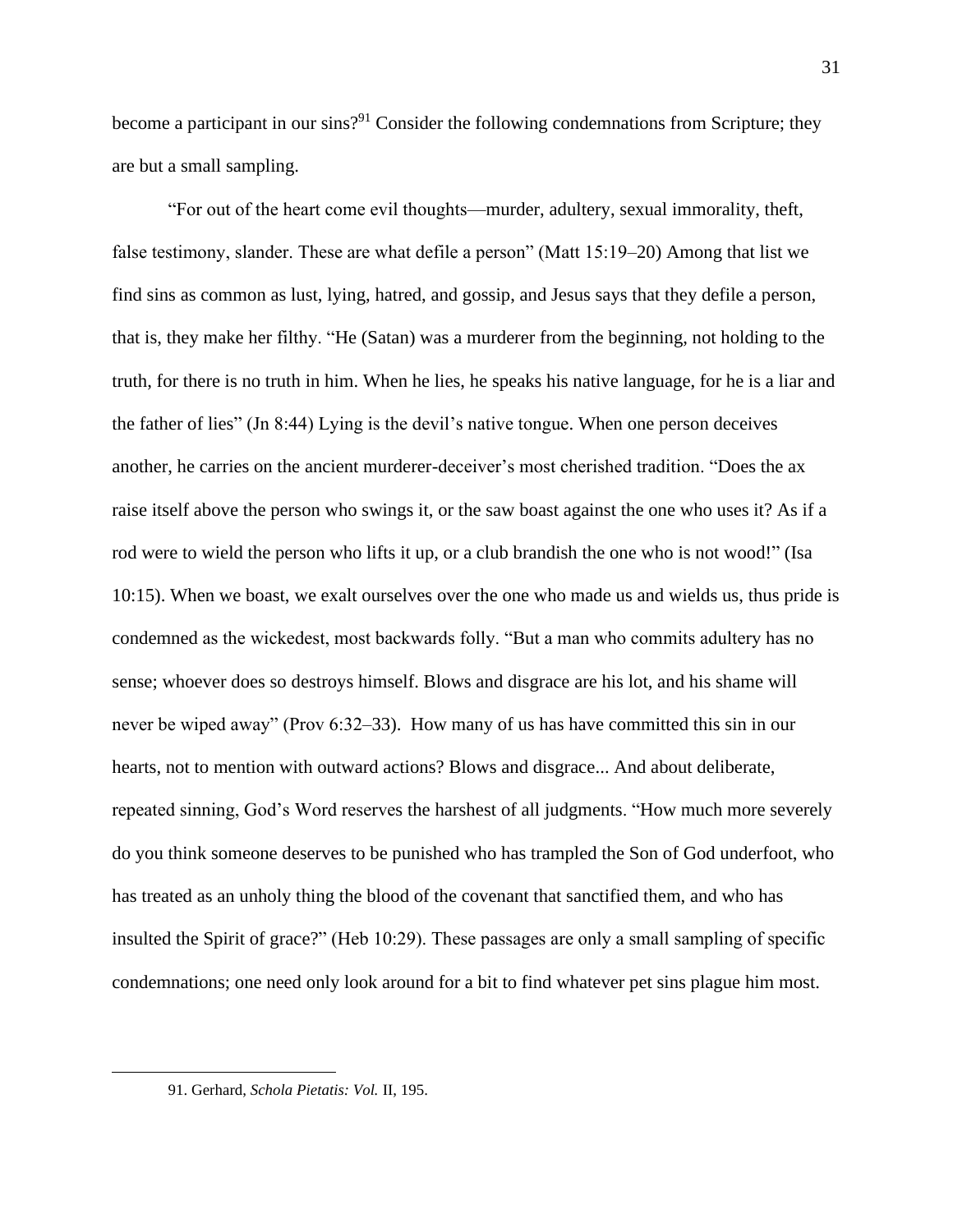#### God's Justice

Passages dealing with God's justice are also useful for producing contrition in a person. We consider his holiness, described by Isaiah chapter 6. Isaiah sees a vision of the Lord, "high and exalted, seated on a throne" (6:1). Above him are seraphim calling to one another, covering their faces and their feet in reverence, "Holy, holy, holy is the LORD Almighty; the whole earth is full of his glory" (6:3). The holiness of the LORD so overwhelms Isaiah that he cries out, "Woe to me! I am ruined" (6:5). If we saw what Isaiah saw, would we not faint in terror, due to the sinful impurities of our past? God's holiness cannot abide with sin, rather it moves him to burning anger, "for our 'God is a consuming fire'" (Heb 12:29). And "Who can withstand his indignation? Who can endure his fierce anger? His wrath is poured out like fire; the rocks are shattered before him" (Nah 1:6).

Such is the terrible wrath that those who refuse to repent store up for themselves to be experienced on Judgment Day (Rom 2:5). When we feel secure in our sins, or sure of our own holiness, we might do well to consider what God says about that day. 1 Corinthians 4:5 says that God will "bring to light what is hidden in darkness and will expose the motives of the heart" (1 Cor 4:5). If God were to proceed against us according to all the secret deeds, thoughts, and motivations that will be exposed, we would not be able to stand before him (Ps  $143:2$ ).<sup>92</sup>

Some may object that fearful thoughts about Judgment Day have no place among Christians, since "There is now no condemnation for those who are in Christ Jesus" (Rom 8:1). And of course, I agree that we may look forward to Judgment Day with eager and expectant joy, confident that our sins are covered by Christ's blood. And yet, the Bible very clearly intends stern warnings of judgment for the ears of believers (1 Pet 4:17–18), because we all have a sinful

<sup>92.</sup> Gerhard, *Schola Pietatis, Vol.II*, 197.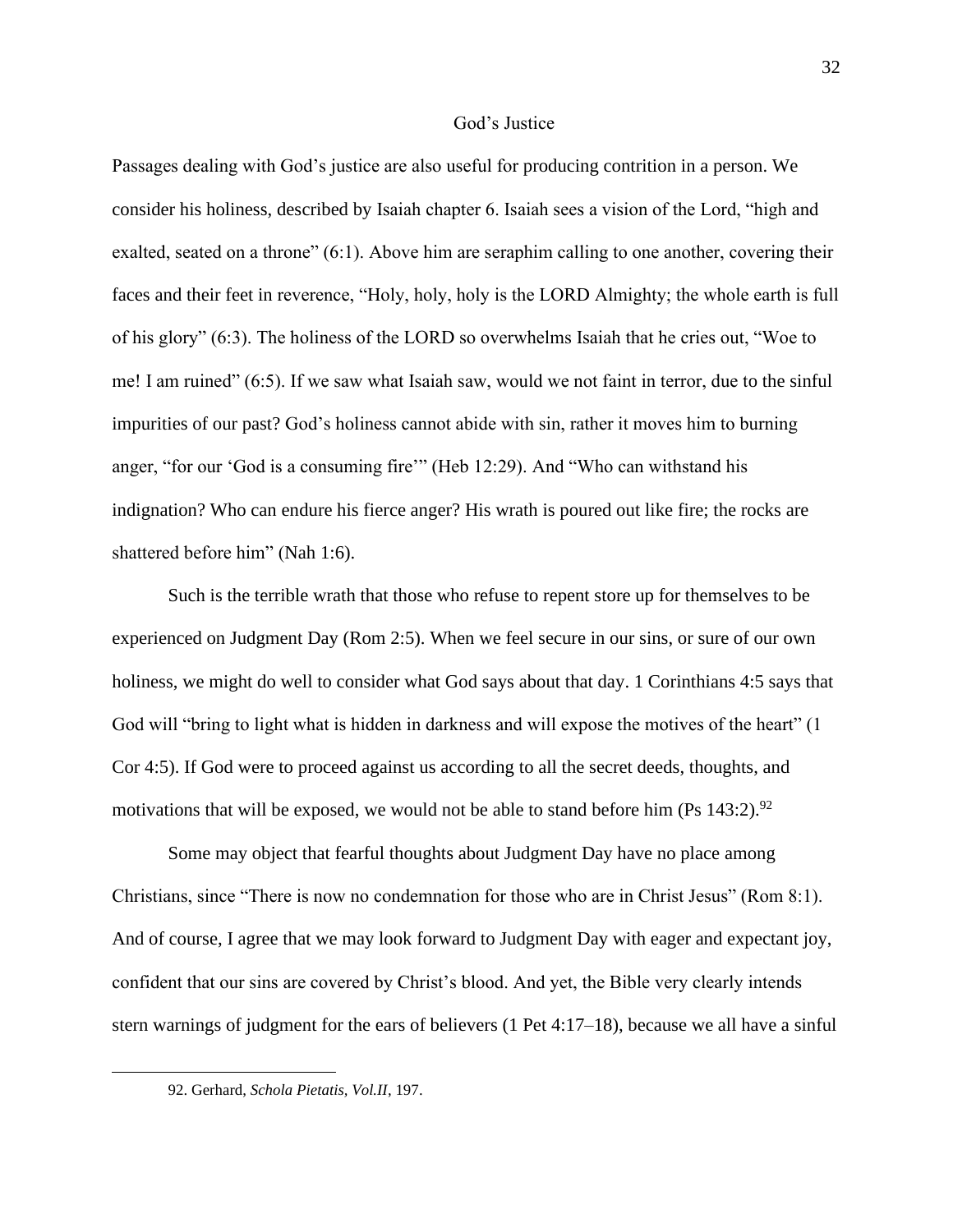flesh that daily strives to minimize the seriousness of our sin. Even Jesus warns us: "And if your eye causes you to stumble, pluck it out. It is better for you to enter the kingdom of God with one eye than to have two eyes and be thrown into hell, where 'the worms that eat them do not die, and the fire is not quenched'" (Mk 9:47–48). Jesus would certainly have us take confidence in the atonement for our sins; he spilled his blood for that. But for the sinful flesh within us that strives to rise up, take control, and oust the Spirit from our hearts, the Lord has nothing but the most dreadful threats of judgment.

#### Scripture's Commands

Scripture also produces contrition in a person by describing what God would have us do. When King Josiah heard the commands of God which were read to him from the Book of the Law, he tore his robes, and said, "Great is the LORD's anger that burns against us because those who have gone before us have not obeyed the words of this book; they have not acted in accordance with all that is written there concerning us" (2 Kgs 22:11–13). When Ezra read the Book of the Law to the returned exiles, it produced a similar effect and all the people who were listening wept. A person wonders if this wasn't Jesus' intention when he told the rich man to give away all he had in order to "have treasure in heaven" (Mk 10:21). Jesus knew better than anyone that man is unable to achieve eternal life by works; the impossible command Jesus had given served to demonstrate this (Mk 10:27). Thus, the commands of the Law often have this effect of dashing all our hopes of attaining righteousness for ourselves. Seeing the numerous and impossibly holy works that God would have us do, we become saddened that we have not and cannot perfectly obey.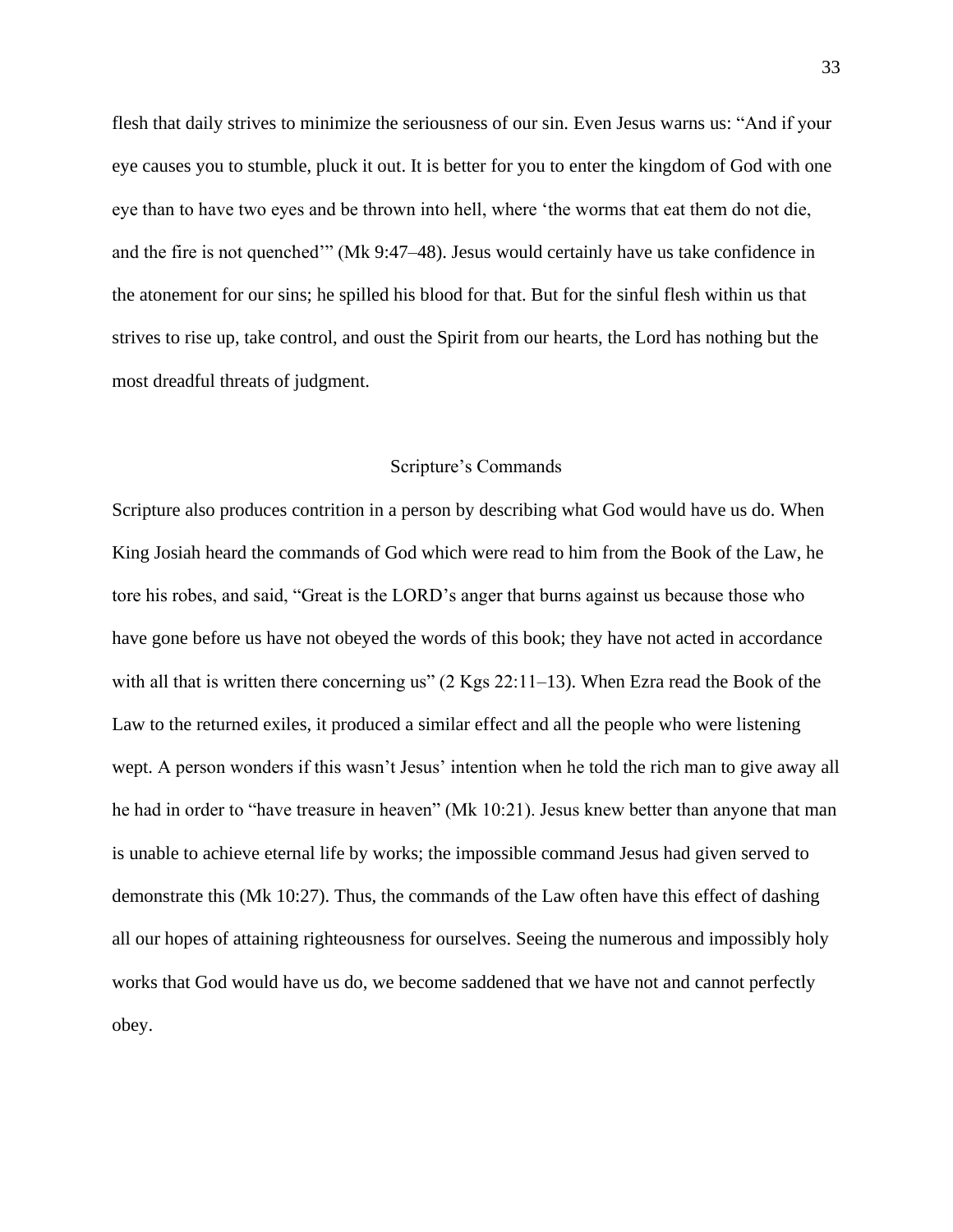# Devotional Works

I have also found certain devotional works to be of great benefit. Only God can make a person contrite and he does so through his Word, not through the ideas of man. That being said, written devotions can be very helpful tools. As long as they are grounded upon God's Word, and are rich with Scriptural truths, we can be sure that God speaks to us through them as well. I have found Gerhard's *Schola Pietatis: Vol. II* and his *Sacred Meditations* to be outstanding in that regard. They are written precisely for the goal of encouraging repentance. Consider this excerpt from *Sacred Meditations*:

Wherever you turn your eyes, there you find a reason for sorrow and gaze upon the remedy of security. Lift up your thoughts to the God whom we have offended. Look down to the hell that we have earned, back to the sins that we have committed, forward to the judgment that we fear, inward to the conscience that we have soiled, outward to the world that we have loved. See where you have come from and be ashamed, where you are and sigh, where you are heading and tremble."<sup>93</sup>

Gerhard is a master of arranging and summarizing Biblical truths in a way that cuts the heart. His *Schola Pietatis* contains some rather memorable depictions of sin. "Every time a person is tempted by sin, he likewise sits with Pilate upon the throne of judgment. There stands before him on the one side, Christ, upon the other side, Barabbas. If he willingly and deliberately sins, he condemns Christ and releases Barabbas. For sin is a true murderer of souls."<sup>94</sup> Also:

For as many creatures there are in this world and as many members as there are in your body, that's how many witnesses there are to God's blessings. Is it not then wrong and a damnable thing that you repay God the Lord for so many blessings with so much wickedness, that you think such evil of all of his benefits, that you with your sin so grossly enrage your most gentle Father and beneficent Lord?<sup>95</sup>

95. Gerhard, *Schola Pietatis: Vol. II* 196.

<sup>93.</sup> Johann Gerhard, *Sacred Meditations*, trans. Wade R Johnston and Gaylin R Schmeling, 2nd ed. (Saginaw: Magdeburg Press, 2011), 124.

<sup>94.</sup> Gerhard, *Schola Pietatis: Vol. II*, 194.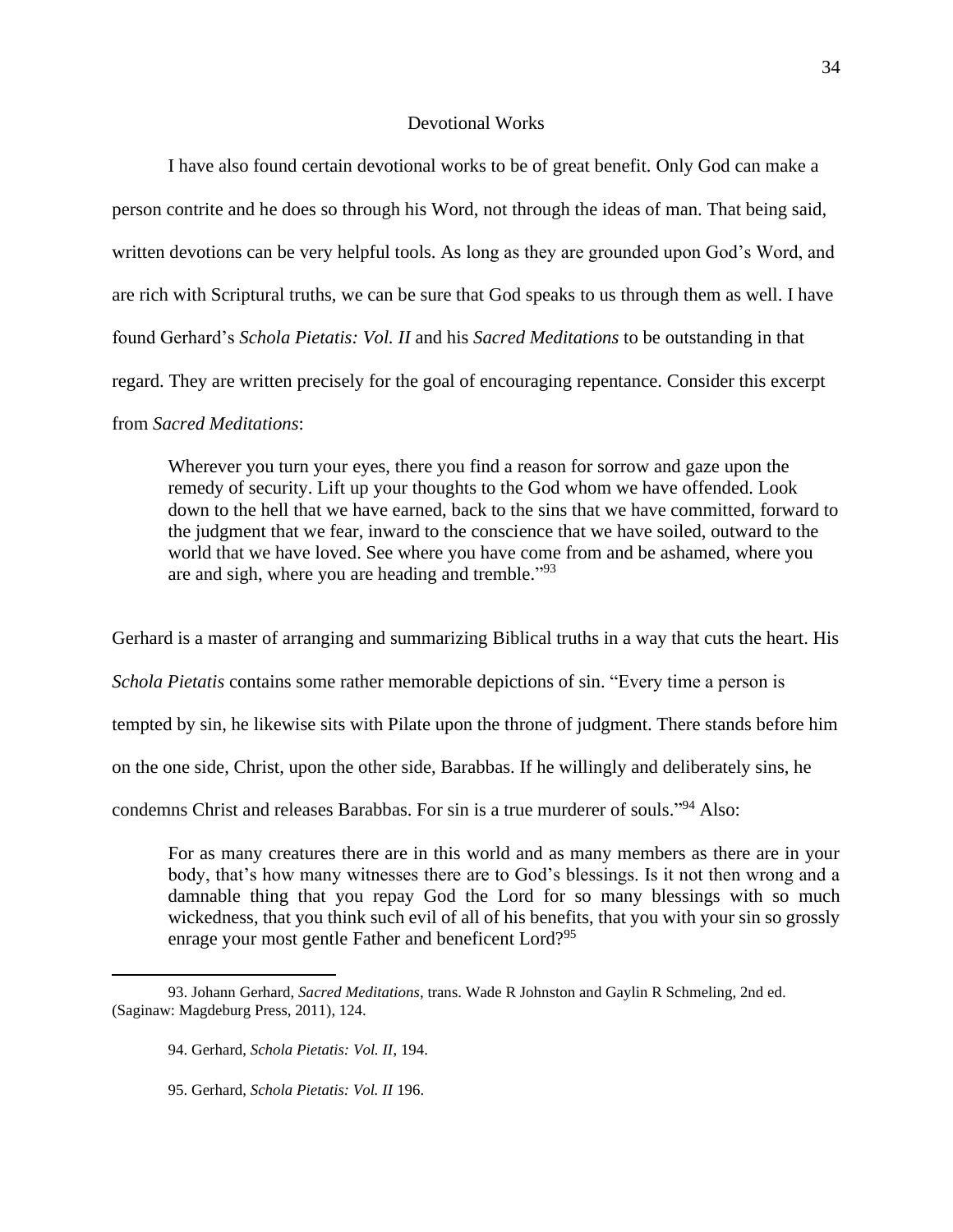That's the kind of meditation you will find everywhere in Gerhard's devotional works. He displays both an encyclopedic knowledge of Scripture and a profound distress over sin. But the ultimate goal of his writings on repentance is faith in Christ, and so we gladly now turn to the "soul of repentance,"<sup>96</sup> faith.

#### **Passages Which Encourage Faith**

As difficult as it is for our sinful hearts to be moved to true, heartfelt contrition, it may be even more difficult for some to trust the promises of forgiveness, especially once they have felt the weight of their sin. Contemplating sin can produce a great deal of anxiety, fear, and sorrow in a person. The deeper we think about it, the more awful it becomes, and the less possible it seems that God will ever look kindly on us again. Once more, we find it necessary for God to take the witness stand and testify to the certainty of his mercy. And the divine testimony reveals that God's mercy is immeasurably greater than our sin.<sup>97</sup> After committing adultery with Bathsheba and murdering her husband, David found the courage to ask the Lord for mercy. On what basis? On the basis of his "unfailing love" and his "great compassion" (Ps 51:1). Isaiah 54:10 says, "Though the mountains be shaken and the hills be removed, yet my unfailing love for you will not be shaken nor my covenant of peace be removed,' says the LORD, who has compassion on you." God's love never fails. No sin can shake it nor remove his covenant of peace from us. And

<sup>96.</sup> Gerhard, *Schola Pietatis: Vol. II*, 163.

<sup>97.</sup> Gerhard, *Schola Pietatis: Vol. II,* 210.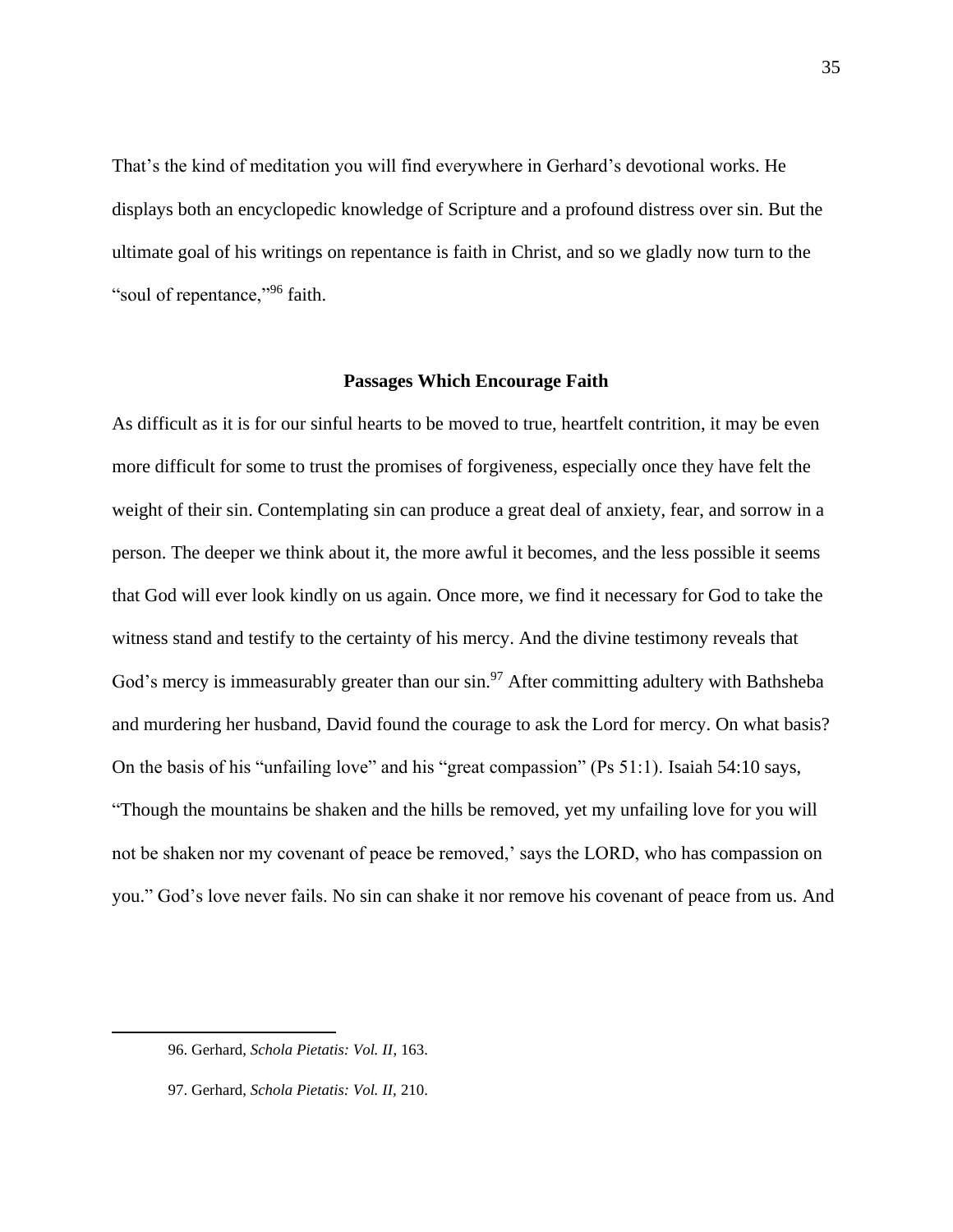how many times does the Lord need to tells us that "his love endures forever"?<sup>98</sup> Gerhard makes an interesting comment that "sin is the work of the devil and of sinful, errant humanity." But grace is a work of the immeasurable and unending majesty of God. "How could it be possible for that which comes from the devil and from mankind to overturn that which comes from God?"<sup>99</sup> Rather, as Paul says, in Romans 5:20, "Where sin increased, grace increased all the more."

Consider also the incredible power of Christ's suffering and death. The blood that Christ shed in payment for our sins was no ordinary blood. It was the very blood of God (Acts 20:28; 1 Jn 1:7). What stain could endure such a holy, divine washing? It was God himself who was "pierced for our transgressions" and "crushed for our iniquities (Isa  $53:5$ )."<sup>100</sup> It would be sheer arrogance to think that our sins are so great and so many that not even God in the flesh could atone for them with his life!

We also have in God's Word many wonderful depictions of Christ's kindness. He is the shepherd who leaves the ninety-nine sheep in the open country to seek the one that has lost its way. And when he finds it, he slings the dear little sheep over his shoulders and carries it home with a grin, calling gleefully out to friends and neighbors, "Rejoice with me; I have found my lost sheep!" (Lk 15:4–6). Why would we ever hesitate to request forgiveness of such a kind shepherd who finds such joy in our repentance? When we have gone astray, he sets out not to

<sup>98.</sup> Using the Bible software Logos, I searched for this phrase in the NIV and received 178 results. This phrase is repeated in all 26 verses of Psalm 136.

<sup>99.</sup> Gerhard, *Schola Pietatis: Vol. II*, 210.

<sup>100.</sup> Gerhard, *Schola Pietatis: Vol. II,* 211.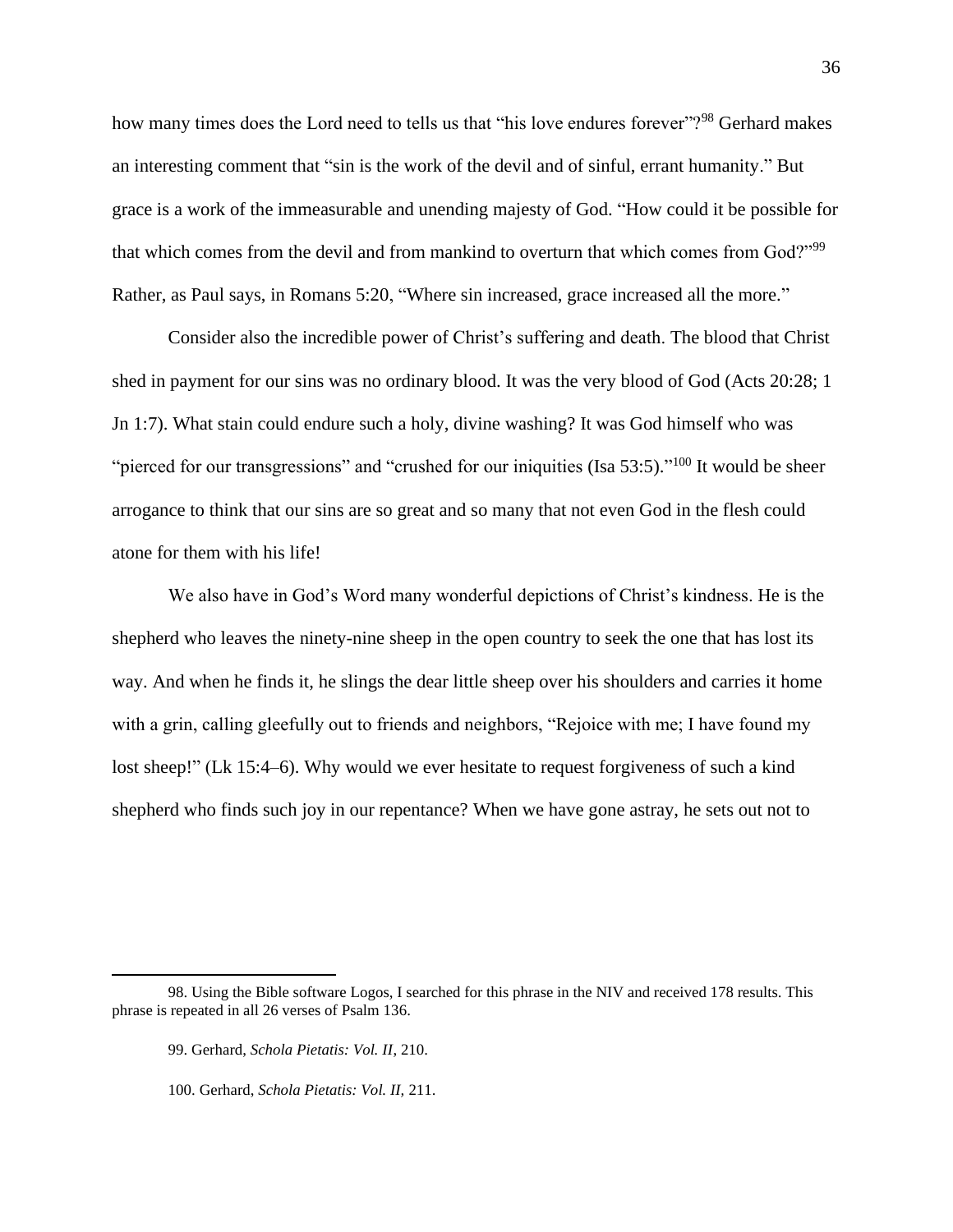afflict and beat us for our sins, but to tenderly carry us home. This shepherd will never drive us away (Jn 6:37).<sup>101</sup>

Perhaps, the thing about Christ's kindness that makes us most confident to apply it to ourselves is the fact that it's for everyone. "God wants all people to be saved" (1 Tim 2:4), not just the pious and diligent Christians. Even if we have strayed from God's grace, sullied ourselves with sinful deeds, and positively sold ourselves to the devil, we can still be sure that Jesus gave his life as a ransom for us. He "gave himself as a ransom for all people" (2:6). God wants "everyone to come to repentance" (2 Pet 3:9), and in Christ he was reconciling the entire world to himself, not counting one single sin against anybody (2 Cor 5:19). No sinner, no matter how foolish and perverse their rebellion, is excluded from the Gospel promise; all are eligible. God leaves us no room for misunderstanding: If you are a sinner, then forgiveness is for you—no exceptions.

Nor are God's promises ever made lightly. He made the promise and intends to keep it; in fact, being God, he cannot go back on it. "Because God wanted to make the unchanging nature of his purpose very clear to the heirs of what was promised, he confirmed it with an oath. God did this so that, by two unchangeable things in which it is impossible for God to lie, we who have fled to take hold of the hope set before us may be greatly encouraged" (Heb 6:17–18). Numbers 23:19 asks about God, "Does he speak and then not act? Does he promise and not fulfill?" The implied answer? Certainly not! God does not lie and does not change his mind. In view of the greatness of our sin and the intensity of his wrath over sin, it may seem outrageous, at times, that God should make so bold a promise. But outrageous or not, the promise of forgiveness on account of Christ has been made to everyone, no exclusions, and it is as

<sup>101.</sup> Gerhard, *Schola Pietatis: Vol. II,* 212.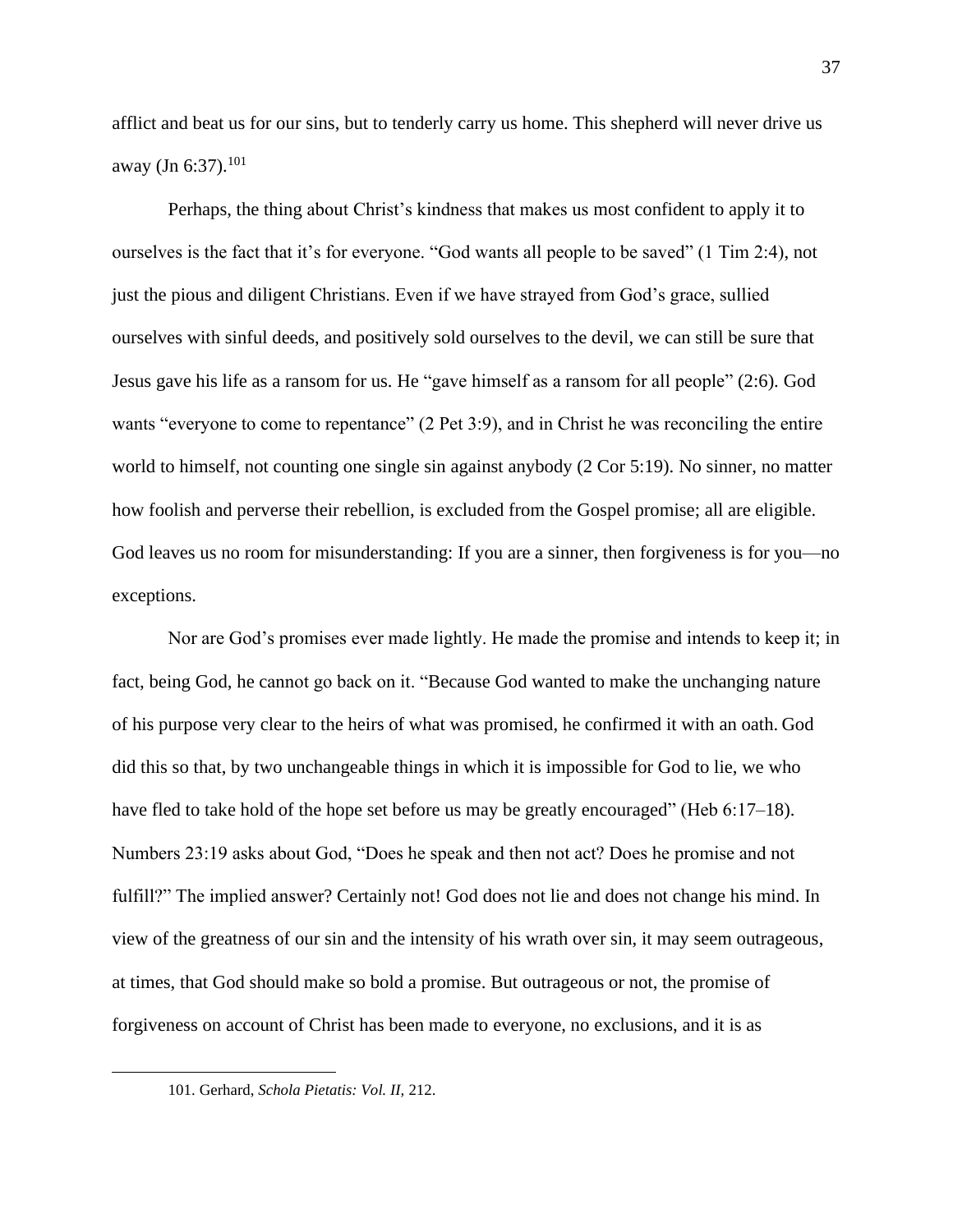irrevocable and unchanging as God himself. We cling tightly to this truth as an "anchor for the soul, firm and secure" (Heb 6:19). It is impossible that we should ever be disappointed by this hope.

# **The Use of the Sacraments**

#### Baptism

Finally, God has given us the sacraments as even further assurance that our sins have been forgiven. They offer the same promises, and are "just as powerful and blessed a means whereby God the Lord wants to work, increase, and sustain faith in us as the preached Word."<sup>102</sup> Think of God's gift to us in baptism. A thesis on repentance could hardly be considered complete without mentioning it! When we were baptized God gave us salvation (1 Pet 3:21), clothed us with Christ's righteousness (Gal 3:27), and washed our sins away (Acts 22:16; Titus 3:5). Whenever we feel sorrow over sin, we may promptly and gladly return to this covenant of grace that God made with us in baptism.<sup>103</sup> Baptism contains a promise of forgiveness that remains forever.<sup>104</sup> In fact, the Large Catechism ties repentance and baptism so closely together that living in repentance is essentially the same thing as walking in Baptism, launching an attack on one's sin and returning to the grace that was offered to us in Baptism.<sup>105</sup>

<sup>102.</sup> Gerhard, *Schola Pietatis: Vol. II*, 208.

<sup>103.</sup> Chemnitz, *Examination of the Council of Trent: Vol. II*, 569.

<sup>104.</sup> Kolb and Wengert, *The Book of Concord: The Large Catechism*, 466.77.

<sup>105.</sup> Kolb and Wengert, *The Book of Concord: The Large Catechism,* 466.75.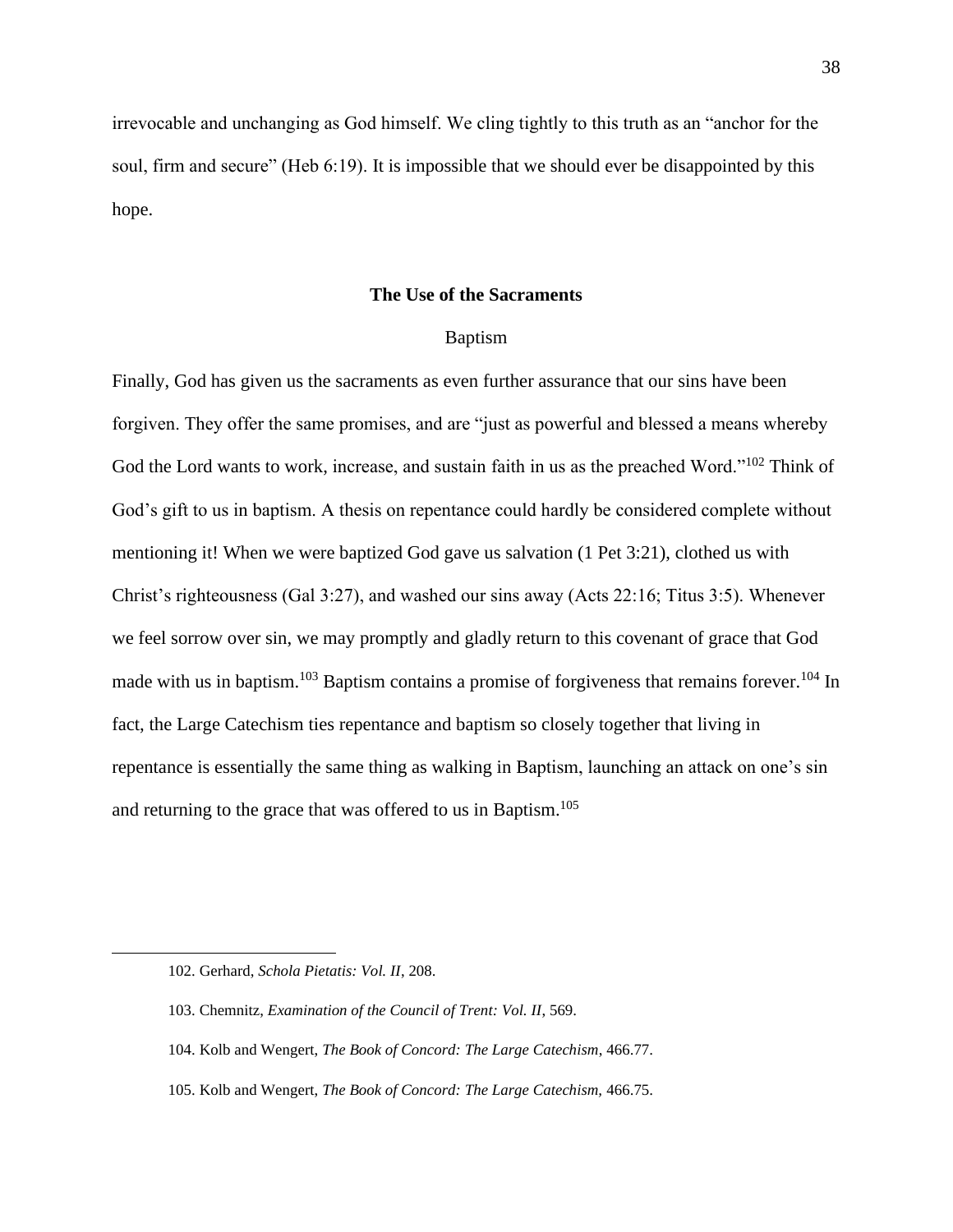#### The Lord's Supper

The Sacrament of Holy Communion is also a useful means for awakening the faith of repentance. Beforehand, silently confess your sins to the Lord. Then, step confidently forward to the Lord's table and prepare yourself for what you are about to eat and drink, the Lord's own body and blood that was given and shed for you for the forgiveness of your sins (Matt 26:28). In this meal, Christ gives you himself as the word of absolution; as you receive his true body and blood with your mouth, know that you also receive complete forgiveness for all of your sins. In Paul's words, the cup we drink is a "participation in the blood of Christ" and the bread we break is a "participation in the body of Christ" (1 Cor 10:16), and whenever we eat and drink, we "proclaim the Lord's death until he comes" (1 Cor 11:26).

The Lord's Supper, as Baptism, is pure grace. Whoever, under the burden of her sin, feels hesitant to apply the Lord's promises of forgiveness to herself may meditate on the grace offered in these two sacraments and gladly use them often.

#### **What Repentance (Might) Look Like for Us**

There is no one-size fits all description of what repentance looks like for a person, nor are there Scripturally defined steps for how exactly one must go about it. Repentance will look different depending on the circumstances of the sin and the emotional disposition of the sinner. Some are by nature, melancholy people, and others seem to always have a smile on their faces. It should not surprise us for one repentant person to undergo an intensely sorrowful and prolonged period of contrition, while another repentant sinner sincerely, but briefly acknowledges his sin and proceeds to exult in the glorious riches of God's grace. There is no required length of contrition, and in the same way, no required degree of confidence or joy that one must experience. That is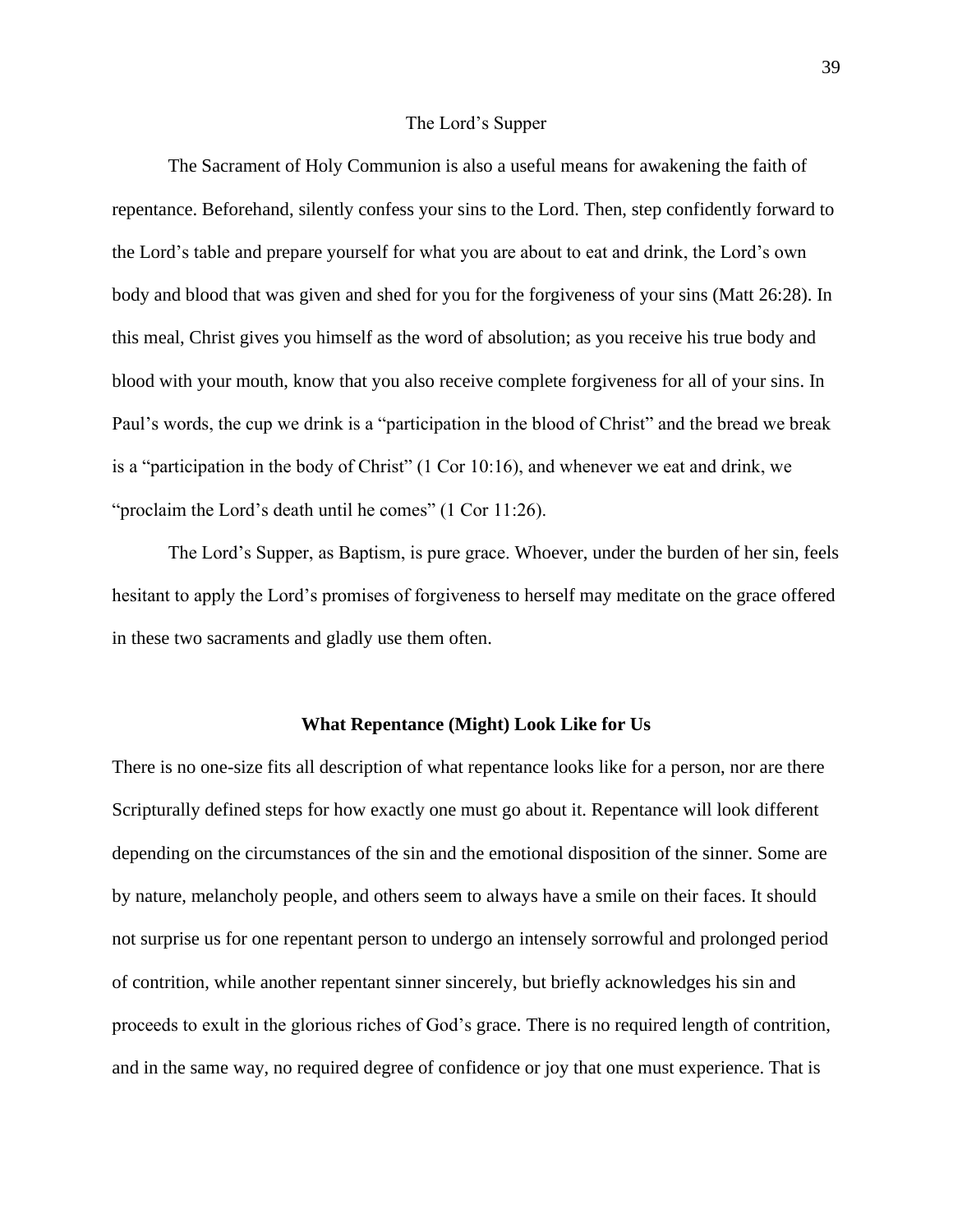why this section is entitled "What Repentance *Might* Look Like for Us." What follows are a handful of descriptions of repentant individuals in Scriptures, that are in no way intended to prove how repentance must always be experienced. Rather, they prove the diversity of repentance.

To those who were confident of their own righteousness, Jesus told a parable about a repentant tax collector who went up to the temple to pray (Lk 18:10–14). This tax collector did not confess his sin in the hearing of the other worshipers, but stood off at a distance. The only one who heard him was God. Interestingly, he does not even list any specific sins; he only confesses his sinful condition. Yet in this confession, he displays deep sorrow and humility as he refuses to look up toward heaven and beats his breast. We also observe that he does not show an abundance of confidence or joy in God's mercy, only just enough faith to ask for it and humbly go his way. "I tell you that this man," Jesus says, "went home justified before God" (Lk 18:14). From this we learn that interpersonal confession is not essential to repentance, nor must we confess every sin in order to be forgiven. Nor is a gleeful disposition any essential characteristic of true repentance; faith may express itself simply in a humble request for mercy.

Fascinatingly, we see in another tax collector, a chief tax collector at that, an almost completely opposite set of emotions as he repents of presumably the same exact sin. Zacchaeus, in Luke 19:1–10, exudes excitement and joy. As Jesus passes through Jericho, accompanied by crowds, we see Zacchaeus, short little man that he was, straining his neck just to get a glimpse of the Messiah. Finally, unable to get a good look, this very wealthy man (probably wearing very nice clothes) dashes ahead of the crowd to a sycamore-fig tree and climbs it! Climbing that tree would have been both an embarrassing admission of his lack of stature and a totally unbecoming activity for so distinguished and wealthy a man, but he is far too eager to care. When Jesus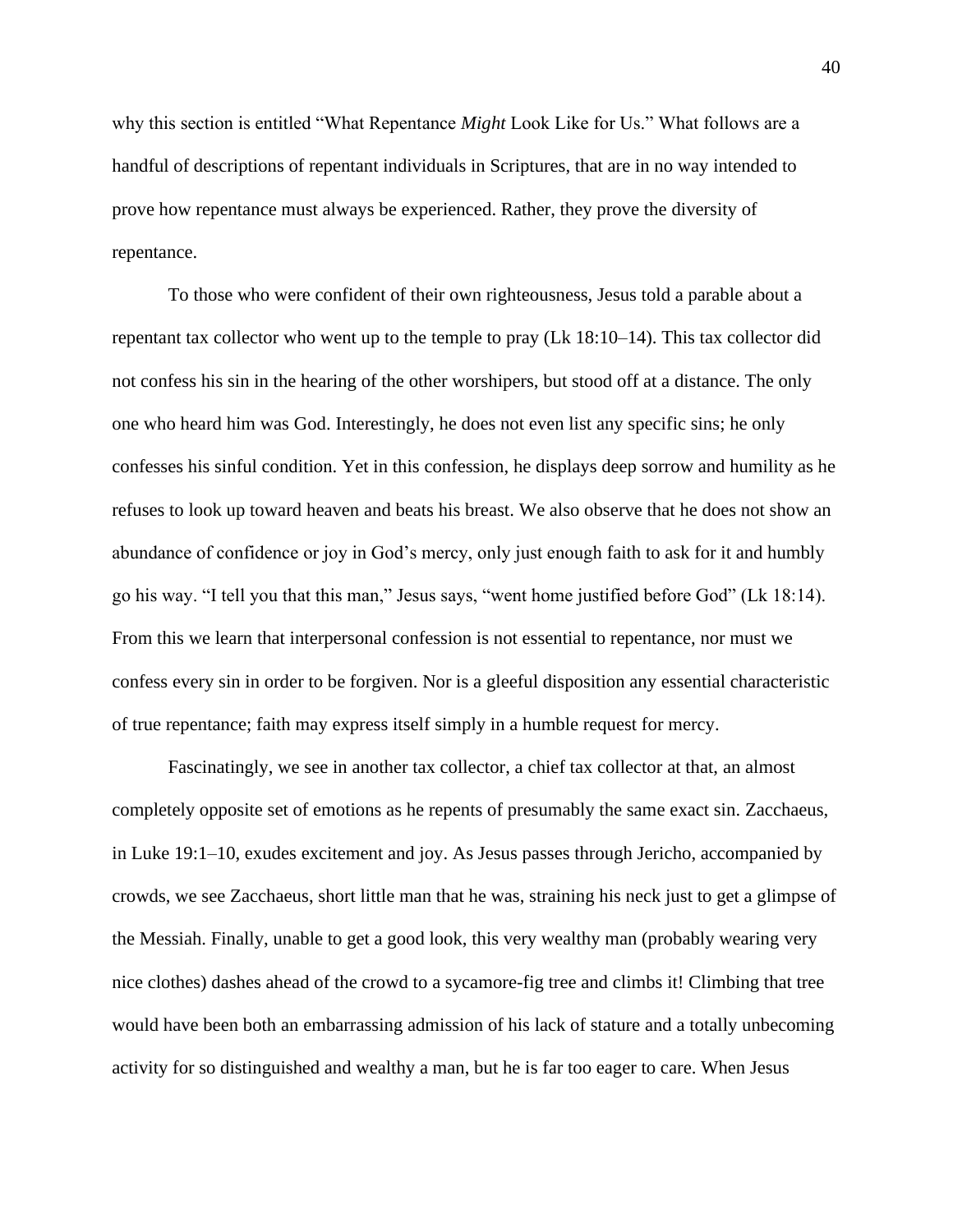reaches the spot, he beckons Zacchaeus down and invites himself over to his house. Zacchaeus comes down immediately and welcomes Jesus gladly. When the rest of the crowd sees this, they mutter, "He has gone to be the guest of a sinner," and at this point it becomes apparent to the reader that Zacchaeus has not yet publicly demonstrated any sorrow over his sin. At the very least, he has not openly turned from it, judging by the crowd's commentary. Very much like the tax collector of Jesus' parable, his contrition was not a public affair. But unlike that tax collector, he became an exceedingly eager and joyful individual as soon as Jesus even addressed him, and probably before, as soon as he had heard that Jesus was coming through Jericho. In the end, he does give a public demonstration of his repentance as he gives away half his possessions to the poor and pledges four-fold restitution of all his dishonest gains on the spot. And what does Jesus say? "Today salvation has come to this house, because this man, too, is a son of Abraham" (Lk 19:9), that is, this man has repented and come to faith in the Gospel! Thus, we learn that it is not always correct to expect outward signs of contrition, nor should we doubt the sinner's sincerity on account of his joyful reaction to the Gospel. Finally, we also catch a glimpse of how powerful true repentance can be in causing a person to change his life. Zacchaeus immediately pledges away what would have been an enormous sum of ill-gotten gains (Lk 19:8).

But we should not discourage ourselves from publicly expressing our contrition to others, as God's Word presents this as a very good and fitting practice. When John the Baptist baptized at the Jordan, the people did not merely confess to him their sinful condition, but their specific, individual sins (Mk 1:5). They were open about their faults, and verbally expressed their sorrow. James 4:9 likewise encourages outward expressions of contrition. "Grieve, mourn and wail. Change your laughter to mourning and your joy to gloom." Visible, audible expressions of sorrow can sometimes be the only appropriate thing for a person to do. God's Law often strikes a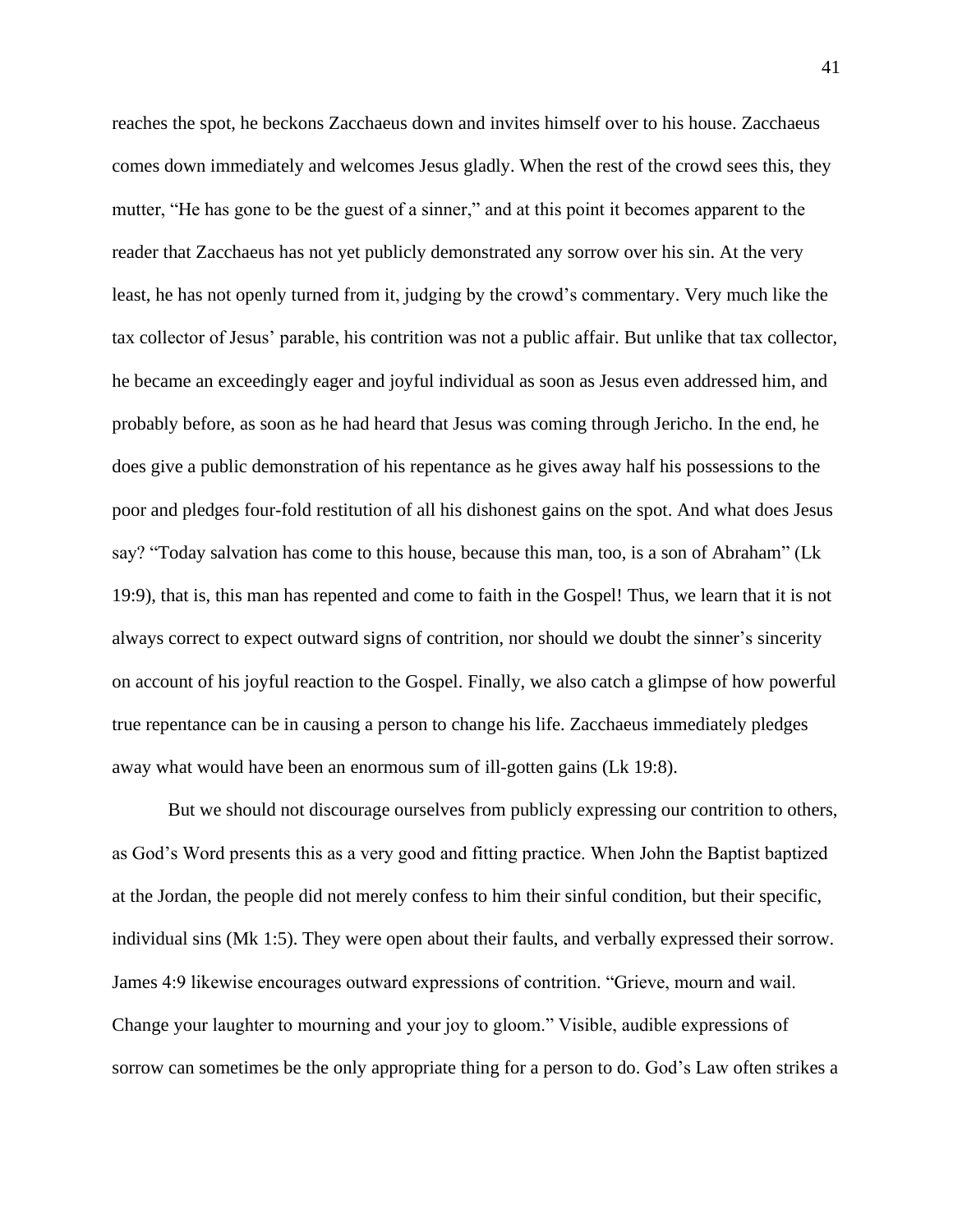person so hard that nothing but gloom and tears appear on her face, and nothing but a sob rises from her throat. Again however, we emphasize that while God's Law often inspires a person to openly mourn, this is by no means a requirement of true repentance.

#### **Practical Suggestions for the Public Ministry**

Many Christians today see repentance as something that should only take place between the sinner and God. Only God needs to know the sin because only God can forgive the sin. We should not forget, however, the great usefulness of the public ministry for bringing people to repentance. Chemnitz tells the story of an exchange between Emperor Constantine and Acesius the Novation, who was attempting to argue against the absolution pronounced by priests: "Hope of forgiveness is not to be expected from the priests but only from God, who alone has power to remit sins," Acesius said. Constantine answered, "Therefore, O Acesius, fetch a ladder and climb up to heaven, seeing you take away the use of the ministry." <sup>106</sup> The point here is that God ordained the public ministry and the preaching of the Gospel to be the means by which he forgives sinners (Jn 20:23). God indeed is the one who does the forgiving, but how can sinners know about this forgiveness unless someone declares it to them? They could either "fetch a ladder and climb up to heaven" or hear the word of absolution pronounced by God through his public minister. Of course, there is the third option that a repentant sinner may simply read for himself the Gospel promises in the Word, and we have already said much about the benefit of doing so. The problem is, we struggle to take to heart and understand the promises of the Word, to say nothing of reading them diligently. Thus, the public ministry remains a necessary tool for bringing about true repentance.

<sup>106.</sup> Chemnitz, *Examination of the Council of Trent: Vol. II*, 554.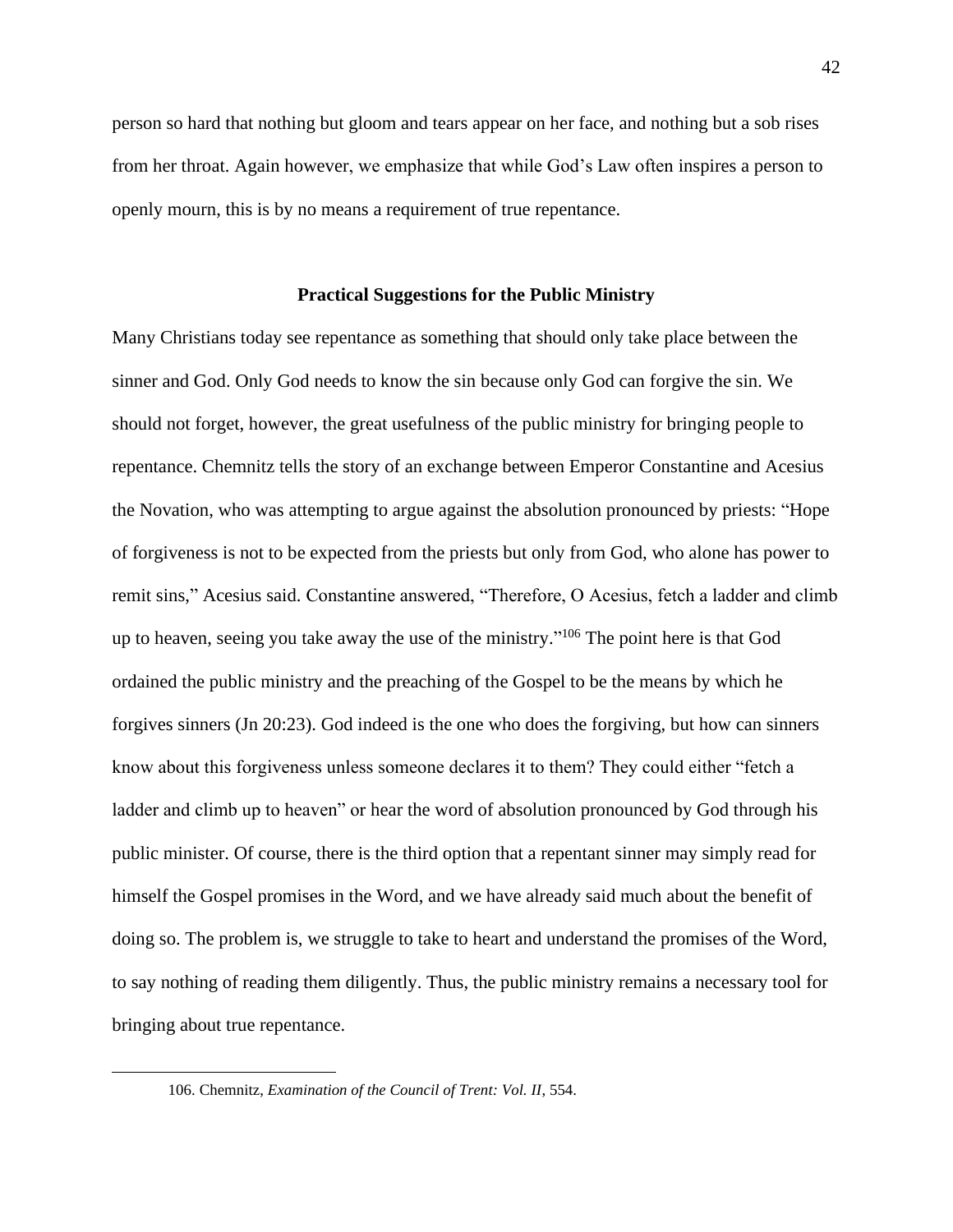# Private Confession

I believe that pastors (and their members) have a lot to gain by encouraging private confession in their churches. A prospect<sup>107</sup> that I spoke with during my vicar year who attended regularly at the Catholic parish down the street, told me that there were a lot of things she had come to appreciate about our Lutheran church, especially the worship, the Bible studies, and the fellowship. Private confession was one thing, however, that the Catholics had which we did not. She cherished the opportunity to unload her sins and personal problems one-on-one with a priest. Of course, as I told her, this opportunity does exist in Lutheran churches. What pastor isn't eager for a chance to meet individually and share the Word with his sheep? But perhaps we could do more to make this a normal practice for our members, and not just something they reserve only for the worst of spiritual crises.

I hope that at this point, the reader can already guess as to why it would be valuable for us to make this a regular practice in our churches. Repentance is essential for the life of a Christian, and private confession with a pastor is a great way to facilitate it. Chemnitz lists five compelling reasons for private confession:

- 1. Pastors can learn about the doctrinal misunderstandings of their members and will have the opportunity to address them specifically and directly.
- 2. Pastors will be able to determine if their members should be admitted to the Lord's Supper, and may teach them about repentance.
- 3. Pastors will learn about who and what their parishioners are putting their trust in, and will have the opportunity to teach them about faith.

<sup>107.</sup> For those unfamiliar with the term, a "prospect" is an individual who has visited or otherwise become acquainted with the church, but has not yet become a member.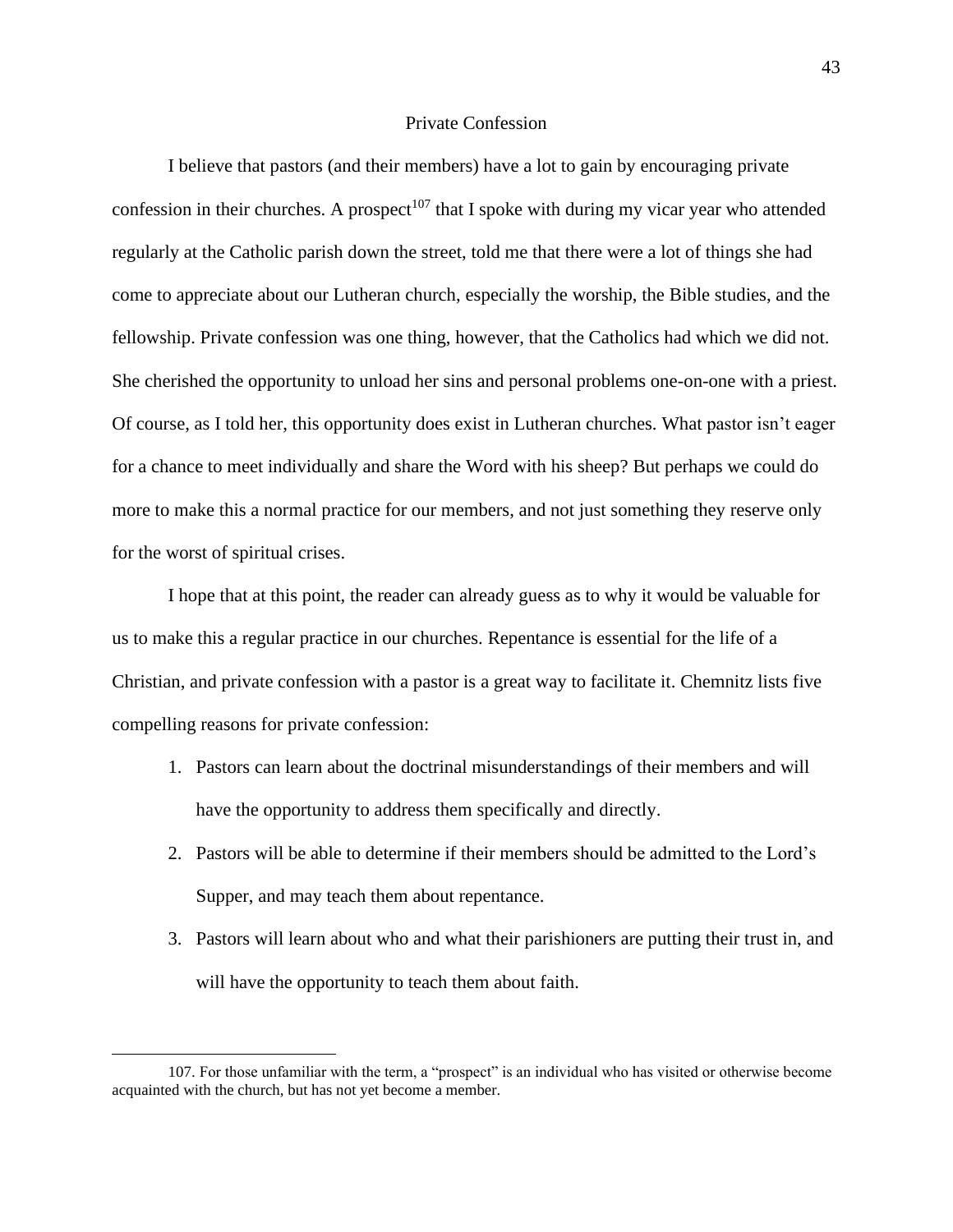- 4. Pastors will observe how seriously their parishioners are pursuing a life of obedience to Christ.
- 5. In private, pastors have the best opportunity to offer specific, specialized comfort to the troubled conscience.<sup>108</sup>

Finally, Chemnitz emphasizes, "The rite of private confession is retained and used in our churches chiefly for the sake of absolution, namely so that it might be rightly and salutarily sought, received, and used in earnest repentance and true faith."<sup>109</sup> Note especially the benefits for a Law-Gospel centered ministry. Private confession is the pastor's best chance at appropriately applying God's Law to his parishioners, and offering forgiveness for the specific sins that plague their consciences most.

But what are some practical ways a pastor could implement private confession? There are many hurdles to overcome. For one, many people would feel too ashamed to confess their most serious sins. Others may fear developing a reputation if they are seen visiting the pastor too often, as if there were some grave secrets they were hiding. Still others simply do not see the importance of setting aside time in their already hectic schedules to talk sin and grace with their pastor. Finally, many Lutherans will of course see the practice as being "too Catholic." Having one year of experience as a vicar, zero as a pastor, and not having conducted any interviews or surveys concerning this topic, I do not have any brilliant suggestions as to how the pastor may address these difficulties. Perhaps one might consider setting aside a time, one afternoon or evening each week, when he makes it known through bulletin announcements and signage that he is available to meet? And in order to get rid of the stigma of shame and "Catholicness" that

<sup>108.</sup> Chemnitz, *Enchiridion,* 136-137.

<sup>109.</sup> Chemnitz, *Enchiridion,* 137.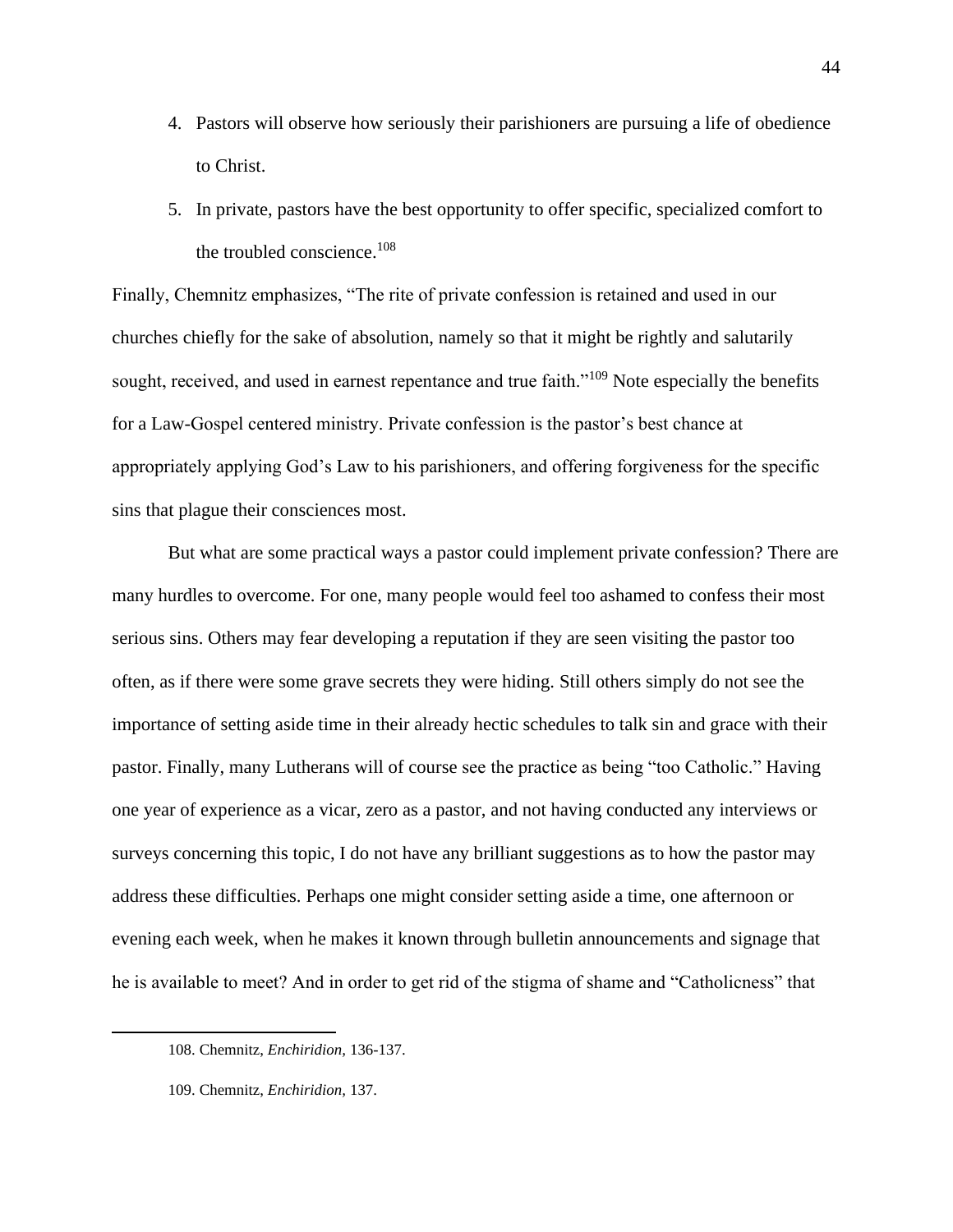surrounds private confession, he might consider setting aside time in Bible classes and sermons to discuss the value of repentance and confession? The pastor would also need to cultivate a certain image of compassion, trustworthiness, and eagerness to listen, so that his parishioners know, "This is a man I can approach with any sin, no matter how dark."

# Confession Between Members

Perhaps interpersonal confession between members would also be a valuable practice to encourage. People may feel far more comfortable confessing their faults to trusted friends and family than to their pastor. James 5:16 tells us of a surprising benefit this can have: "Confess your sins to each other and pray for each other so that you may be healed. The prayer of a righteous person is powerful and effective." This is a frequently overlooked concept. James instructs the believers to confess their sins to each other with the purpose that they may pray for one another, and specifically, pray that they may be *healed*. I cannot say confidently whether James has the healing of forgiveness in mind, healing from sinful habits, or healing from some malady that God intended as fatherly discipline for a sin—perhaps all three could be in view. However, the principal is clear. Confess your sins to one another so that righteous prayers may be offered up to God on the sinner's behalf. Should any sinner feel troubled by her spiritual condition, let her confess her sin to fellow believers that more and more petitions may be promptly sent to the throne of God for her deliverance.

Perhaps we could do a better job of facilitating interpersonal confession among the family of believers? This could be accomplished through small-group Bible studies, which tend to be more intimate and less threatening. Also, pastors may strive to preach and teach in such a manner that encourages the development of a climate of compassion and humility, where people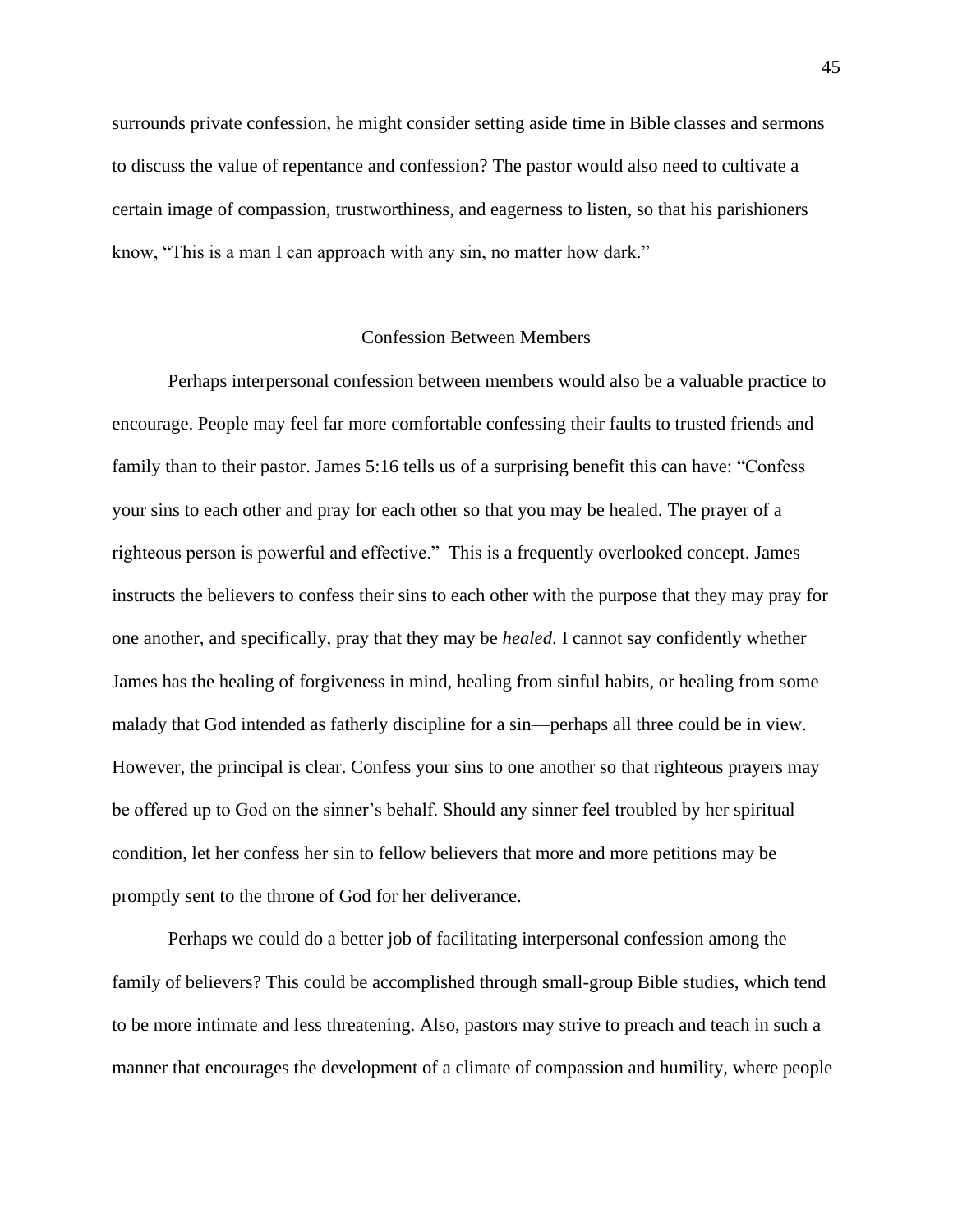do not feel the need to hide their sin or maintain a façade. Perhaps the best way of accomplishing this is if the pastor himself breaks the ice. When parishioners witness the transparency of their pastor as he confesses his faults and seeks forgiveness for his mistakes, the average member shouldn't be far behind him. If the spiritual leader is honest about his sinful vulnerabilities, why should anyone else feel the need to fake it?

The late Pastor Paul Brug who served as religion instructor at Shoreland Lutheran HS, would give his students the assignment of keeping a journal as a kind of spiritual selfexamination, and then they shared their journal with at least one peer and one parent.<sup>110</sup> As Dr. Brug related, the students would often make a surprisingly honest confession of sin in their journals. Hearing that made me wonder: if journals can work among high school students, who make up possibly the most self-conscious demographic of our society, why not among grade school students or in an adult Bible class? When people keep journals, they tend to be rather honest with themselves, and sharing their journals with others could be a good way of training them to open up to other Christians about their struggles. It would be important of course to leave the assignment pretty open, so that the students don't feel as if they have to list a certain number of sins or talk about anything they're not quite ready to talk about.

This also brings to mind a certain habit my  $2<sup>nd</sup>$  grade teacher instilled in our class, something which isn't unique, but could still be more encouraged in our circles. Whenever one of us students apologized to our classmates, the offended classmate would often respond with the usual "It's alright." My teacher would then correct us, instructing us to say instead, "You are forgiven." She reasoned that when we say "It's alright" we are implicitly minimizing the wrong,

<sup>110.</sup> This story was told to me by his father and my thesis advisor, Dr. John Brug, in a phone conversation on November 13, 2020.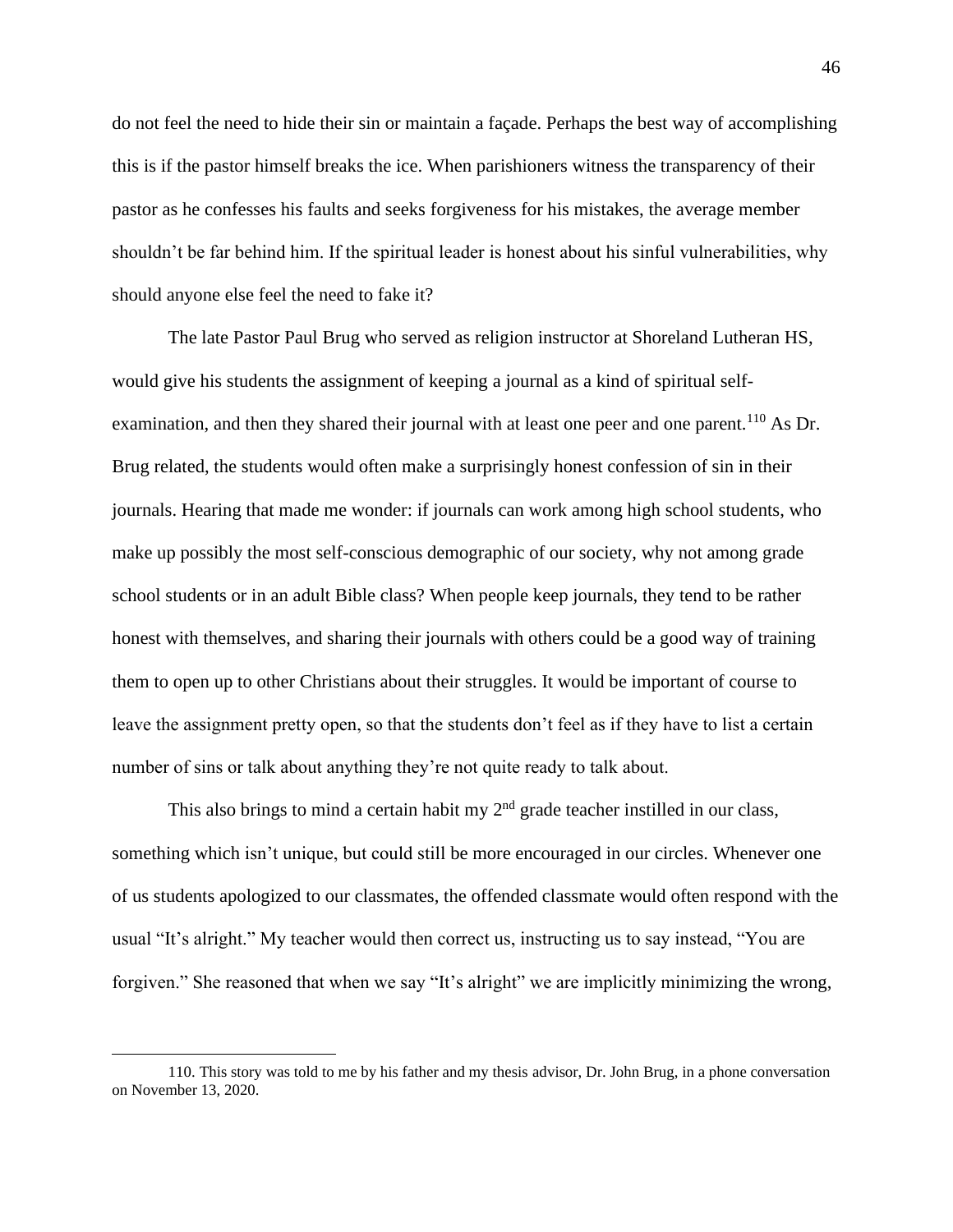and not actually forgiving it. And she was right—that way of speaking is incompatible with true repentance. Repentance calls the sin what it is and then receives complete and total forgiveness for it. Why shouldn't a proper understanding of repentance become a fundamental part of every Lutheran's vocabulary? Why shouldn't it replace the oft-used, theologically inaccurate phrase "It's alright"? The word "forgiven" cannot be spoken too much in our classrooms, churches, and homes. It would be a beautiful thing for our children to regularly pronounce Christ's forgiveness of their siblings, and for our members to habitually declare God's gracious attitude toward one another with the simple yet sin-defying phrase, "You are forgiven."

# Public Confession

This is a custom that I found intriguing in my research, however, I feel cautious about suggesting its implementation. Chemnitz writes that when an individual committed a gross, public sin, the early church observed the custom that the offender would confess his sin publicly to the congregation, and demonstrate by outward signs that he was truly sorry for what he had done. This was done so that the offender might communicate the sincerity of his repentance, so that the sin would not become contagious to others, to avoid causing offense for weak Christians, and to keep the church from developing a reputation of harboring wicked behavior.<sup>111</sup> During my vicar year, a member told me about a similar practice at her grandmother's congregation which she often visited, a Laestadian Lutheran church. Any who felt burdened by a particular sin would come forward at a designated point in the service and confess openly to the whole congregation,

<sup>111.</sup> Chemnitz, *Examination of the Council of Trent: Vol. II*, 598.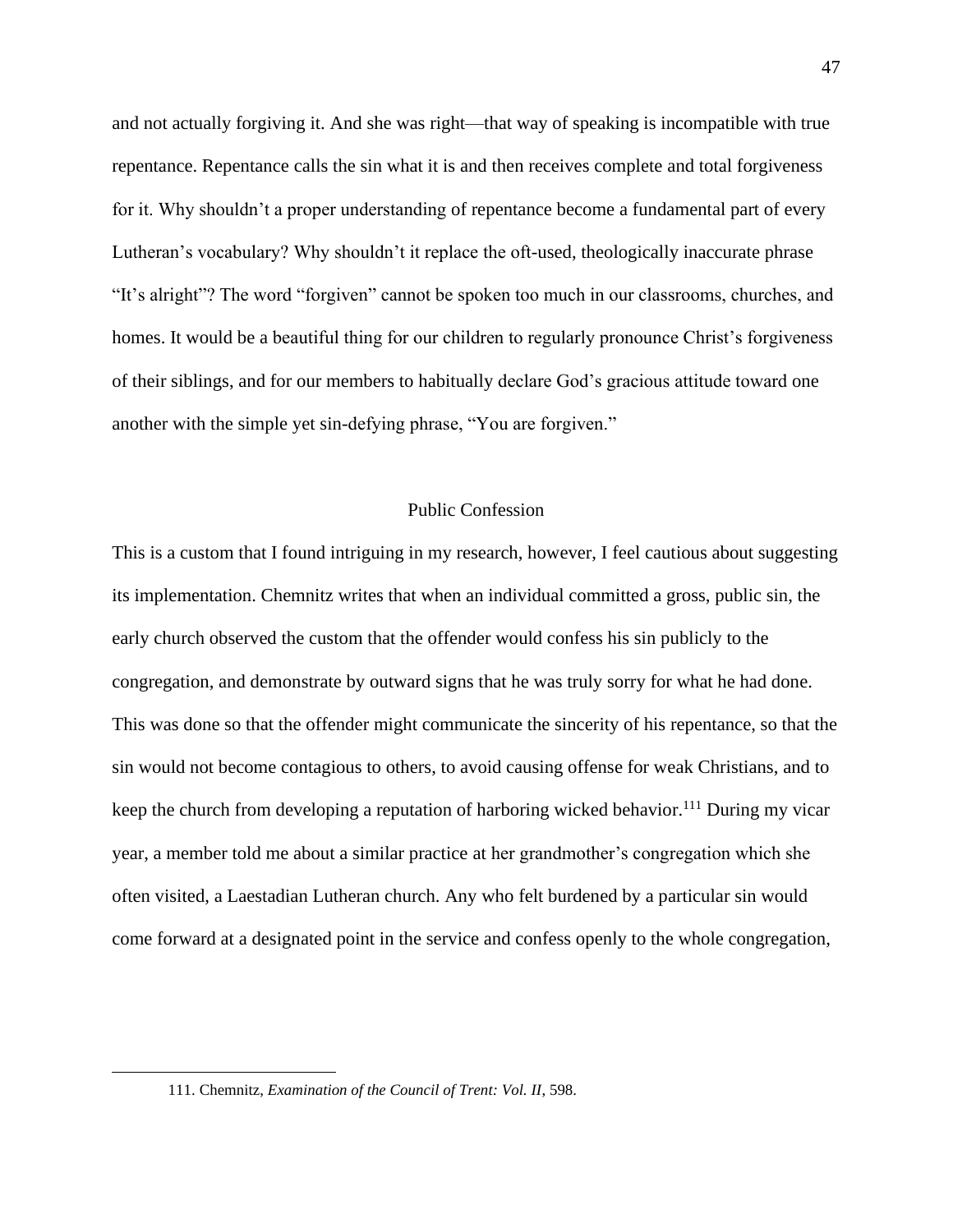usually something rather serious. The entire congregation would then absolve the sinner. It was reportedly, a rather moving scene to behold.

I wonder if there could be a place for this among some of our WELS congregations? Public confession is a chance to testify to all present our unanimous, unequivocal rejection of whatever sin is being confessed, be it adultery, lying, divorce, neglect of the Means of Grace, etc. But even more importantly, it would send the message that our congregation believes that all sins, no matter how grievous or shameful, are forgiven by the cross of Christ, and that neither are we, therefore, too high and mighty to forgive the wayward sheep and accept them back into our loving fellowship. The custom has potential for a powerful proclamation of sin and grace.

There are some reasons for caution, however. Chemnitz reports that Origen counseled in his *Homily 2* on Psalm 37 that we should be careful about confessing certain sins in public. Some in the early church had apparently used the occasion of public confession as an opportunity to slander and ridicule the penitent.<sup>112</sup> I can easily imagine the same thing happening among our congregations; as far as gossiping goes, we're no better than our predecessors. Whereas the intent would be restoration and reconciliation, public confession could ruin a person's reputation and drive a wedge between them and their friends in the congregation. A few questions may be necessary to ask. Is the sin to be confessed something that people need to know about? Such may very well be the case when a couple in the congregation gets a divorce for reasons of marital unfaithfulness. It may be necessary to clear the innocent party. One might also ask, "Is the congregation spiritually mature enough to handle the confession? Are they ready for this practice?" And, "Does the confessor have a leadership role that would be needlessly damaged by

<sup>112.</sup> Chemnitz, *Examination of the Council of Trent: Vol. II*, 600.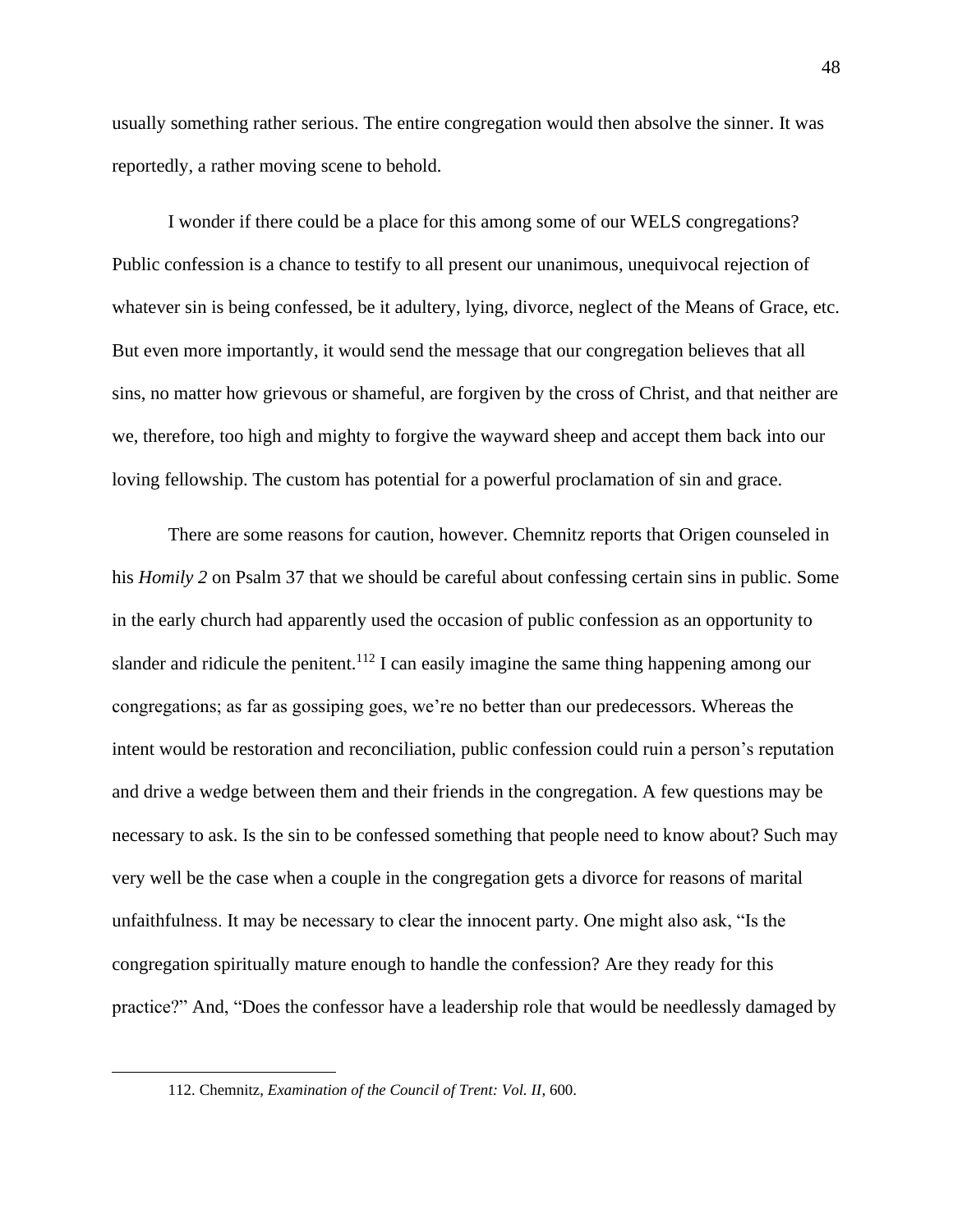his confession?" We tend to understand best those sins with which we ourselves struggle, casting an uncharitable eye upon sins which have never been a problem for us. Should the situation be appropriate for public confession, however, I can hardly think of a more beautiful way for the congregation to confess its rejection of sin and its faith in forgiveness.

# Corporate Worship

There is much to be said about the value of corporate repentance, that is, repenting all together as one assembly. The prophet Joel called for it:

Blow the trumpet in Zion, declare a holy fast, call a sacred assembly. Gather the people, consecrate the assembly; bring together the elders, gather the children, those nursing at the breast. Let the bridegroom leave his room and the bride her chamber. Let the priests, who minister before the LORD, weep between the portico and the altar. Let them say, "Spare your people, LORD… (Joel 2:15–17).

Notice how he encouraged the participation of all social groups from nursing infants to elders, and how the call was so urgent that it superseded the importance of wedding preparations imagine that! Of course, the circumstances of Joel's day were special: famine, drought, locust plague and/or foreign invasion (depending on your interpretation). They really needed everyone to get together and repent. But think for just a few moments about the spiritual issues that plague our parishes and the broader Christian church. Is there any reason we don't need this—and regularly, at that?

Confession and Absolution ought to be afforded a high priority during worship. Luther comments about the fifth petition of the Lord's Prayer, and he really gets at the whole point of praying for forgiveness.

"Dear Father, forgive us our debts. Not that he does not forgive sins even apart from and before our praying; … But the point here is for us to recognize and accept this forgiveness. For the flesh in which we daily live is of such a nature that it does not trust and believe God and is constantly aroused by evil desires and devices, so that we sin daily in word and deed, in acts of commission and omission. Thus, our conscience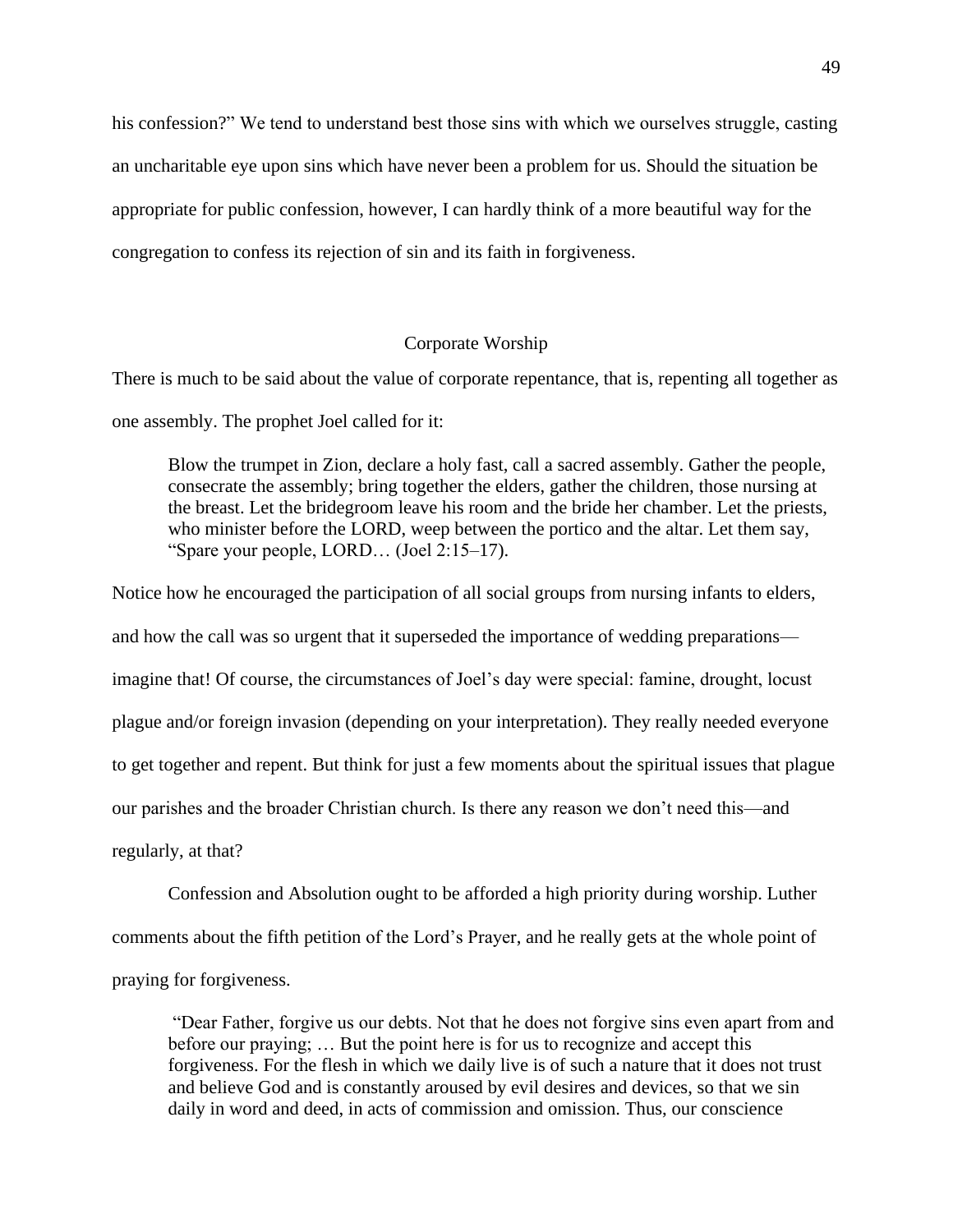becomes restless; it fears God's wrath and displeasure, and so it loses the comfort and confidence of the gospel. Therefore, it is necessary constantly to run to this petition and get the comfort that will restore our conscience.<sup>113</sup>

If this is true for the regular worshiper, what about those in attendance who have not been to church for weeks and months, who have become surrounded and isolated by the deceitfulness of the world, having zero interaction with other believers and hardly any with God's Word? But regular worshipers need repentance no less. And so, when we do this as a group, we confess together our common need for forgiveness and declare with Luther, loud and clear: "Let none think that they will ever in this life reach the point where they do not need forgiveness. In short, unless God constantly forgives, we are lost."<sup>114</sup> Thus we drive home the point that in God's church, there is not one single individual who does not need to repent.

But the best and highest purpose of Confession and Absolution is itself, the Absolution. In the Absolution, the minister performs one of the most marvelous functions, a function which is abused or neglected by much of Christianity. He says on behalf of Christ, "Your sins are forgiven," and Christ in heaven forgives every single sin (Jn 20:23). This is a fulfillment of Christ's mission to proclaim the forgiveness of sins in his name to all nations (Lk 24:47). Really, the minister is just declaring in the Absolution a fact that has already been firm and established since Christ completed his redemptive work on the cross. But to declare forgiveness unequivocally to every worshiper present takes a kind of bold confidence in justification that is really quite unique to Lutherans. Christ's forgiveness of *all people* is something we may be proud of and declare often.

<sup>113.</sup> Kolb and Wengert, *The Book of Concord: The Large Catechism*, 452.88-89.

<sup>114.</sup> Kolb and Wengert, *The Book of Concord: The Large Catechism*, 452.91.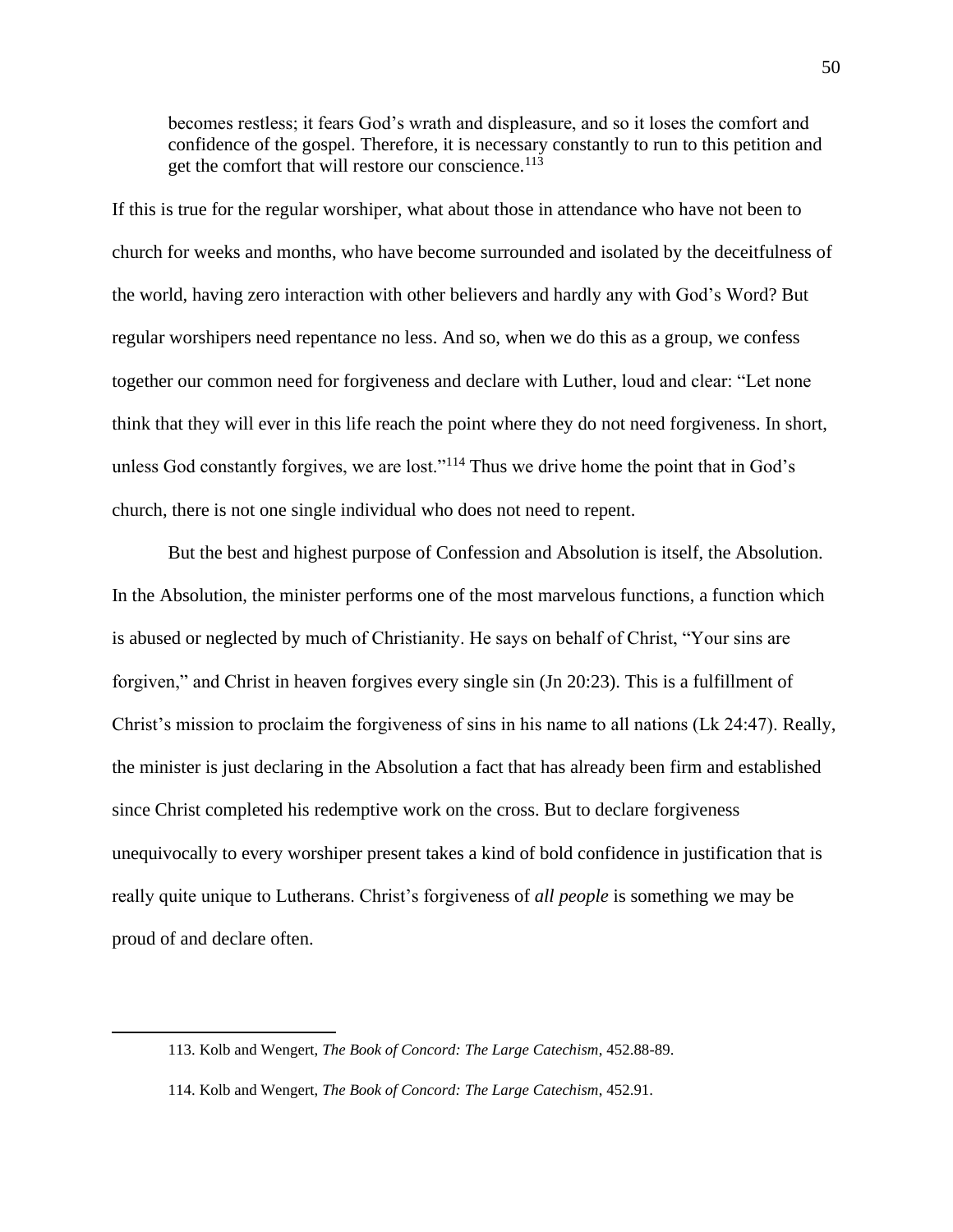But as we noted in the introduction of this thesis, we have a tendency to take Confession and Absolution for granted and mumble through it like some dry meaningless formula. I encourage pastors to call special attention to this part of the service, so that their members may take it to heart and cherish it. Conduct the Confession and Absolution as you call to mind your deepest, darkest struggles; doing so will render your presentation heartfelt and thoughtful. And incorporate the words and concepts of Confession and Absolution into your Bible classes and sermons. Impress upon the parishioners their desperate need to repent. If this part of the service ever becomes old hat, it will happen because we have allowed it to, not because we have lost our need for it.

A word now about sermons—I am by no means qualified to give a homiletics lecture, so I will keep this brief. Might there be value in allowing our Law proclamations to sting and cut a little bit more? Chemnitz says:

"He [Jesus] indeed wants to have the Gospel proclaimed, but to the poor; He wants to heal, but those who are crushed; He wants to proclaim freedom, but to the captives; He wants to lead forth and set free, but those who are bound, that is, those who are held captive under sins…He wants to crown with mercy and compassion, but the head that is bowed down, not one that is inflated with pride..."<sup>115</sup>

I am not saying that this should be the goal of our sermons. As faith is the soul of repentance, the Gospel is the soul of the sermon. But our Gospel proclamations may be better served by harsher condemnations of sin. I've heard plenty of sermons that did not produce anything in my heart that would even approach true contrition. As a result, the Gospel message was all but lost on me. I didn't feel like I needed it that morning. I confess, the fault lies in the hardness of my sinful heart that is so loathe to apply God's Law to myself and so mentally slow when it comes to remembering my own failures. If I listened to every sermon with an honest and humble heart, the

<sup>115.</sup> Chemnitz, *Examination of the Council of Trent: Vol. II*, 583.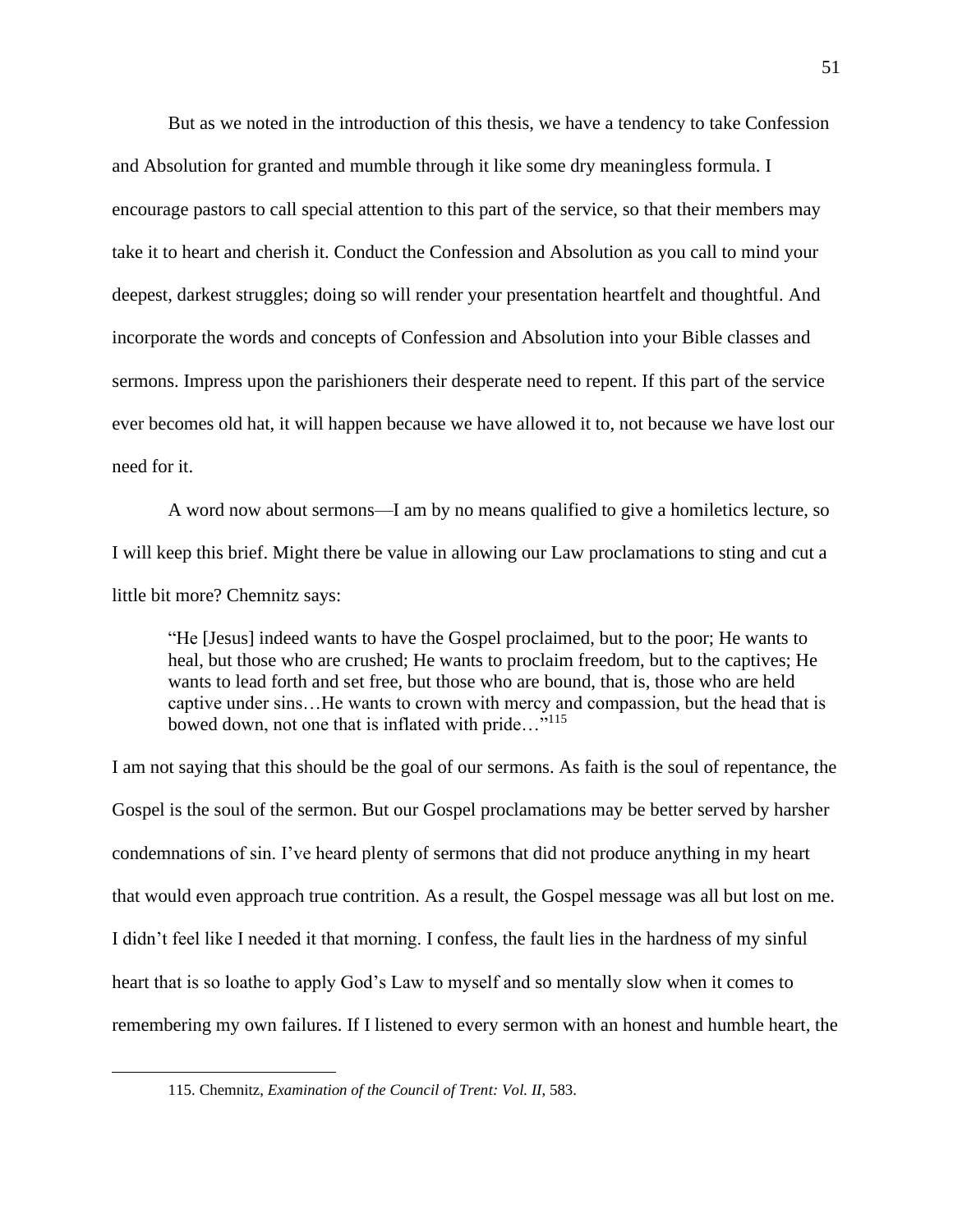preacher's task of proclaiming the Law would be so much easier, and his proclamation of the Gospel so much sweeter. But alas, I struggle, and I think I'm not alone.

How might a stronger proclamation of the Law be accomplished? That is largely a question for the homiletics textbooks, and there is neither time nor space to include that here. One thing that has helped me, however, is simply engaging myself in the repentance process as I write the sermon. I have listed many passages in this thesis which I've found helpful for demonstrating the seriousness of sin; meditate on these when you write! Also, most sermon texts themselves will show us our sinfulness if we only take them to heart. Spend enough time meditating on the Law inherent in the text, and disgust and sorrow will naturally bleed into your writing.

#### Christian Education

In my own experience with teaching Catechism class and conducting Bible studies, I have noticed two related issues that I particularly struggle with, and I don't think I'm the only one. The first is that oftentimes, the Gospel most certainly does not predominate the lesson. Last year, I led a Bible class on the minor prophets, and most of our discussion revolved around questions of "What is the historical context?"; "What is the prophet condemning?"; "Where do you see similar sins committed today?" Far too many times, God's good news for sinners became nothing more than an afterthought, a brief, shallow discussion which did not seem to fit, but nevertheless made the Bible study "Lutheran."

This issue I believe was brought about largely as the result of another: failure to let the Law produce contrition. When the Law element in the text was a condemnation of sin, we often failed to apply it to ourselves. It's amazing how many times we passed over such a basic element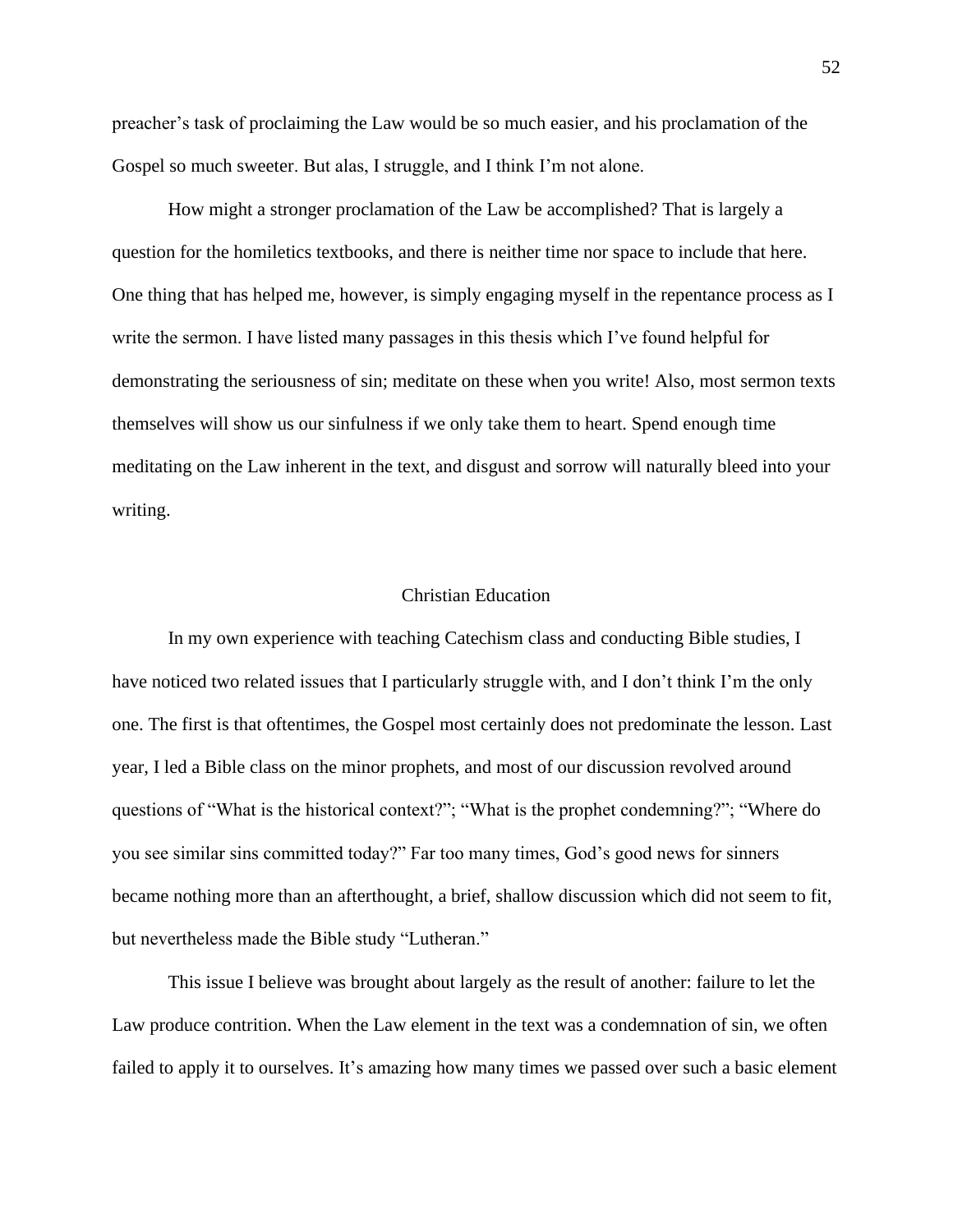of Bible study, focusing instead on the "speck of dust" in someone else's eye, whether it was pop-culture, the government, or rich people. But that was the more comfortable route to go. And again, when the text presented a command, I would opt for the comfortable route. I was so eager to explain certain commands of God in such a way that made them feel more palatable and less extreme, something that "other people" might have a hard time with but that everyone in the room was actually already doing, or could do by making a few minor adjustments. I did not wish to burden God's people with something that was difficult for them, something that just might compel them to change their lives. I wanted God's Law to seem easy and doable, and this attitude was altogether wrong.

In its pristine, natural state, God's Law tends to look a lot like extremist dogma to our sinful eyes. And so, if we find ourselves explaining God's Law in such a way that suddenly makes the whole Bible class feel very uncomfortable, might it be possible that we've actually got it right? That is the Law's purpose! That is its intended effect upon the sinful will. Of course, let's be careful not to make laws for people that God never intended. Let's guard ourselves against extreme, inaccurate interpretations. But on the other hand, we must also guard against our natural inclination to put a nice, tame spin on God's Law. God's Law is impossibly difficult, and understood correctly, it will make us feel bad about our conduct and lives.

If we can refrain from softening up the Law, if we allow God to wield it against our stubbornly secure sinful nature with its full force, the first issue I addressed should all but disappear. Far from becoming an afterthought, the Gospel will become the main concern of the entire lesson. To a room full of sorry, uncomfortable sinners, discussing the Gospel will feel as natural and refreshing as turning on the A/C in August. And no one will want to turn it off!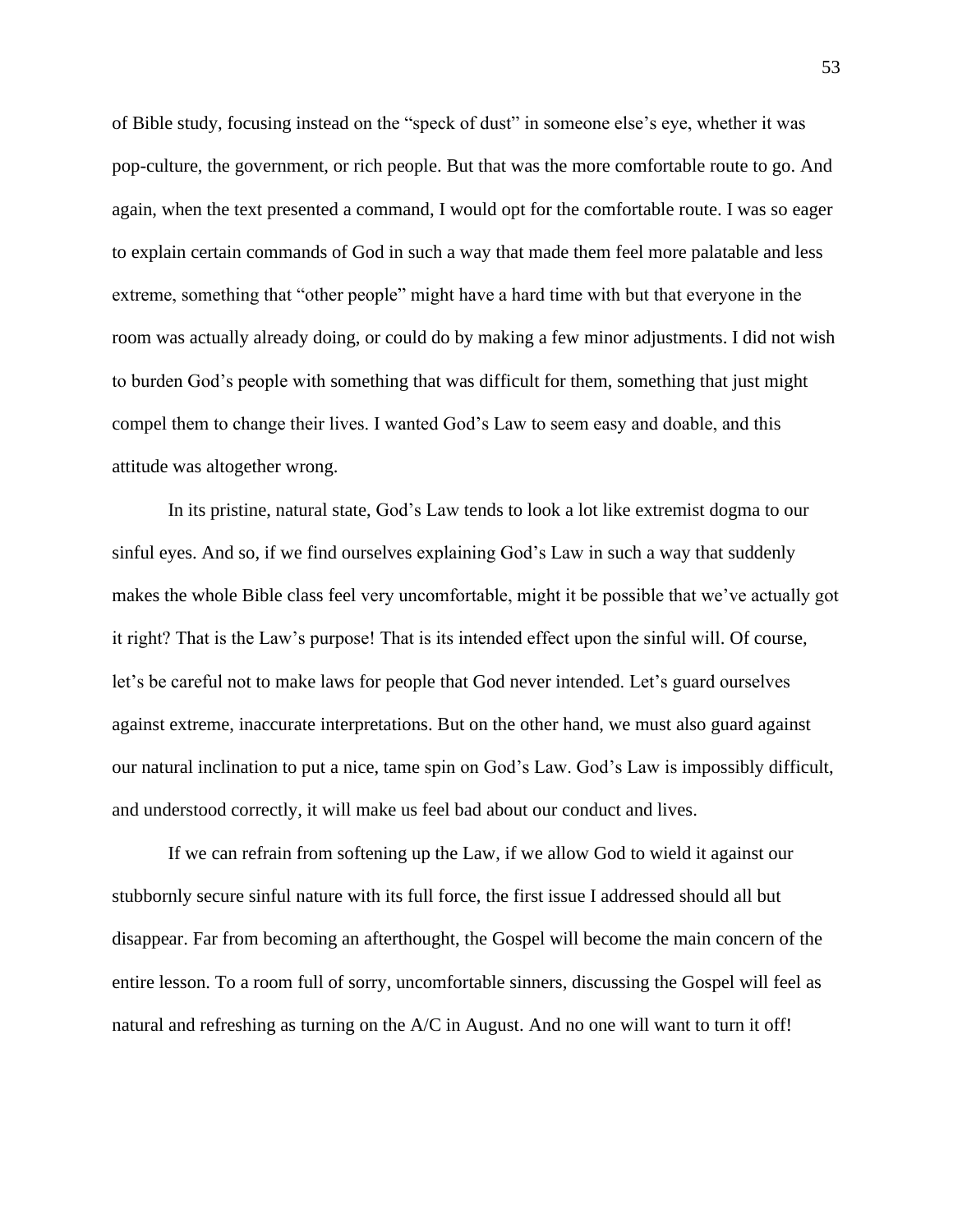So, what is my practical suggestion? Try modeling some of your Bible classes, Sunday School or Catechism lessons after repentance. Keep the two dynamics of contrition and faith in mind as you structure the lesson and plan your questions. Strive to bring about contrition in your students; expect them to feel uncomfortable about God's Law. Then be ready with that Gospel A/C to awaken faith in their hearts, faith that despite their inability to live up to God's Law, his grace is nonetheless certain.

Imagine that someone in your class raises their hand and asks, "I do such and such a thing pretty much every day—does this Bible passage mean that I'm sinning?" Stop and think before you tell him that he is fine. Even if what he is doing doesn't seem that bad, you will do nobody any disservice by admitting that there might be something sinful about his thoughts or deeds. We believe that sin saturates our thoughts and deeds. As Luther says, true repentance wastes no time debating what is sin and what is not. "It simply lumps everything together and says, 'Everything is pure sin with us. What would we want to spend so much time investigating, dissecting, or distinguishing?'… Rather, there is plain, certain despair concerning all that we are, think, say, or do, etc."<sup>116</sup> But after this is admitted, always be ready to follow up with the Gospel. The Gospel is the reason why we have no problem with allowing people to feel uncomfortable. It is God's perfect, unfailing remedy for any and every sin.

#### Evangelism

Have you ever felt somewhat deflated when all your worked-up courage and mental preparation results in a brilliant and heartfelt confession of faith that is met with nothing more than flat indifference? Scripture warns us that our testimony of Christ crucified will always be foolishness

<sup>116.</sup> Kolb and Wengert, *The Book of Concord*, 318.36.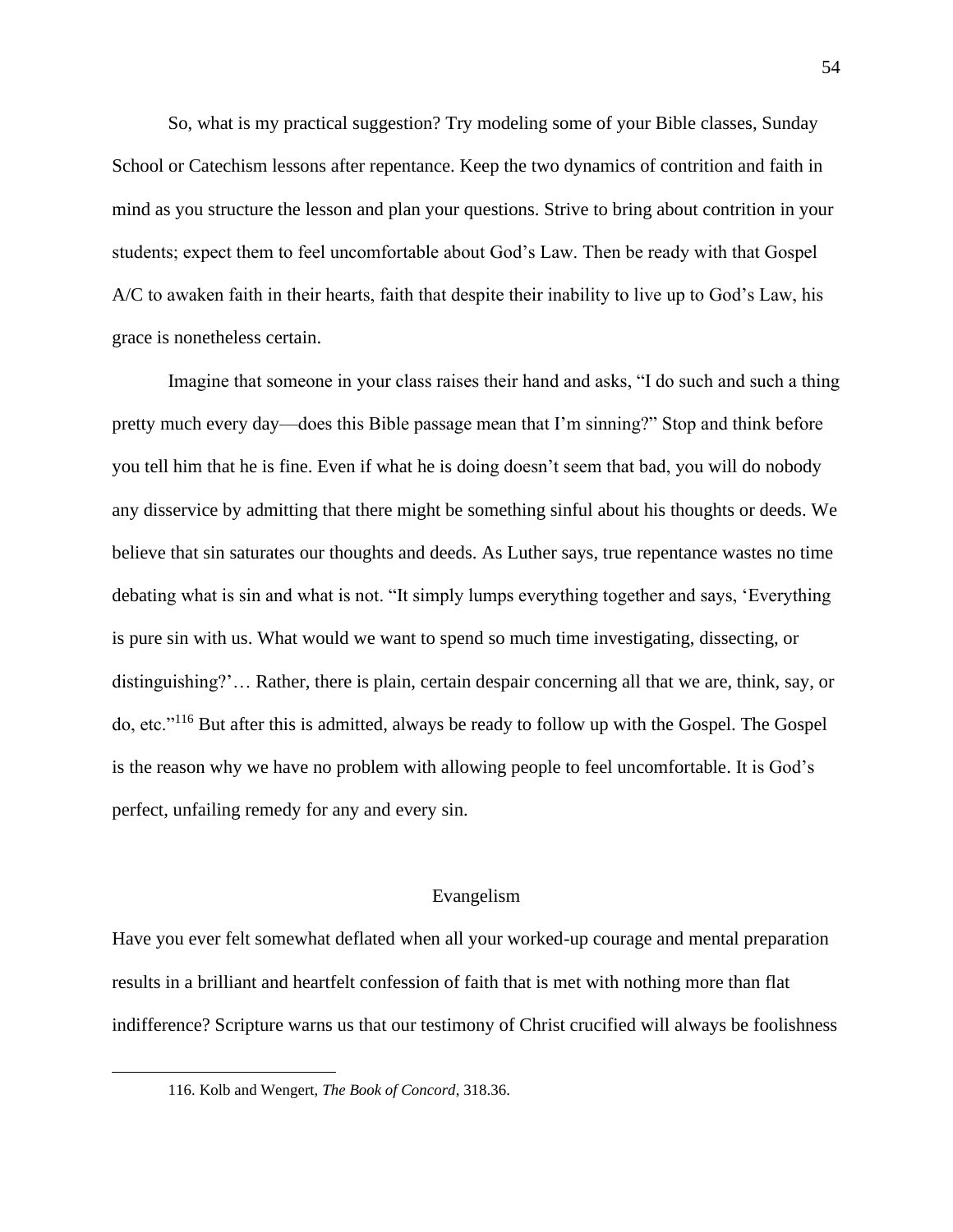to the unbelieving world (1 Cor 1:23), but I would argue that this is even more the truth when we attempt to share it without considering repentance. I remember one occasion when I shared with a friend that Christ's death on the cross had won unconditional, universal forgiveness for the sins of the whole world, and that yes, he could consider himself included. He responded, "Why isn't everyone saved then?" To this I said, "Forgiveness is a gift that is received through faith. The reason some are not saved is that they do not have faith and they reject the gift." "I don't know" was his reply that day and just about every other time since then. Why was he so hesitant to believe? Might part of the reason have been my failure to mention his sinful condition? Believing is impossible enough for people, how much more when they do not even see the need to believe? At first, I was frustrated and confused at his lack of belief—my confession was so clear! Now, what frustrates me is that I ever expected him to have saving faith in the first place without contrition.

We recall from the doctrinal portion of this thesis, that "a true saving faith has no existence in a proud, haughty and self-assured heart. Instead, true saving faith exists solely and alone in a humble, crushed, and repentant heart."<sup>117</sup> No one has interest, much less faith in the Savior of sinners until he has "been reduced to the state of a poor, lost, and condemned sinner."<sup>118</sup> That's why Jesus says that he came to call the sick, not the healthy. The "healthy" are unafraid of a life without Christ; they have no need for a doctor (Matt 9:12). Before the Great Physician can get to work and heal the sick, the sick must see that they are chronically and fatally ill. Contrition and faith is the God-ordained way for a sinner to receive the forgiveness of sins, life and salvation. We should not expect success in evangelism if we neglect God's order.

<sup>117.</sup> Gerhard, *Schola Pietatis: Vol. I*, 10.

<sup>118.</sup> Walther, *The Proper Distinction Between Law and Gospel*, 249*.*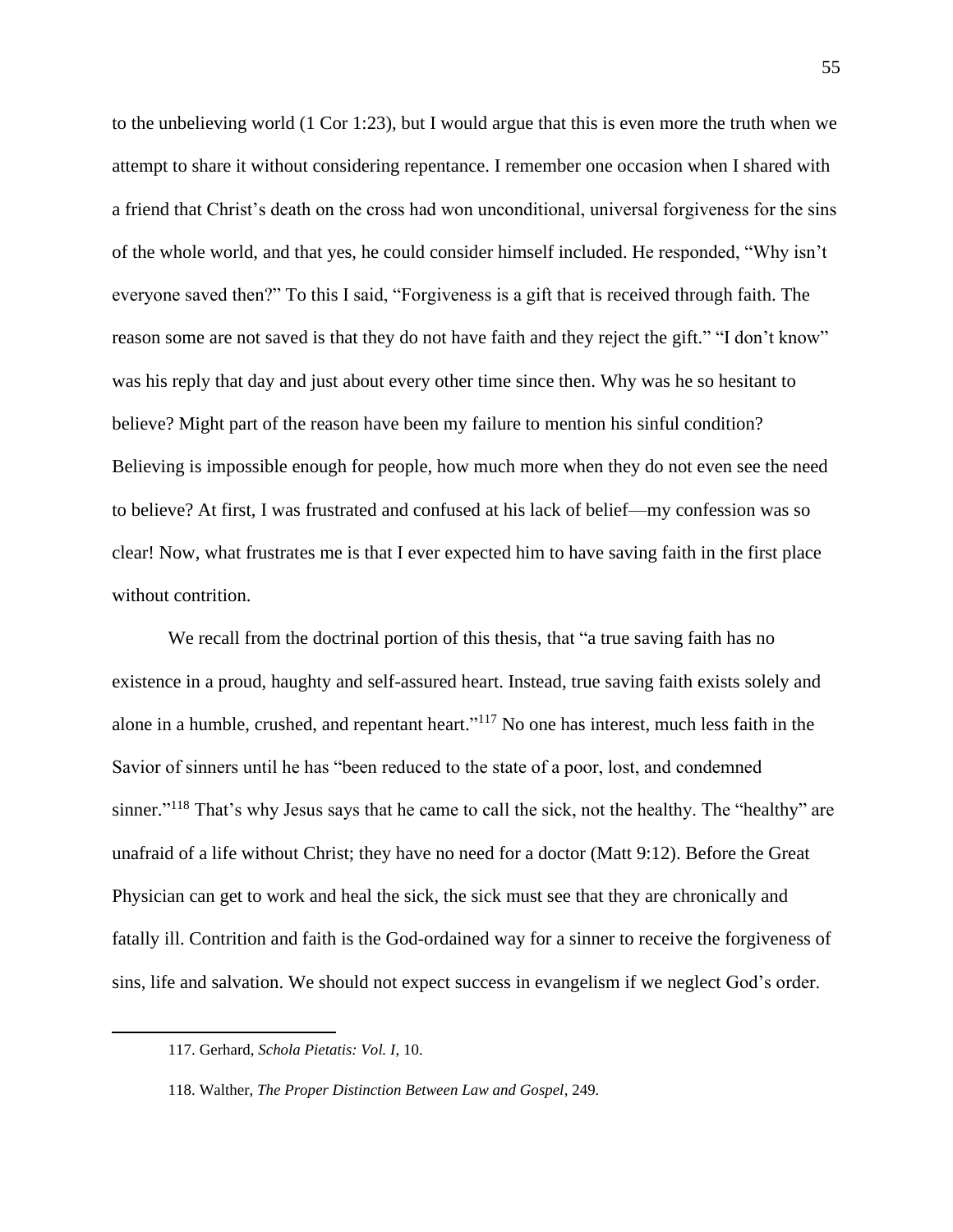I'm not suggesting that the Law should dominate our personal evangelism efforts, nor that we should share the good news if and only if the people we witness to are positively weeping. The Gospel needs to predominate the message. I merely suggest that when we preach the Savior of sinners to people, we do our best to make sure they know why they need one.

# Counseling

Finally, there is much to be said about integrating the two parts of repentance, contrition and faith, into pastoral counseling. In fact, there is too much to be said for this thesis. Suffice to say, there is a "Repentance Model" first developed by Alan Siggelkow, which seniors are taught at Wisconsin Lutheran Seminary in their pastoral counseling course. The Repentance Model follows this basic structure: 1) preach objective justification; 2) discuss what the Bible has to say about the sin in question (Specific Law); 3) offer forgiveness for the sin in question (Specific Gospel); 4) discuss fruits of repentance (Law as guide). There is a lot to commend for this counseling model since it addresses the root cause of every single problem ever experienced: sin. For a closer look at this model, I direct the reader to *Doctor of Souls*, pages  $287-290$ <sup>119</sup>

# **Conclusion**

If you're a parent, your family needs to repent. If you're a pastor, your members need to repent. If you're a teacher, your students need to repent. If your friends are sinners, they need to repent. If you're a sinner—well, you get the idea. The contrition and faith that occur in repentance are

<sup>119.</sup> John Schuetze, *Doctor of Souls: The Art of Pastoral Theology* (Milwaukee: Northwestern Publishing House, 2017).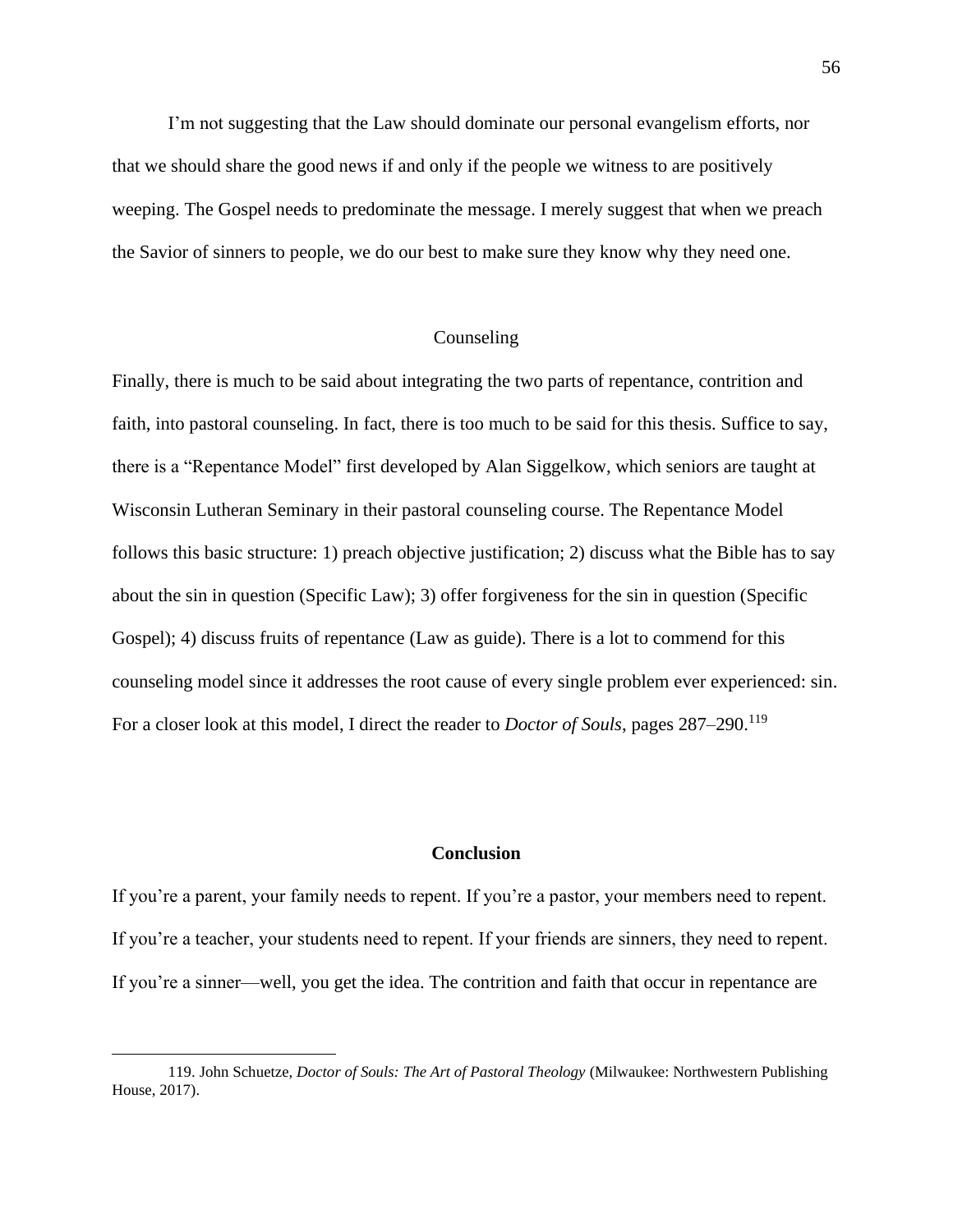crucial aspects of every Christian's life, and essential for salvation. It is the entire goal of the Bible that we learn to sorrow over our sin and gladly receive the forgiveness our Savior has dearly bought and freely offers. For these reasons, repentance deserves a central place in our lives and in our ministries; it should never become an afterthought, nor some indifferent practice where we walk ourselves through the motions. True, heartfelt repentance is a necessity for every day of our lives.

The reader may have noticed that the "Practical Suggestions for the Pastoral Ministry" portion of my thesis was not backed up by any great amount of research. My research revolved primarily around doctrinal concerns as opposed to practical, and most of the practical suggestions came out of my own head, motivated and inspired by the interaction between my doctrinal study and my personal experience as a Christian. If the reader is interested, and especially if a doctrinal thesis or conference paper is in his future, my work has left ample room for a study of the practical issues. How might repentance inform our preaching style? How does biblical repentance interact with the concerns and issues of pastoral counseling? What does repentance mean for the Christian's daily devotional life? God's people would be greatly served by such studies.

Finally, why did I write this thesis in the first place? Why did you set aside your precious time to read 57 pages describing what repentance is, what it isn't, and why it might become a more integral part of your life and how? While we all technically understand the necessity of repentance, we also rebel at the notion that repentance is really *that* necessary for me apart from the few times I mess up really bad. The necessity of repentance is something we must continually prove to ourselves, time and time again. I pray that if writing this thesis accomplishes anything, it has proven to some very righteous person out there that she needs to repent, and that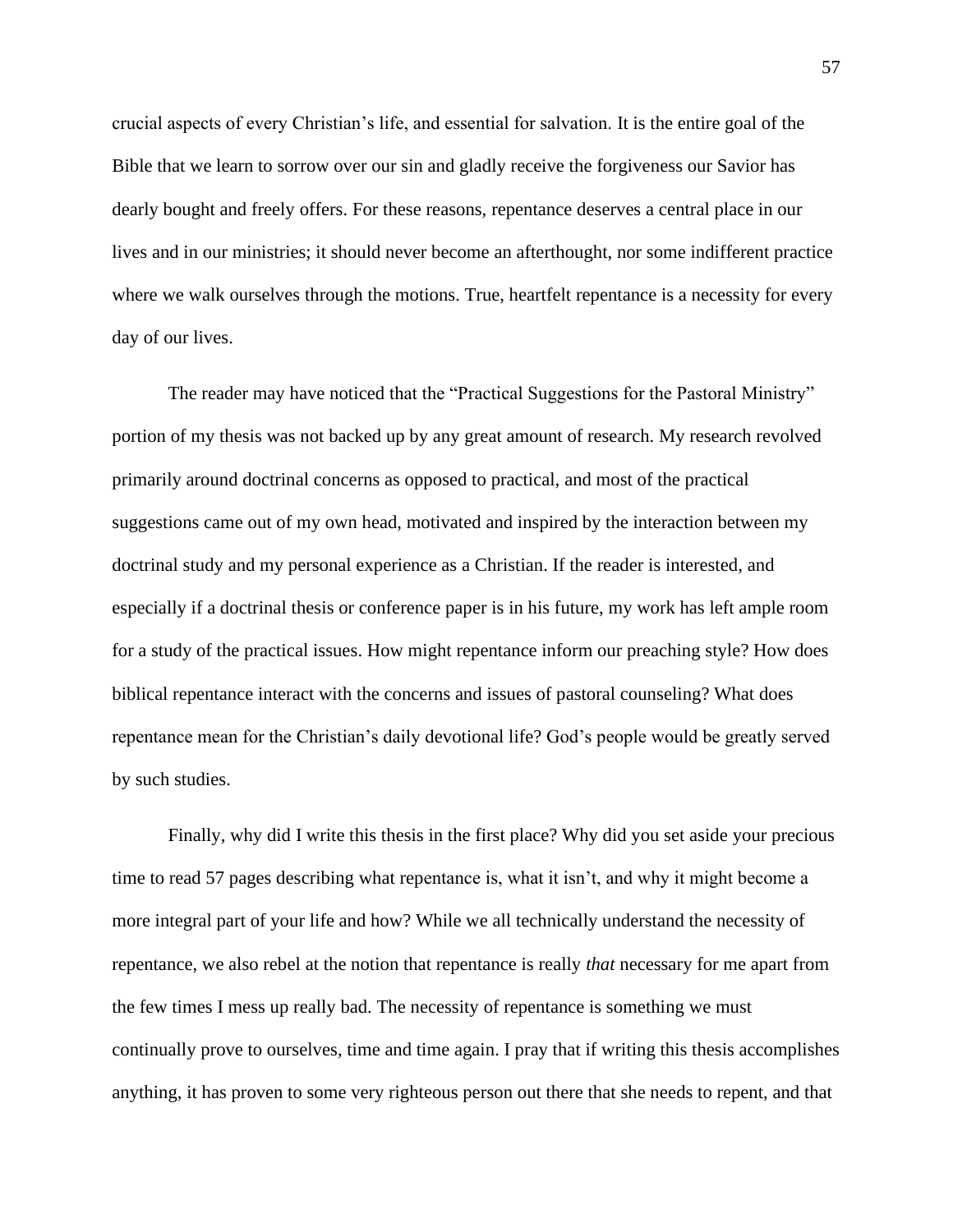it has given her some practical ideas for how that might be done. That is precisely what researching and writing this thesis has accomplished for me and my hyper-righteous, sindarkened heart. God bless us all with continual repentance, every day of our lives. May he grant us grief over our sin, and may he bestow upon us a humble confidence in the wondrous things which he has done for our salvation.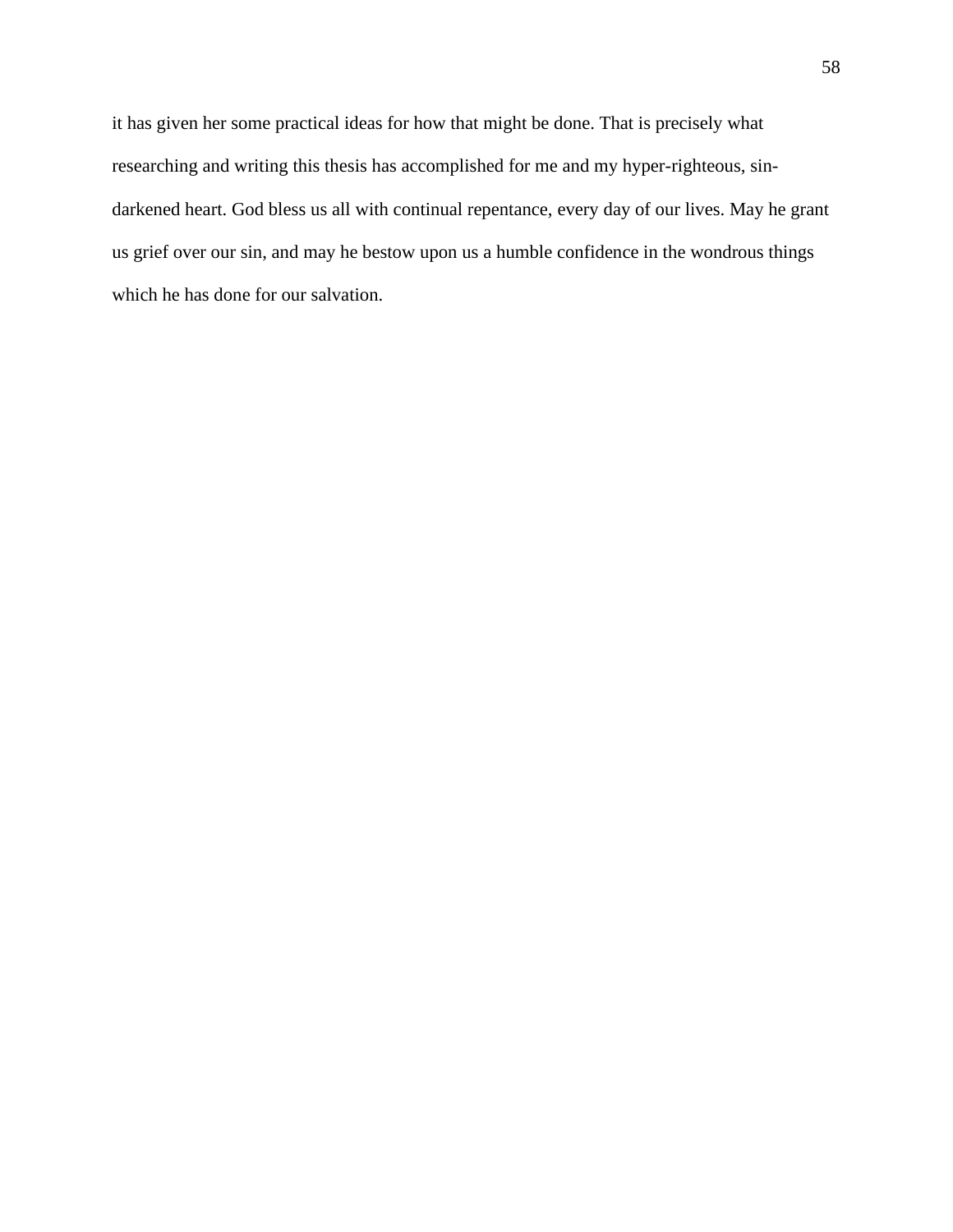### BIBLIOGRAPHY

- Arand, Charles P, and Robert Kolb. *The Book of Concord: The Confessions of the Evangelical Lutheran Church*. Minneapolis: Fortress Press, 2005.
- van Belkum, Andre. "Please Forgive Me—I Have Sinned." *Life, Hope & Truth*, n.d. [https://lifehopeandtruth.com/change/repentance/please-forgive-me/.](https://lifehopeandtruth.com/change/repentance/please-forgive-me/)
- Balge, Richard D. "Preaching Repentance and Remission of Sins—With Application to Personal Witnessing—Luke 24:47." Paper presented at the Nebraska—Colorado District Missionary Conference. Overland Park, KS, 8 November 1977.
- Brown, Francis, S. R Driver, Charles A Briggs, Edward Robinson, James Strong, and Wilhelm Gesenius. *The Brown, Driver, Briggs Hebrew and English Lexicon* (Peabody, MA: Hendrickson Publishers, 2015) electronic version.
- Carter, Paul. "Godly Sorrow." *Life, Hope & Truth*, n.d. [https://lifehopeandtruth.com/change/repentance/godly-sorrow/.](https://lifehopeandtruth.com/change/repentance/godly-sorrow/)
- Catholic Church. United States Conference of Catholic Bishops. *United States Catholic Catechism for Adults*. Washington, D.C.: United States Conference of Catholic Bishops, 2006.
- Chemnitz, Martin. *Examination of the Council of Trent: Volume 2.* Translated by Fred Kramer. St. Louis: Concordia Pub. House, 1971.
	- ———. *Ministry, Word, and Sacraments: An Enchiridion*. Translated by Luther Poellot. St. Louis: Concordia Publishing House, 1981.
- Danker, Frederick W, William Arndt, and Walter Bauer. *A Greek-English Lexicon of the New Testament and Other Early Christian Literature*. (Chicago: University of Chicago, 2000). electronic version.
- Gerhard, Johann. *Sacred Meditations*. Translated by Wade R Johnston and Gaylin R Schmeling. 2nd ed. Saginaw, MI: Magdeburg Press, 2011.
	- ———. *Schola Pietatis: Volume 1*. Edited by Rachel K. Melvin. Translated by Elmer Hohle. Malone, TX: Repristination Press, 2006.

———. *Schola Pietatis: Volume 2*. Edited by Rachel K. Melvin. Translated by Elmer Hohle. Malone, TX: Repristination Press, 2013.